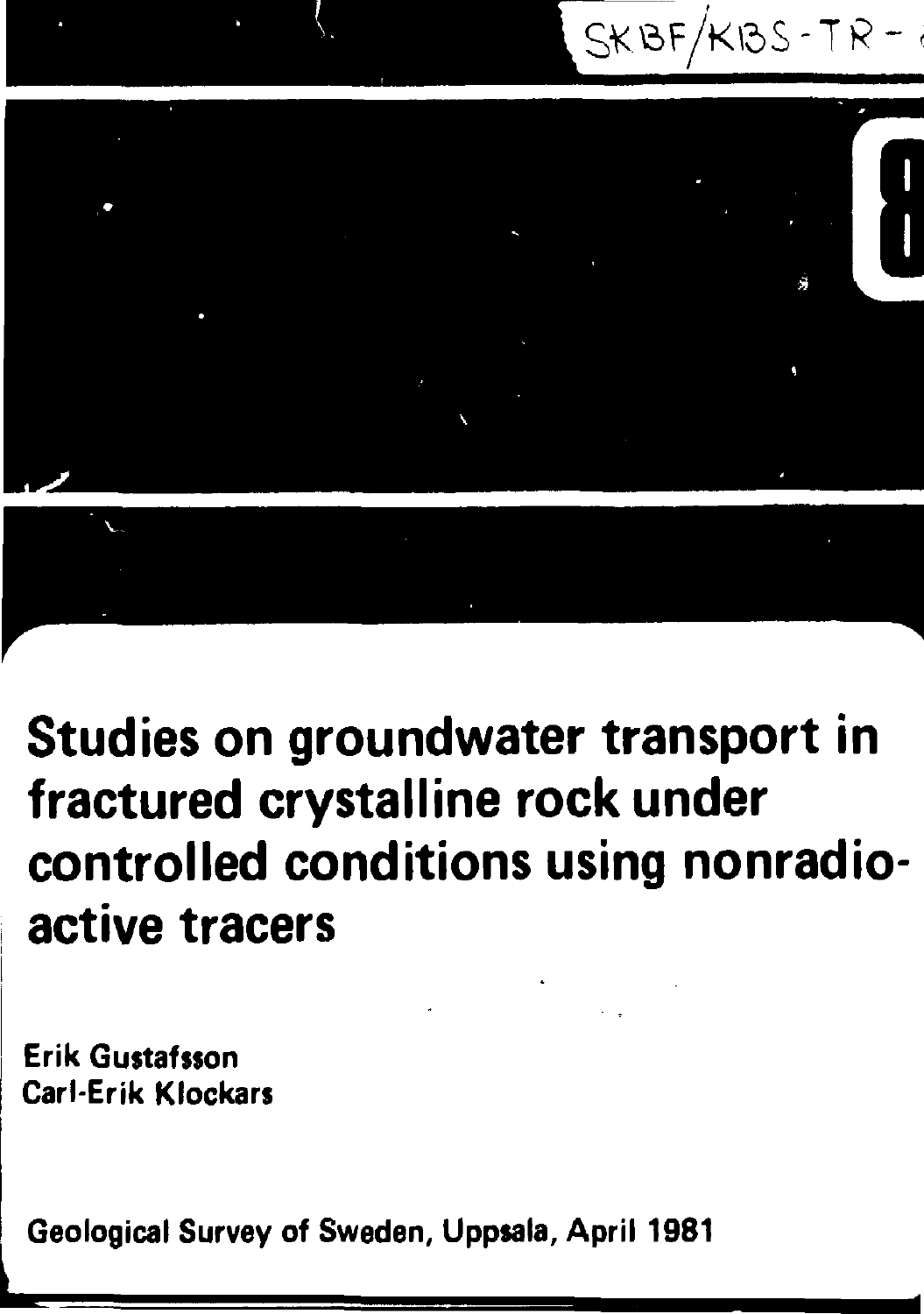STUDIES ON GROUNDWATER TRANSPORT IN FRACTURED CRYSTALLINE ROCK UNDER CONTROLLED CONDITIONS USING NONRADIOACTIVE TRACERS

Erik Gustafsson Carl-Erik Klockars

Geological Survey of Sweden, Uppsala, April 1981

This report concerns a study which was conducted for the KBS project. The conclusions and viewpoints presented in the report are those of the author(s) and do not necessarily coincide with those of the client.

A list of other reports published in this series during 1981, is attached at the end of this report. Information on KBS technical reports from 1977-1978 (TR 121), 1979 (TR 79-28) and 1980 (TR 80-26) is available through SKBF/KBS,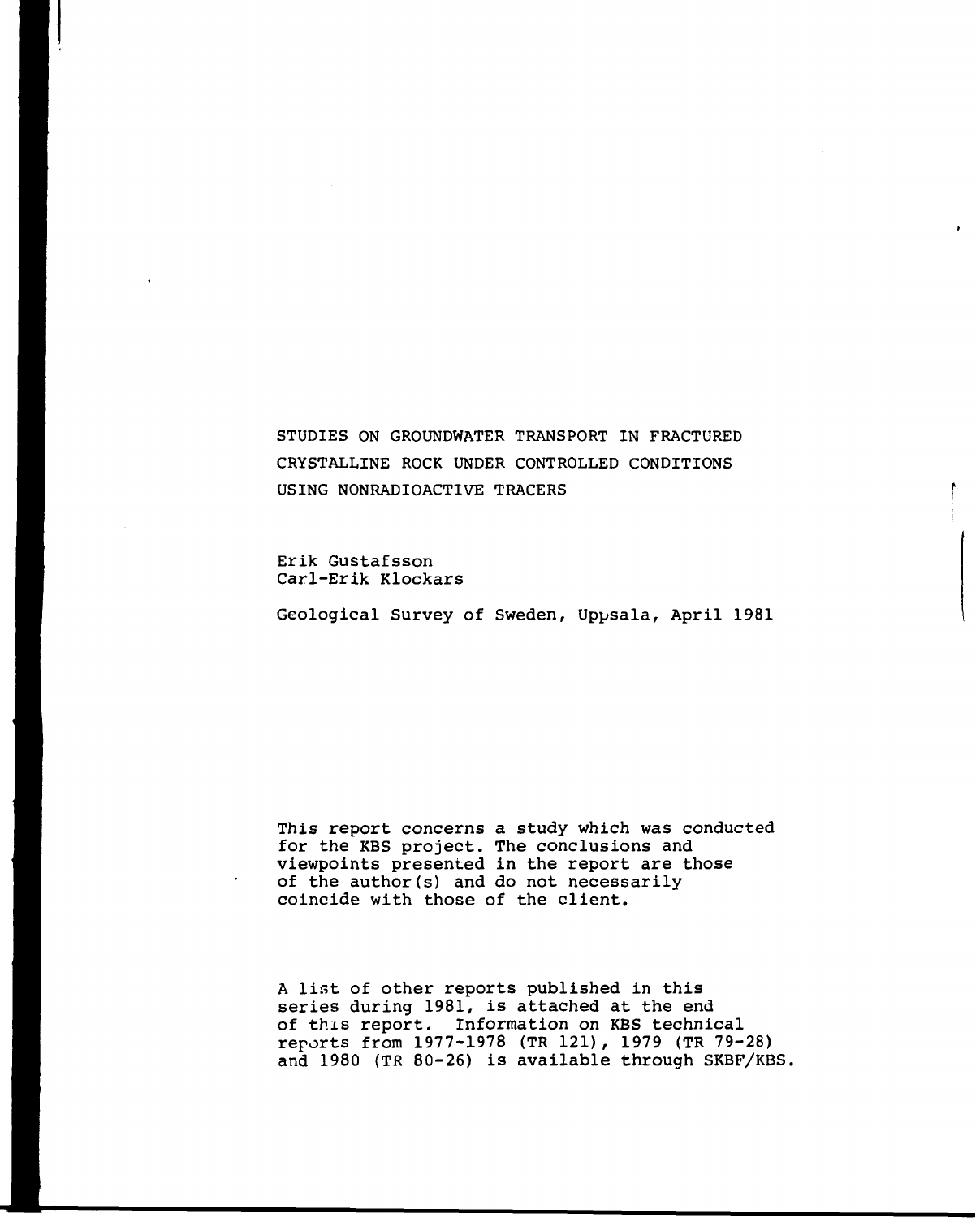STUDIES ON GROUNDWATER TRANSPORT IN FRACTURED CRYSTALLINE ROCK UNDER CONTROLLED CONDITIONS USING NONRADIOACTIVE **TRACERS** 

Erik Gustafsson Carl-Erik Klockars Geological Survey of Sweden, Uppsala April 1981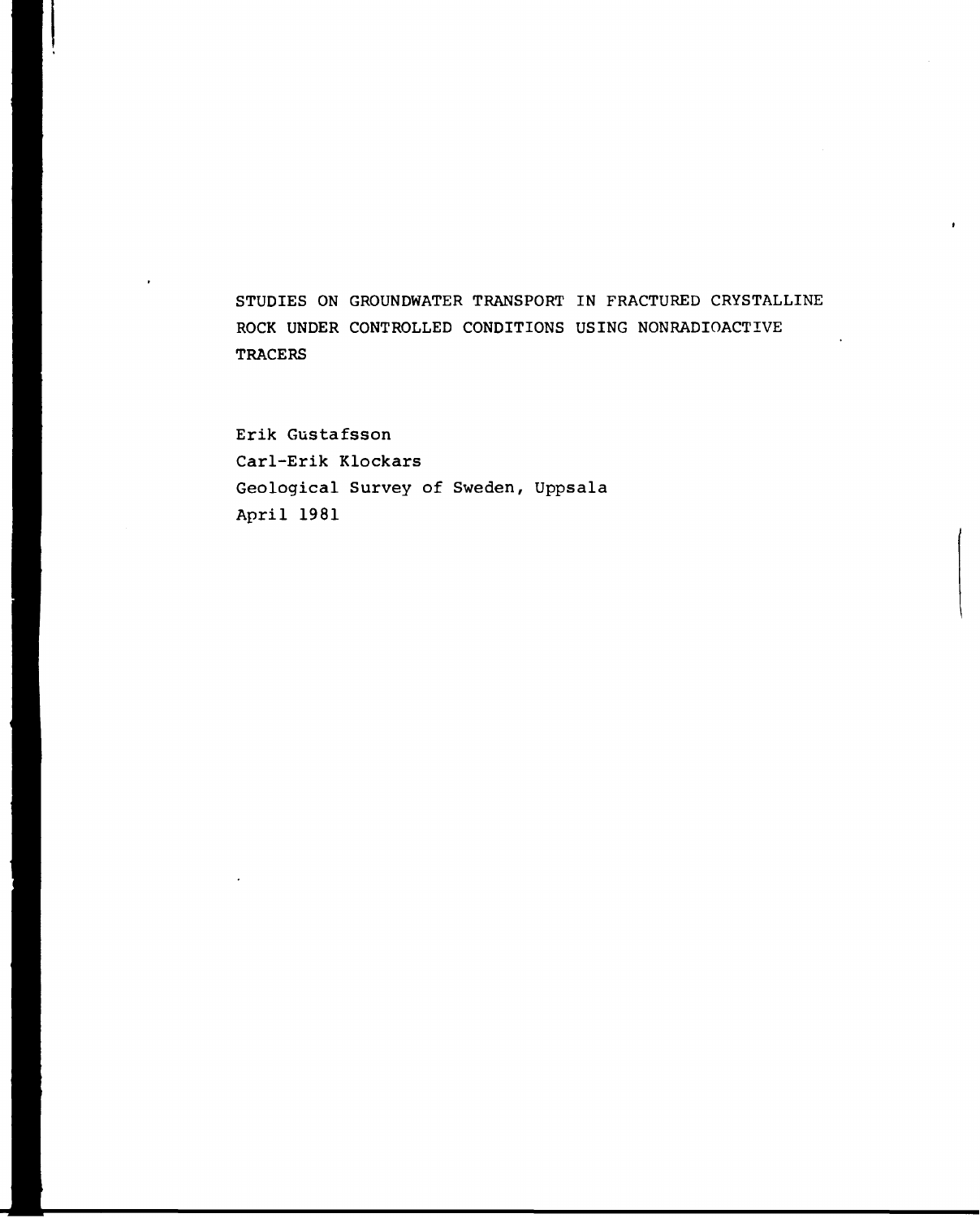$\ddot{\phantom{a}}$ 

|    | <b>SUMMARY</b> |                   |                                                                   | 1  |
|----|----------------|-------------------|-------------------------------------------------------------------|----|
| 1. |                | <b>BACKGROUND</b> |                                                                   | 4  |
| 2. |                | PURPOSE AND SCOPE |                                                                   | 5  |
| 3. | <b>THEORY</b>  |                   |                                                                   | 6  |
|    |                |                   | 3.1 Groundwater flow and groundwater transport                    | 6  |
|    |                |                   | 3.1.1 Porous homogeneous media                                    | 6  |
|    |                |                   | 3.1.2 Fractured media                                             | 6  |
|    |                |                   | 3.1.3 Radial flow in two-dimensional<br>geometry                  | 8  |
|    |                | 3.2 Dispersion    |                                                                   | 9  |
|    |                | 3.3 Retardation   |                                                                   | 11 |
|    |                |                   | 3.3.1 General                                                     | 11 |
|    |                |                   | 3.3.2 Diffusion                                                   | 12 |
|    |                |                   | 3.3.3 Sorption                                                    | 13 |
| 4. |                | TEST AREA         |                                                                   | 16 |
|    |                |                   | 4.1 General description                                           | 16 |
|    |                | 4.2 Test site     |                                                                   | 16 |
|    |                |                   | 4.2.1 Geology and topography                                      | 16 |
|    |                |                   | 4.2.2 Groundwater conditions                                      | 17 |
|    |                |                   | 4.2.3 Hydrochemical enviroment                                    | 18 |
| 5. |                | TESTS PERFORMED   |                                                                   | 20 |
|    | 5.1            | General           |                                                                   | 20 |
|    |                |                   | 5.2 Hydraulic tests                                               | 20 |
|    |                |                   | 5.2.1 Water injection tests                                       | 20 |
|    |                |                   | 5.2.2 Test pumping                                                | 21 |
|    | 5.3            |                   | Tracer tests under controiled conditions                          | 22 |
|    |                | 5.3.1             | Method and tracers used                                           | 22 |
|    |                | 5.3.2             | Instantaneous injection of tracer                                 | 23 |
|    |                | 5.2.3             | Continuous injection of tracers                                   | 25 |
| 6. |                |                   | RESULTS AND DISCUSSIONS                                           | 26 |
|    | 6.1            |                   | Hydraulic tests                                                   | 26 |
|    | 6.2            | Tracer tests      |                                                                   | 27 |
|    |                |                   | 6.2.1 Presentation of results                                     | 27 |
|    |                |                   | 6.2.2 Comparison between tested tracers                           | 28 |
|    |                | 6.2.3             | Calculation of dispersivity and<br>dilution                       | 31 |
|    |                | 6.2.4             | Calculation of hydraulic conduc-<br>tivity and kinematic porosity | 36 |

 $\ddot{\phantom{0}}$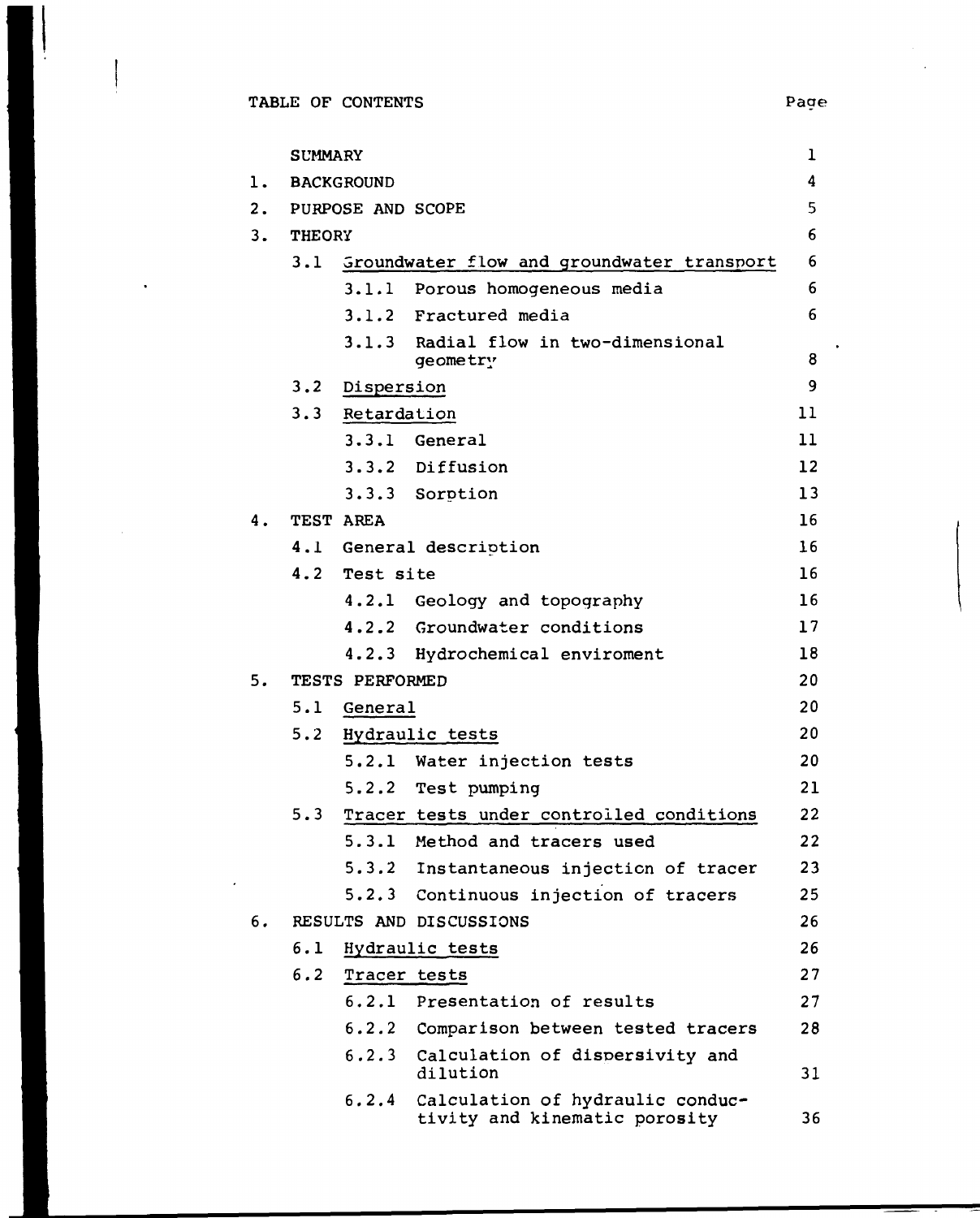Pag e

.

 $\cdot$ 

 $\hat{\mathbf{k}}$ 

|    | 7. CONCLUSIONS | 40. |
|----|----------------|-----|
| 8. | KEY TO SYMBOLS | 42  |
|    | 9. BIOGRAPHY   | 44  |
|    | <b>FIGURES</b> |     |

ļ

 $\cdot$ 

 $\bar{z}$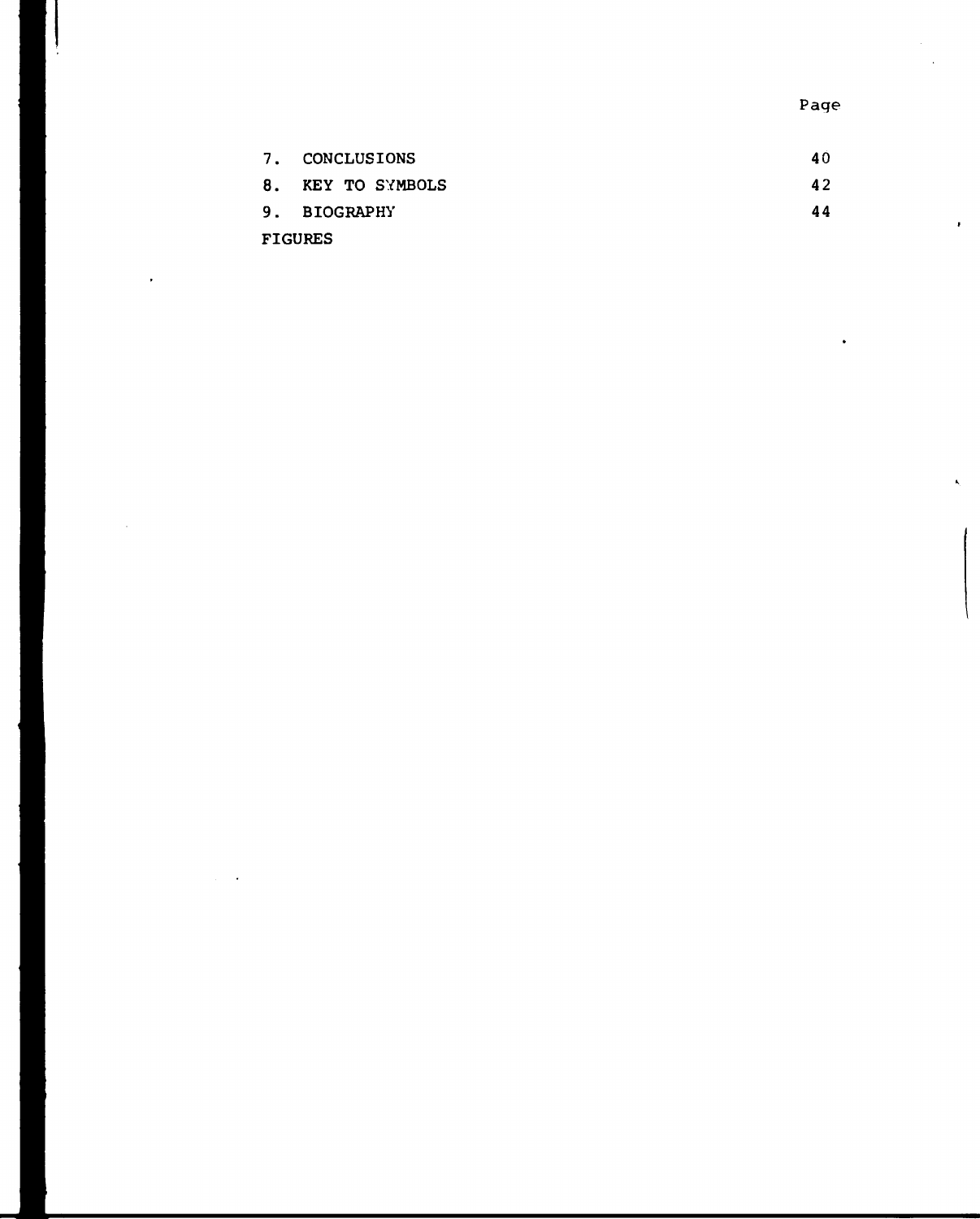### **SUMMARY**

KBS (the Nuclear Fuel Safety Project) has commissioned SGU (the Geological Survey cf Sweden) to study transport mechanisms in crystalline bedrock within the Finnsjö field research area with the aid of certain tracers.

The purpose of the investigation has been to study the following parameters along existing fractures between two boreholes:

- o Hydraulic properties of rock mass and fractures
- o Adsorptive properties of some selected tracers during transport along fractures
- o Dispersivity and diluation of tracers during transport in fractures
- o Kinematic porosity of fractured bedrock

The procedure has been to determine the hydraulic properties of a rock mass by means of conventional hydraulic testing methods in 100 m deep boreholes, and to study transport mechanisms and properties of selected tracers in a selected fracture zone between two boreholes.

In summary, hydraulic tests and tracer experiments reveal the following with regard to the hydraulic parameters of hydraulic conductivity and kinematic porosity:

- The studied fracture zone has a hydraulic conductivity of 2-3  $\cdot$  10<sup>-3</sup> m/s, and its constituent main transport zones (representing about 90% of the total flow in the fractured zone) have a hydraulic conductivity of 3–5  $\cdot$  10<sup>-3</sup> and  $1-2 \cdot 10^{-3}$  m/s, respectively.
- Kinematic porosity, calculated as the ratio between the hydraulic conductivities of the rock mass and the fracture zone, is 8-9  $\cdot$  10 $^{-4}$

 $\mathbf{1}$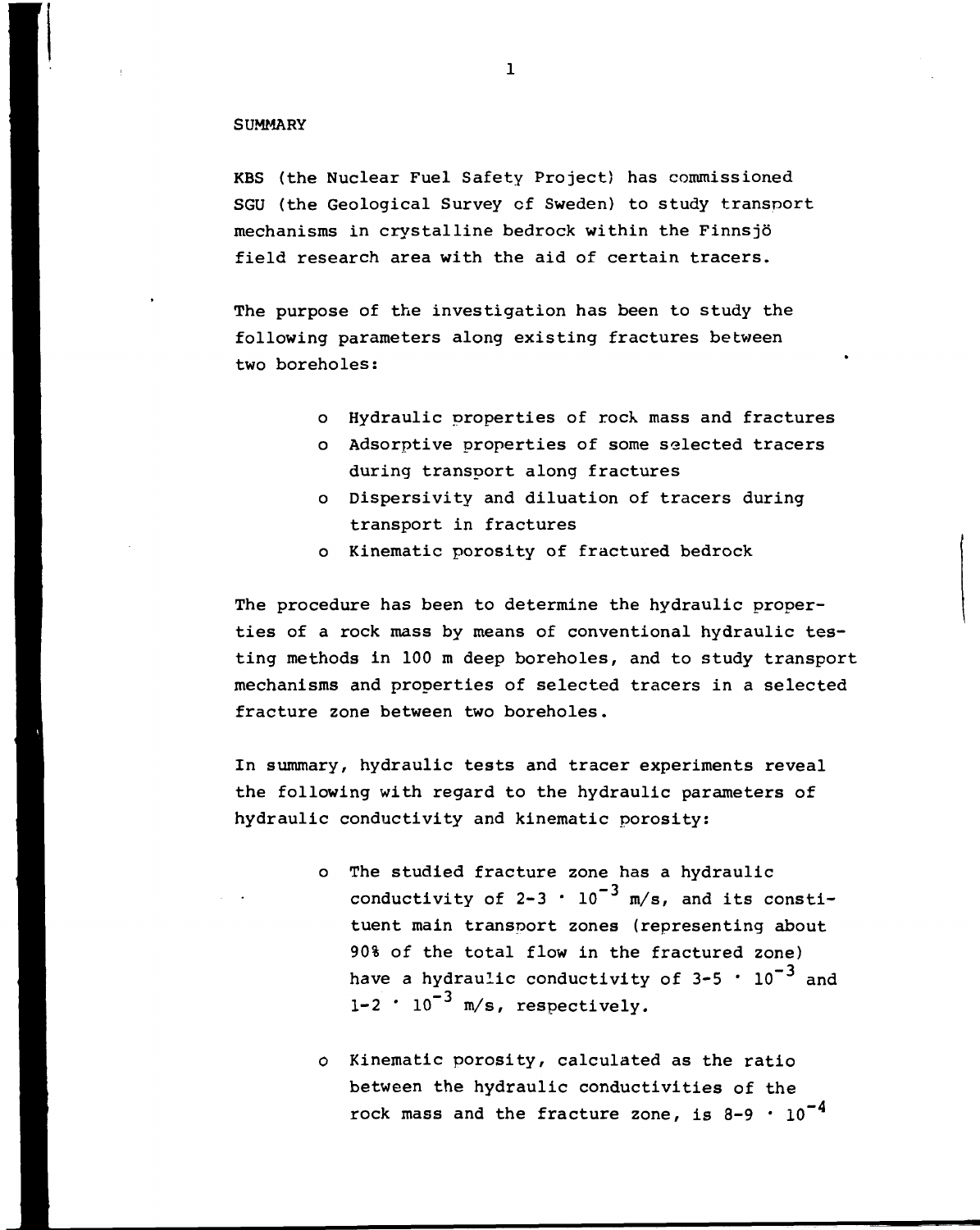- o The roughness fractor  $\beta$ , which expresses the ratio between measured and calculated (planeparallel) fracture conductivity, is approximately 0.2
- Calculations of fracture width give varying values depending upon the calculation method used. Water quantity calculations give approxi mately 20 times greater width than transport velocity calculations. The latter calculations give a fracture width of about  $7 \cdot 10^{-5}$  m (0.07 mm)

The results and conclusions of comparison between the tracers Rhodamine WT,  $NO_3^7$ , I<sup>-</sup>, Br<sup>-</sup> and Cr-EDTA give the following:

- o Rhodamine WT shows a weak retardation and sorotion compared with  $NO_3^-$  and  $I^-$
- o  $I^{\dagger}$ , NO<sub>3</sub> and Cr-EDTA appear to be comparable as nonreactive tracers
- o Br<sup>-</sup> exhibits lower recovery in comparison with  $NO_2^-$  and  $I^-$
- o The natural occurrence of  $NO_3^-$  and Br<sup>-</sup> can, in some cases, cause difficulties in interpreting results where  $NO_3^-$  and Br<sup> $-$ </sup> are used as tracers

In summary, the tracer tests with radial flow show the following with regard to dilution and dispersion:

- The studied fracture zone consists of at least two transport pathways with different hydraulic characteristics
- The dispersivity of the two transport pathways is  $0.9 - 1.2$  m
- Dispersivity calculated for the entire fracture zone (macrodispersivity) is approximately 10 times greater than for the individual transport pathway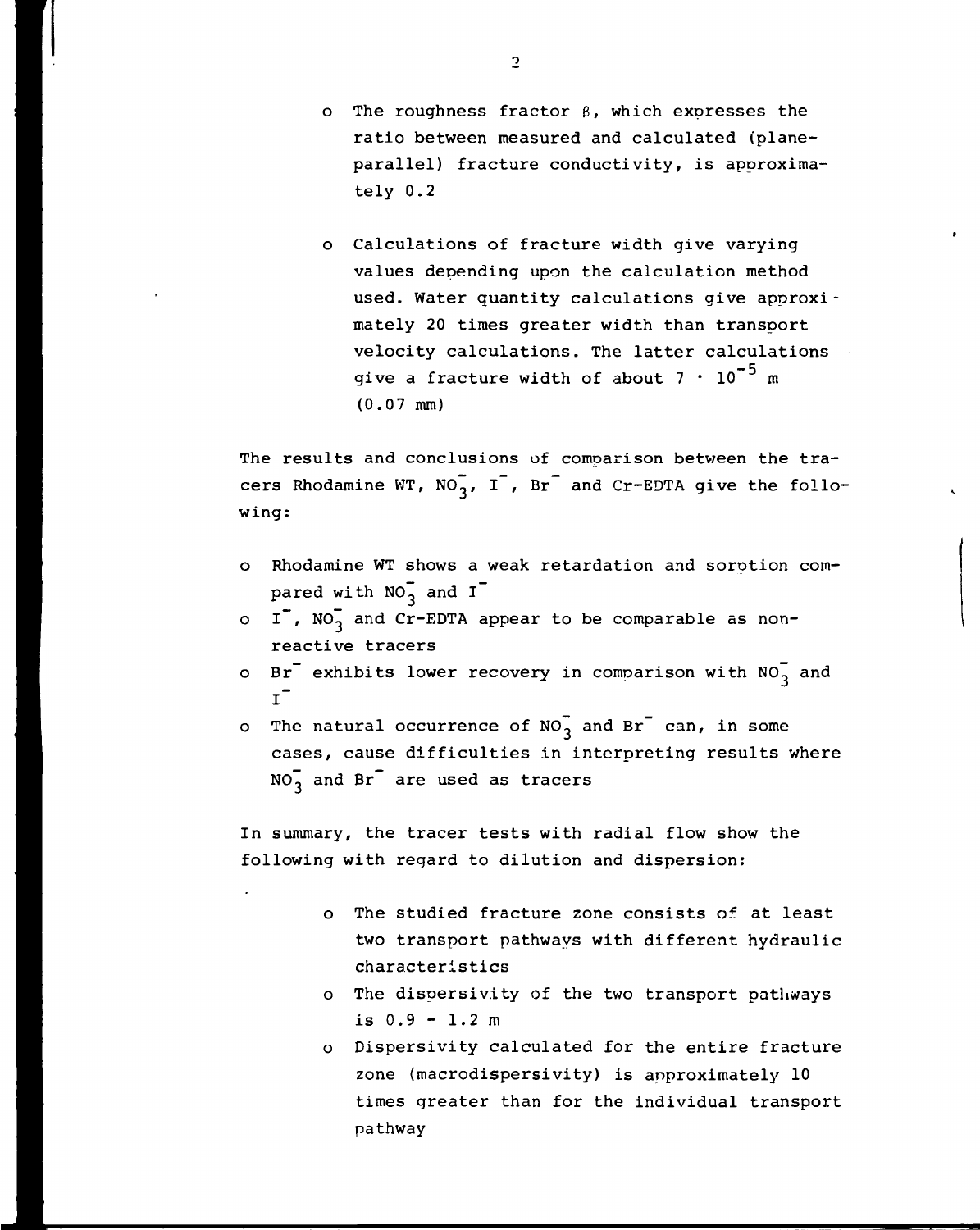- o The dilution of the tracer in the case of instan taneous injection is mainly dependent upon the flow geometry and less on dispersion and dilution in the pump well
- o The dilution due to hydrodynamic dispersion has been calculated to be about 1:9 (calculated for peak values).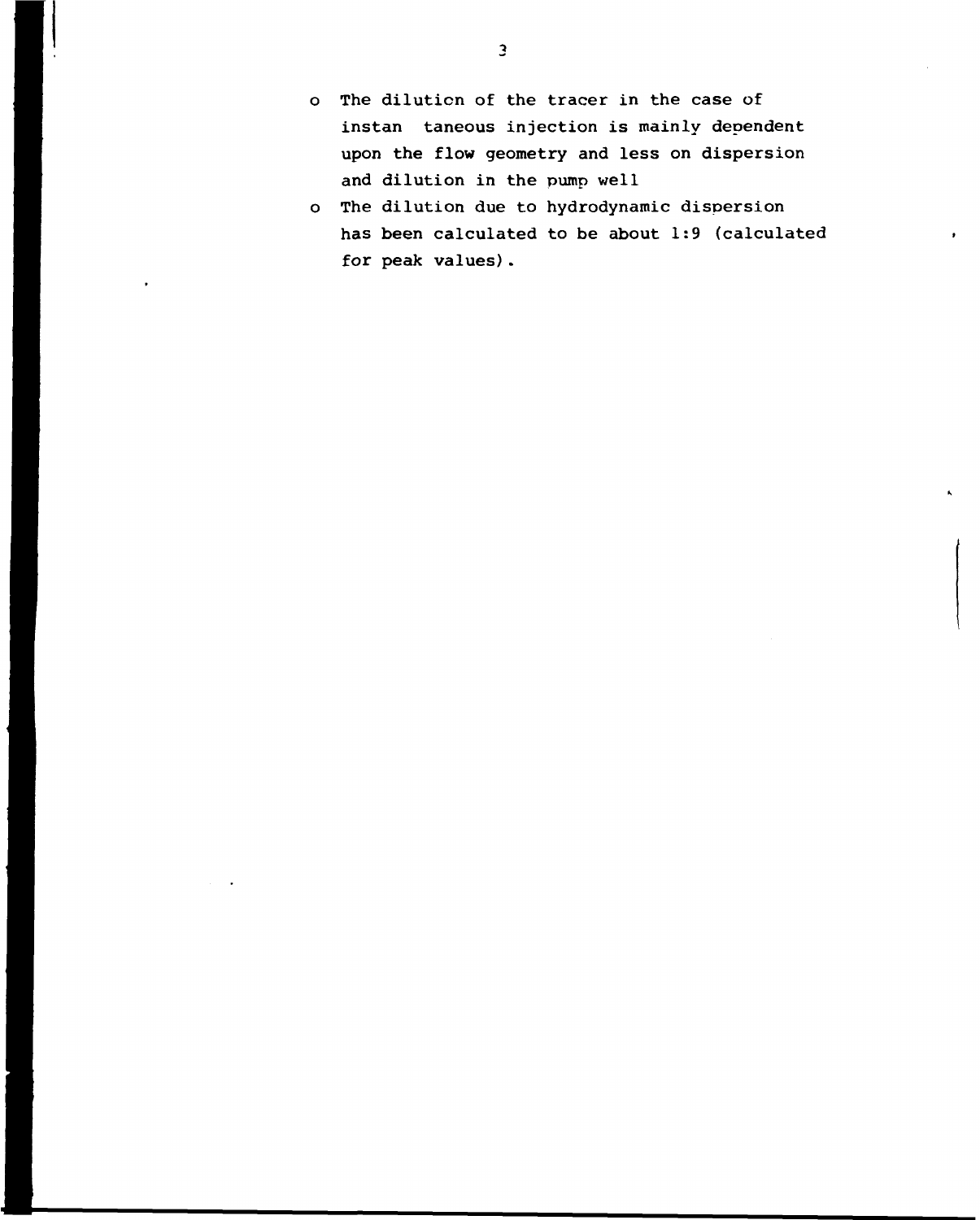### 1. BACKGROUND

In crystalline bedrock, the movement of the groundwater is chiefly dependent upon existing fractures and cruched zones. Substances dissolved in the groundwater are transported in fractures and crushed zones, but the transport is affected by factors associated with the properties of the solid rock in relation to the dissolved substances. Knowledge of these transport mechanisms in crystalline rock constitutes a very important part of the safety analysis of the problems associated with the storage of nuclear waste in the Precambrian bedrock. One of the feasibilitys for studies of these mechanisms is the tracer method. A tracer is injected into the groundwater and its transport in time and space is studied by means of direct measurements in the field or the taking of water samples.

The nuclear Fuel Safety Project, KBS, has commissioned the Geological Survey of Sweden, SGU to study transport mechanisms in crystalline bedrock within the Finnsjö field research area with the aid of certain tracers.

Otto Brotzen took the initiative to this investigation.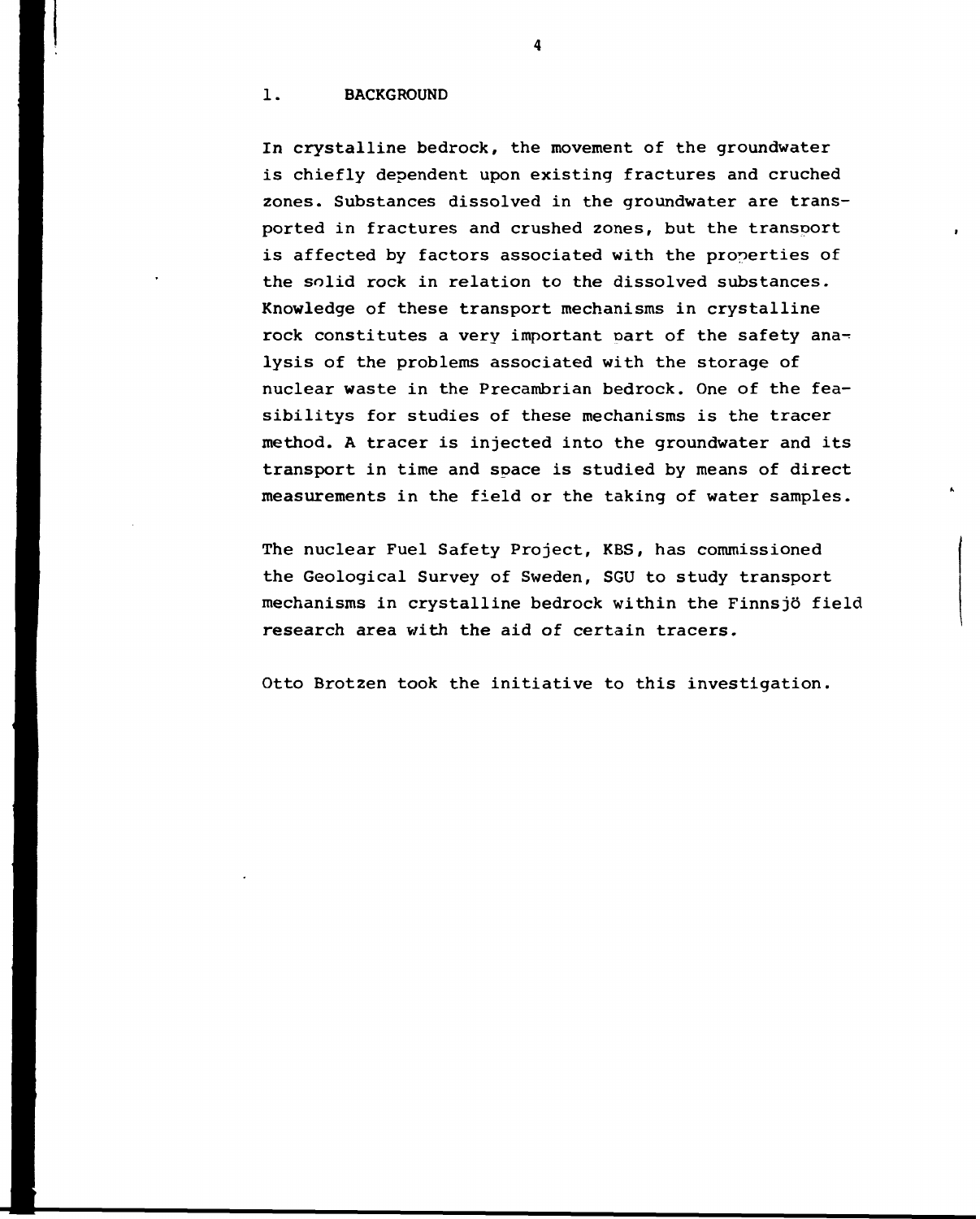### 2. PURPOSE AND SCOPE

The purpose of the present investigations is to study and quantify the transport of certain tracers with the groundwater in crystalline bedrock under controlled conditions in the field.

The particular purpose of the study being carried out within the Finnsjö field research area in northern Uppland County is to study the following parameters along existing fractures between two boreholes:

- o Hydraulic properties of the rock mass and fractures
- o Adsorptivs properties of some selected tracers during transport along fractures
- o Dispersivity and dilution of tracers during transport in fractures
- o Kinematic porosity of fractured bedrock

The study has comprised three main parts:

- o Hydraulic tests to shed light on the hydraulic conductivity of the bedrock and the fractures
- o Tracer tests with both instantaneous and continuous injection
- o Evaluation, comparisons and preparation of the report

Extensive geological, hydrogeological and hydrological studies have been and are being conducted within the field research area aside from the present investigation in order to gain a further understanding of groundwater transport and groundwater turnover time in crystalline bedrock. These studies are being conducted with other goals and time perspectives, but their results have also been used in the present study.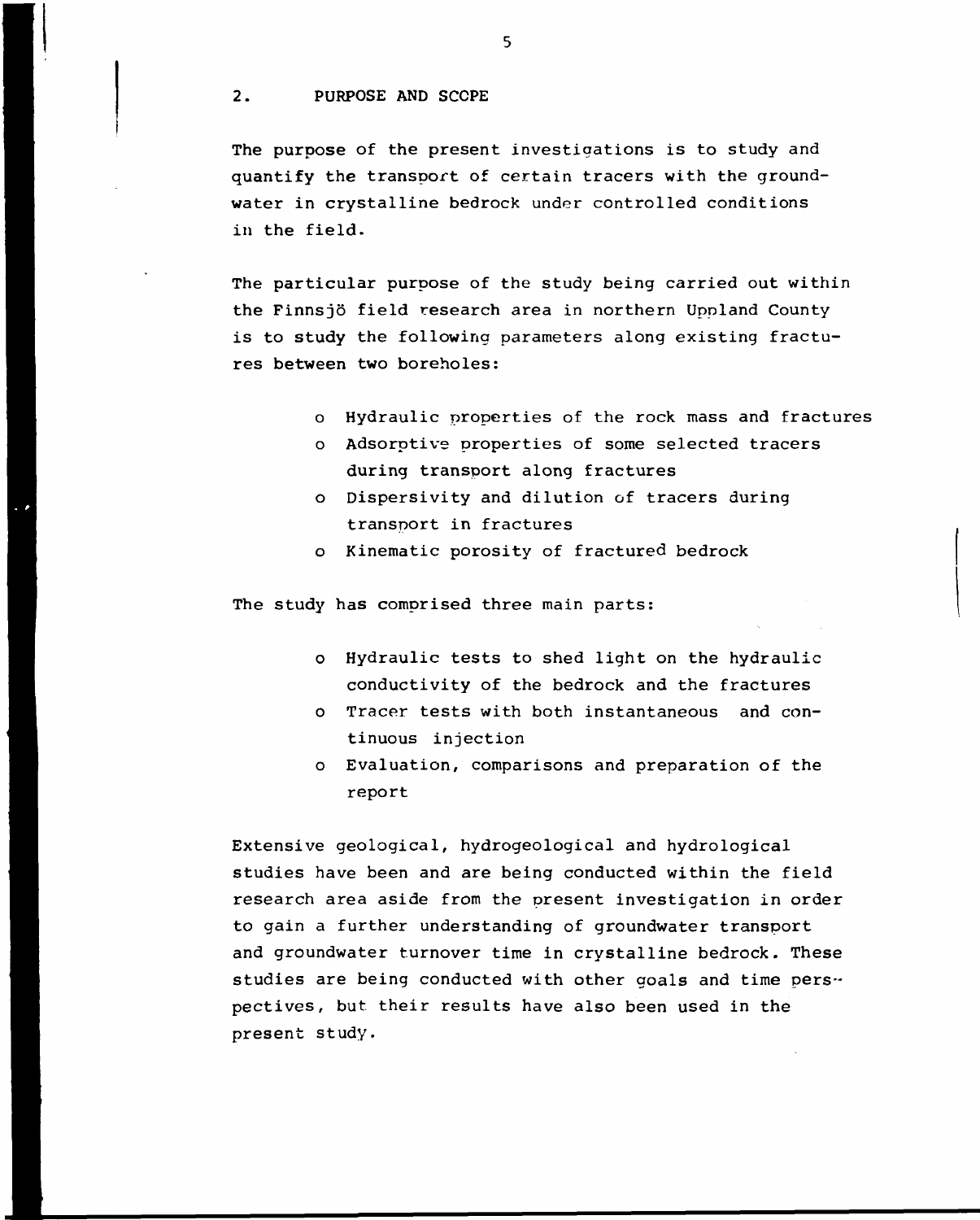3. THEORY

### 3.1 Groundwater flow and groundwater transport

### 3.1.1 Porous homogeneous media

The flow of groundwater in a porous medium can be expressed by Darcy's Law:

$$
\frac{Q}{A} = k \cdot I \tag{1}
$$

where

- $\frac{Q}{A}$  = groundwater flow per unit area perpendik hydraulic conductivity of the medium cular to the transport direction
	- I hydraulic gradient

The average transport velocity of the groundwater, can be calculated when the effective porosity of the formation is known. The effective porosity of a porous homogeneous medium is the ratio between the volume available for groundwater transport and the total volume, expressed as a decimal fraction. The average transport velocity is then obtained from the expression

$$
\bar{v} = \frac{Q}{A + \theta_{\rm e}}
$$
 (2)

where  $\bar{v}$  = average transport veolocity of groundwater  $\theta_{\mathbf{e}}$  = effective porosity

### 3.1.2 Fractured media

Groundwater flow in fractured media is usually approximated to flow in porous media. The validity of this approximation is determined by the scale factor. The scale factor includes the ratio between block size and considered volume and the orientation and distribution of fracture and crushed zones.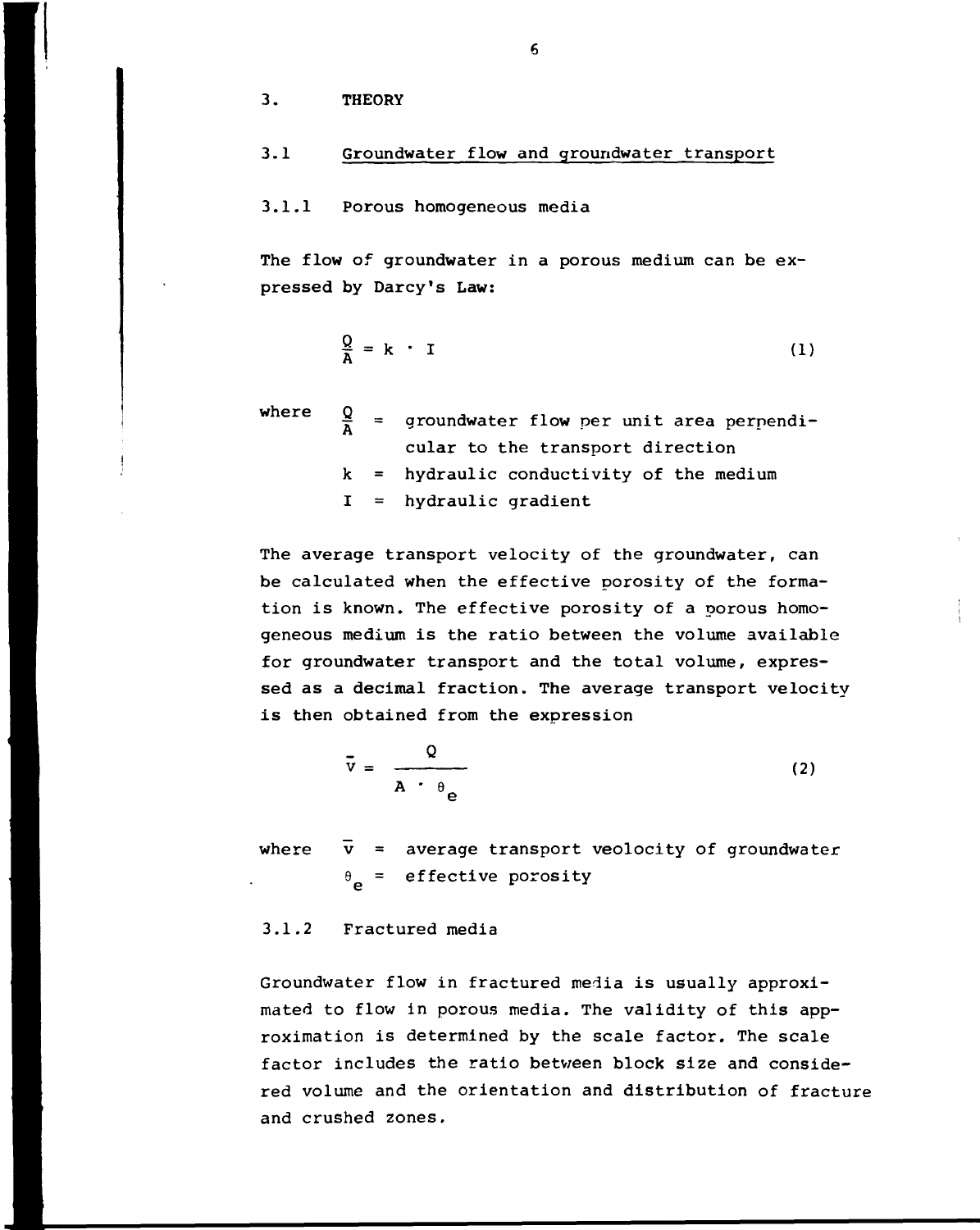Theories have been developed for flow in individual fractures. Groundwater flow in fractured rock can be regarded as flow in plene-parallel apertures of infinite extent (Snow 1968).

The hydraulic conductivity,  $k_{\hat{i}}$ , of a plane-parallel aperture of width e is obtained from the expression

$$
k_j = \frac{e^2 \cdot g}{12 \cdot v} \tag{3}
$$

The flow with Darcy's Law is then

$$
Q_j = k_j e^w t = \frac{e^3 - g}{12w} w t
$$
 (4)

where  $w = unit width$ 

- g = acceleration due to gravity
- $v =$  kinematic viscosity

The hydraulic conductivity,  $k_{n}$ , measured in a rock mass constitutes the sum of the conductivities of constituent fractures and the matrix. Under the assumption that the constituent fractures are of uniform width and frequency, the conductivity of the rock mass can be obtained from the expression

$$
k_p = \frac{1}{b} \cdot (e \cdot k_j + (b - e) \cdot k_m)
$$
 (5)

where  $k_p =$  hydraulic conductivity of rock mass  $b =$  fracture spacing  $e =$  fracture width  $k<sub>j</sub>$  = hydraulic conductivity of fractures  $k_m$  = matrix conductivity

Since  $k_i \gg k_m$  and  $b > e$ , if  $\frac{1}{b}$  = the fracture frequency, n, (i.e the number of fractures per metre), the expression above can be approximated with

$$
k_p = n \cdot e \cdot k_j \tag{6}
$$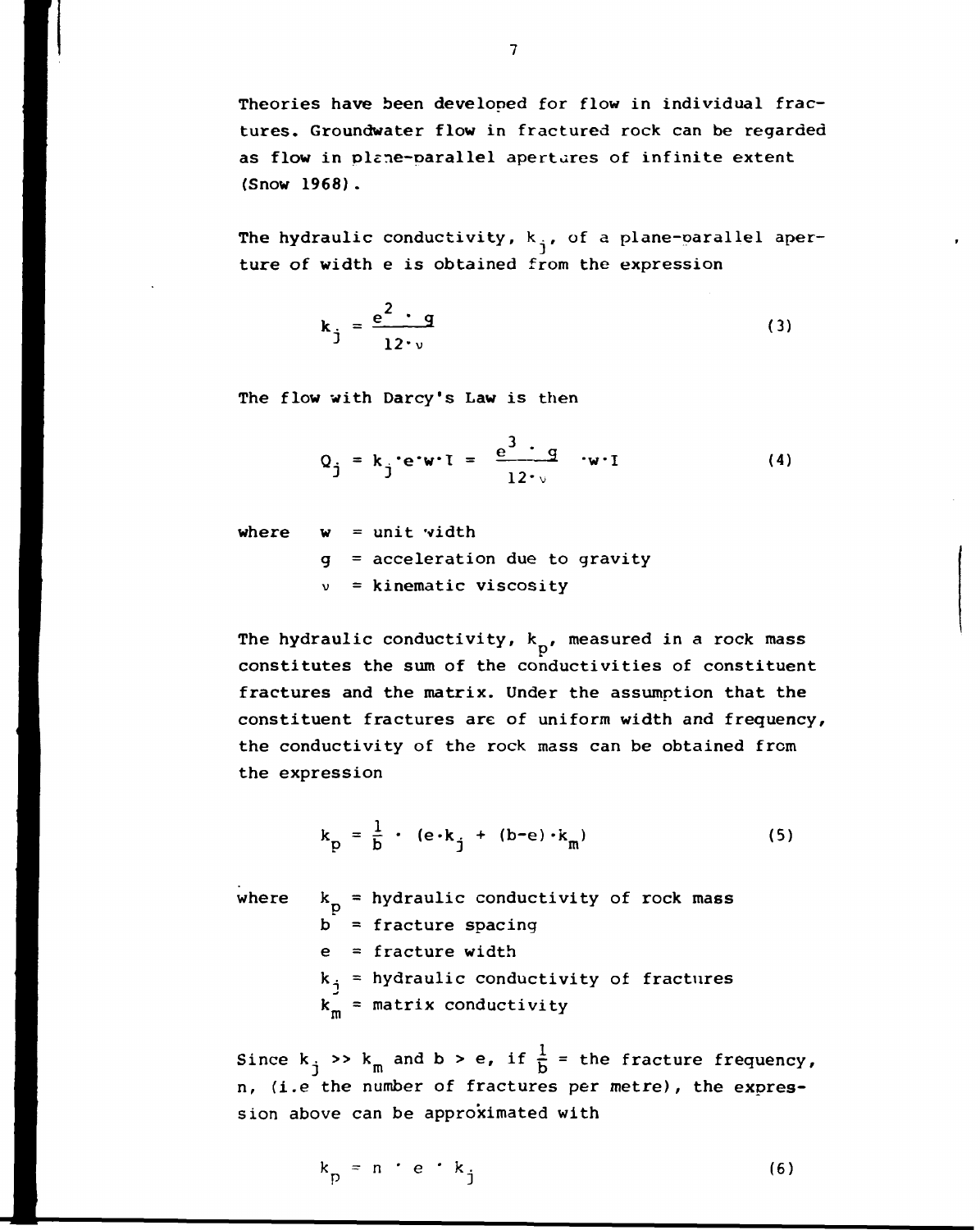Thus, under the given conditions, the hydraulic conductivity of the rock mass is a function  $\mathbb{S}^*$  fracture frequency, fracture width and the hydisulic conductivity of the fractures.

In naturally occurring fractures, however, the flow is not to be regarded as plane-parallel, owing to the irregularity of the fracture plane. As a result, the calculated fracture conductivity,  $k_{i}$ , must be adjusted for the measured hydraulic conductivity,  $k_a$ , of a fracture zone:

$$
k_{e} = \beta \cdot k_{j} \tag{7}
$$

The ratio between the measured hydraulic conductivity of a fracture zone,  $k_{\alpha}$ , and the conductivity of the rock mass,  $k_p$ , is the ratio between the gross velocity of the water and its velocity in the individual fracture, providing that Darcy's Law apnlies and that the gradient is equally large over the rock mass and over the fracture. This ratio is called the kinematic porosity,  $\theta_k$ , and strictly expresses the portion of the rock mass available for water transport.

$$
\theta_{k} = \frac{k_{p}}{k_{e}}
$$
 (8)

3.1.3 Radial flow in two-dimensional geometry

In tracer tests with radial flow, the gradient and thereby the velocity is not constant along a flow line. In the field tests, the average travel time of a nonreactive tracer is determined from the breakthrough curve for transport from the point of injection to the point of detection. On the basis of two-dimensional radially symetrical laminar flow, the hydraulic conductivity is calculated as follows: (personal, communication J. Stokes 1979)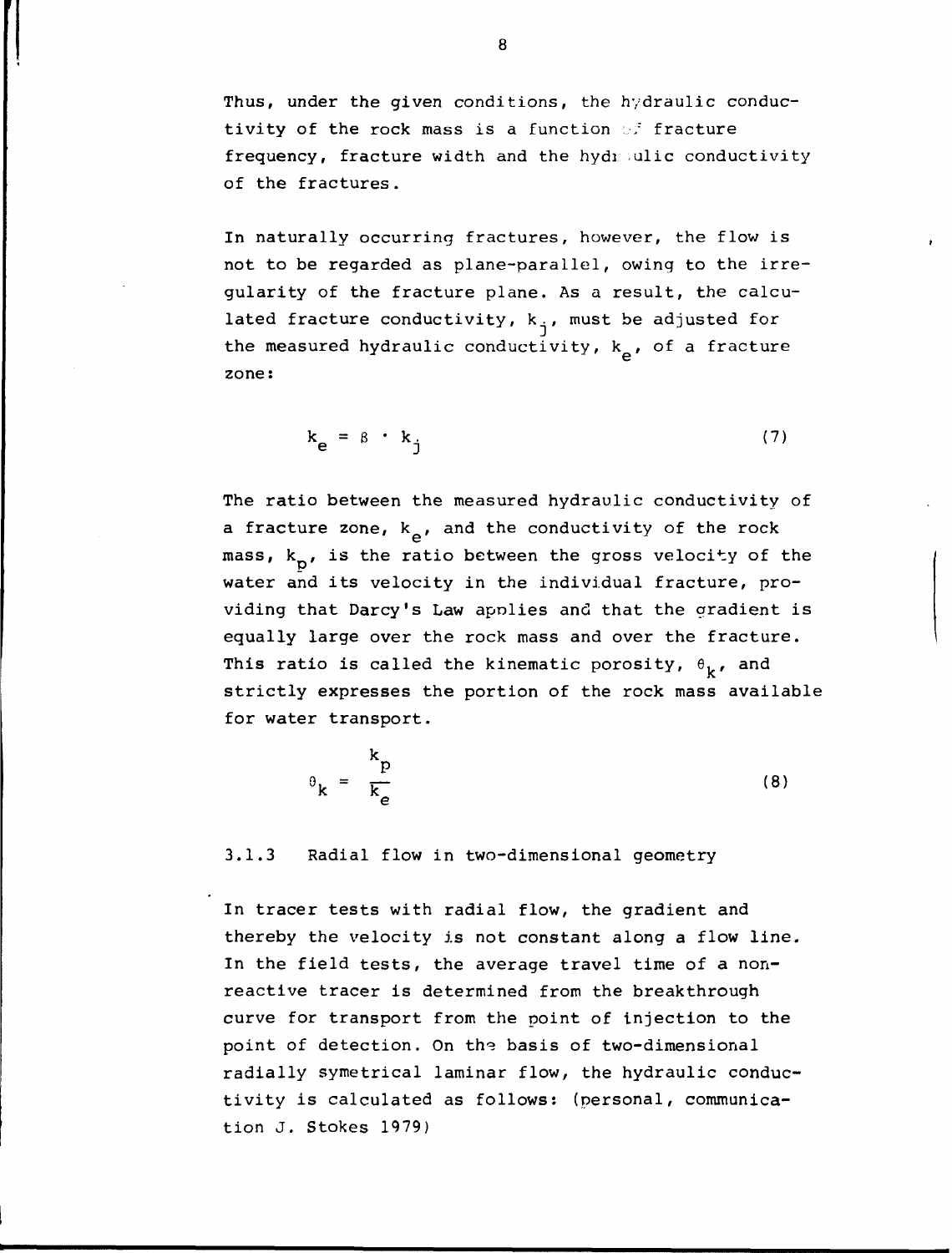$$
k_{e} = \frac{\ln (r_{b}/r_{a})}{2 t_{o}} \cdot \frac{r_{b}^{2} - r_{a}^{2}}{\Delta h}
$$
 (9)

where 
$$
k_e
$$
 = hydraulic conductivity  
\n $r_b$  = distance from injection hole to observa-  
\ntion hole  
\n $r_a$  = radius of pump hole  
\n $t_o$  = mean transit time  
\n $\Delta h$  = difference in head between injection hole  
\nand pump hole

The average velocity,  $\overline{v}_r$ , over the distance r from the pump hole is given by

a

$$
\overline{v}_r = \frac{1}{r} \cdot \frac{\Delta h \cdot k_e}{\ln (r/r_a)}
$$
 (10)

where  $\Delta$  h = difference between the head of the groundwater in the pumphole and at a distance r

The equations are valid for flow in plane-parallel fractures as well as in porous media.

### 3.2 Dispersion

A water-soluble substance that is transported with the groundwater will be spread in time and space. This spreading, which occurs both in the flow direction of the •groundwater and perpendicular to this direction is called dispersion. In relation to the average transport velocity of the groundwater, the dispersion will cause some of the dissolved substances to be transported more slowly and some faster than the average groundwater velocity.

The dispersion is dependent upon two factors:

- o the velocity distribution in the medium
- o molecular diffusion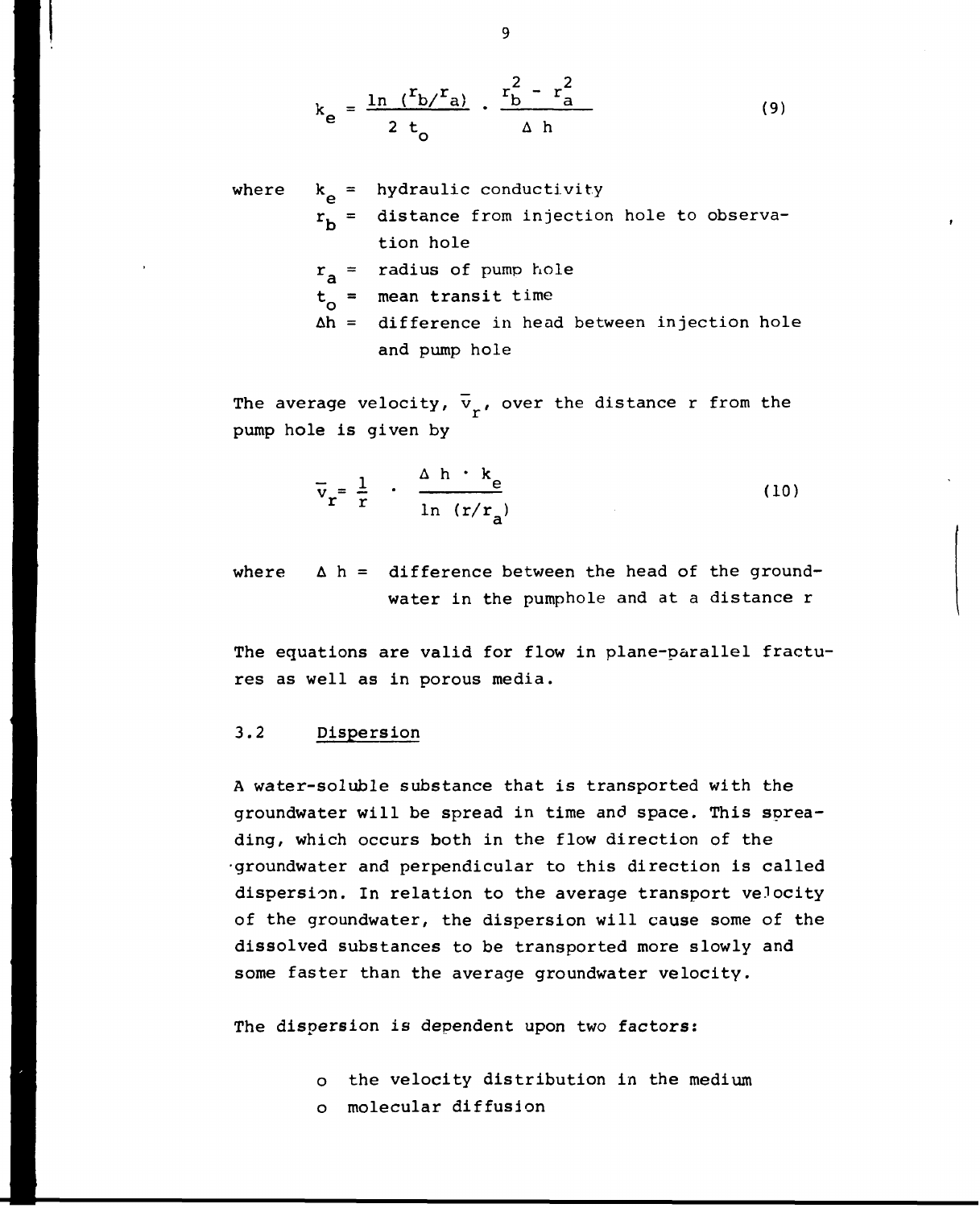The portion of the dispersion that is dependent upon the velocity distribution in the groundwater-bearing medium is termed mechanical dispersion. Mechanical disoersion of a water-soluble substance thus requires groundwater flow in a medium with a system of pores or channels.

Molecular diffusion is caused by differences in the concentration of the water-soluble substances in the groundwater. Molecular diffusion thus leads to a dispersion even if the groundwater does not have any velocity and takes place from areas of high concentration to areas of low concentration of the dissolved substance. The velocity with which a substance diffuses is dependent upon the concentration gradient and a diffusion constant  $D_m$ . This constant is in turn dependent upon the particular watersoluble substance in question (Neretnieks 1977 and 1978). For substances of low molecular weight, D  $_{\rm m}$   $\approx$  1 - 5  $\cdot$  10 $^{-9}$  $m^2/s$ . Molecular diffusion follows Fick's Law.

$$
V_{F} = -D_{m} \cdot \frac{\delta C}{\delta x} - a \tag{11}
$$

where  $V_{\mathbf{p}}$  = velocity of molecular diffusion rate  $\frac{\delta C}{\delta x}$  = concentration gradient of the substance  $a = constant$ 

Depending upon whether the groundwater-bearing medium is inhomogeneous on a microscopic or macroscometric scale, the dispersion is termed microdispersion or ma dispersion.

In principle, the dispersion can be dealt with by means of two different approaches. In calculations for porous media, it is normally assumed that a gradual spreading takes place in accordance with a coefficient of dispersion and a change in the concentration gradient. This approach is the basis for the calculations renarted in the present study. In the other approach, packages of the substance in question are assumed to be transported without spreading in parallel channels that are not in contact with each other. In this case, the dispersion is dependent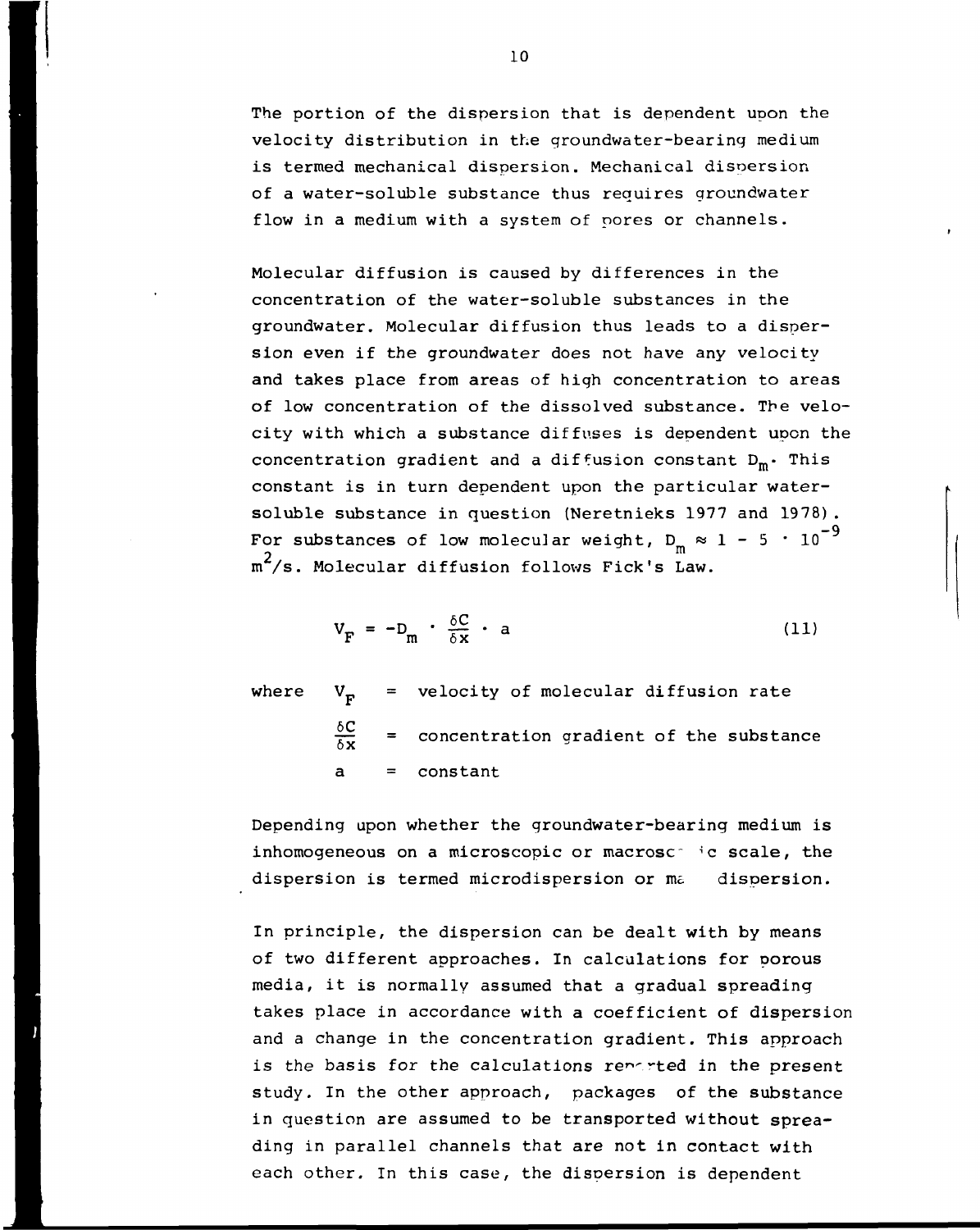upon the number of different channels or fractures and their properties. For further studies of this latter approach with applications, the reader is referred to Neretnieks (1980).

The general dispersion equation for one-dimensional flow of non-reactive substances is given by:

$$
\frac{\delta C}{\delta t} = D \frac{\delta^2 C}{\delta x^2} - \overline{v} \frac{\delta C}{\delta x}
$$
 (12)

- where  $C =$  concentration of the non-reactive substance in the groundwater
	- $D =$  longitudinal dispersion coefficient
	- $\bar{v}$  = average transport velocity of the groundwater
	- $x =$  coordinate in flow direction
	- $t =$  time variable

### 3.3 Retardation

### 3.3.1 General

The concentration distribution in the groundwater of a water-soluble substance that is transported in porous or fractured media is affected not only by dispersion, but also by chemical and physical processes such as

- 1) diffusion into the medium's matrix
- 2) ion exchange
- 3) adsorption
- 4) reversible precipitation
- 5) irreversible reactions with the medium
- 6) complex formation
- 7) filtration effects

The degree to which these processes affect the concentration distribution is dependent upon, among other things: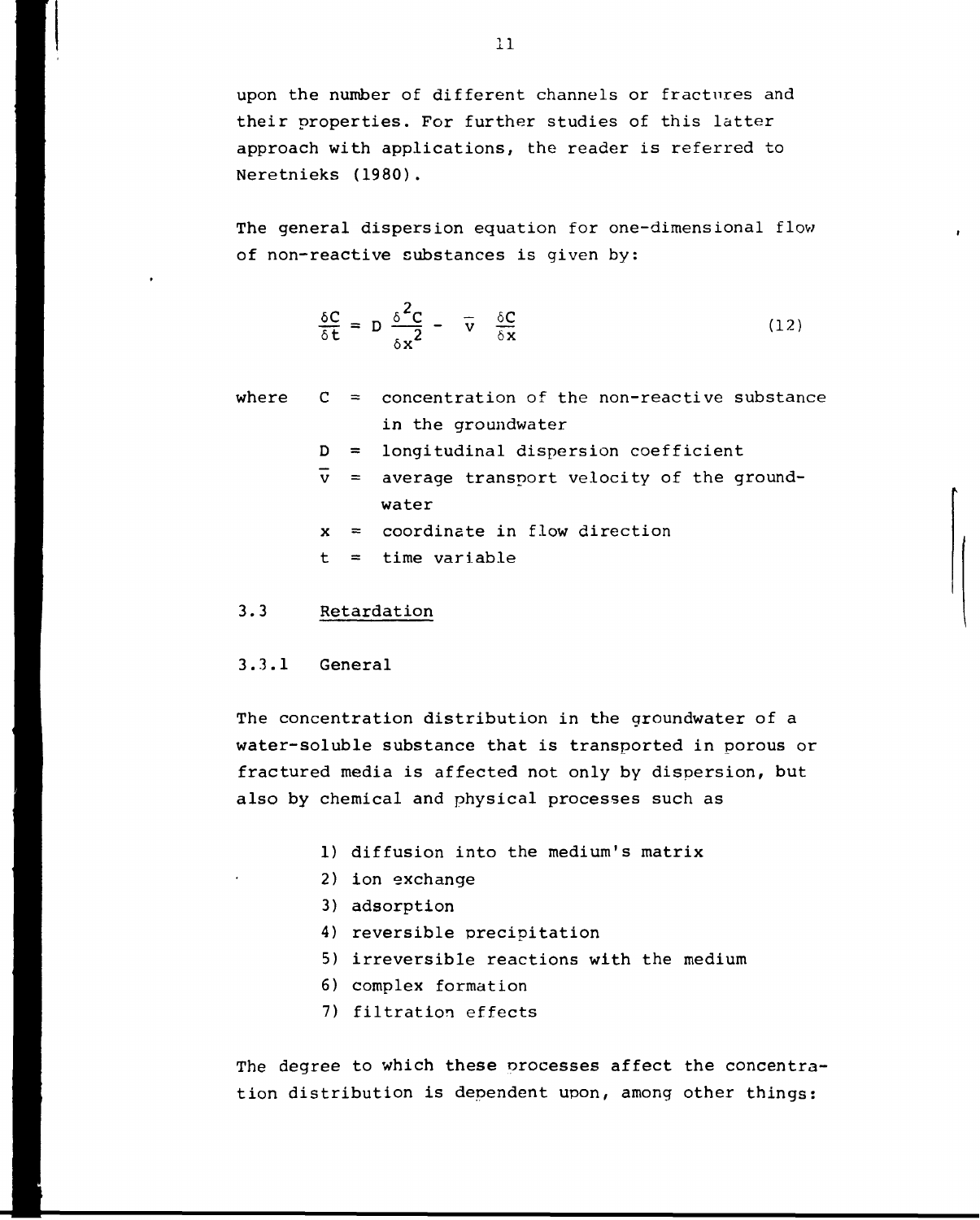- o properties of the groundwater-bearing medium
- o properties and initial concentration of the water-soluble substance

The aggregate effect of the processes (2), (3), (4) and (5) is termed sorption.

Both diffusion and sorption retard the transport of the substances in the groundwater. This retardation can be expressed by means of the retention factor R, which designates the ratio between the transport velocity of the groundwater  $\overline{v}$  and the velocity of the water-soluble substance  $\vec{v}_p$  according to

$$
\overline{\mathbf{v}} = \mathbf{R} \cdot \overline{\mathbf{v}}_{\mathbf{R}} \tag{13}
$$

### 3.3.2 Diffusion

A water-soluble substance diffuses not only within the groundwater (Section 3.2) but also into the matrix of the groundwaterbearing medium, as illustrated in Figure 3.3.2a. This is specially true in crystalline rock, where porosity and thereby the transport of dissolved substances is dependent upon the presence of macro- and micro-fractures. All existing fractures are not interconnected or are of such small width that the water in these fractures cannot move under prevailing hydraulic conditions. According to Norton and Knapp (1977), porosity can be broken down into

$$
\theta_{\mathbf{T}} = \theta_{\mathbf{k}} + \theta_{\mathbf{d}} + \theta_{\mathbf{r}} \tag{14}
$$

where  $\theta_{\rm m}$  = total porosity  $\theta_k$  = kinematic or flow porosity  $\theta_d$  = diffusion porosity  $\theta_r$  = residual porosity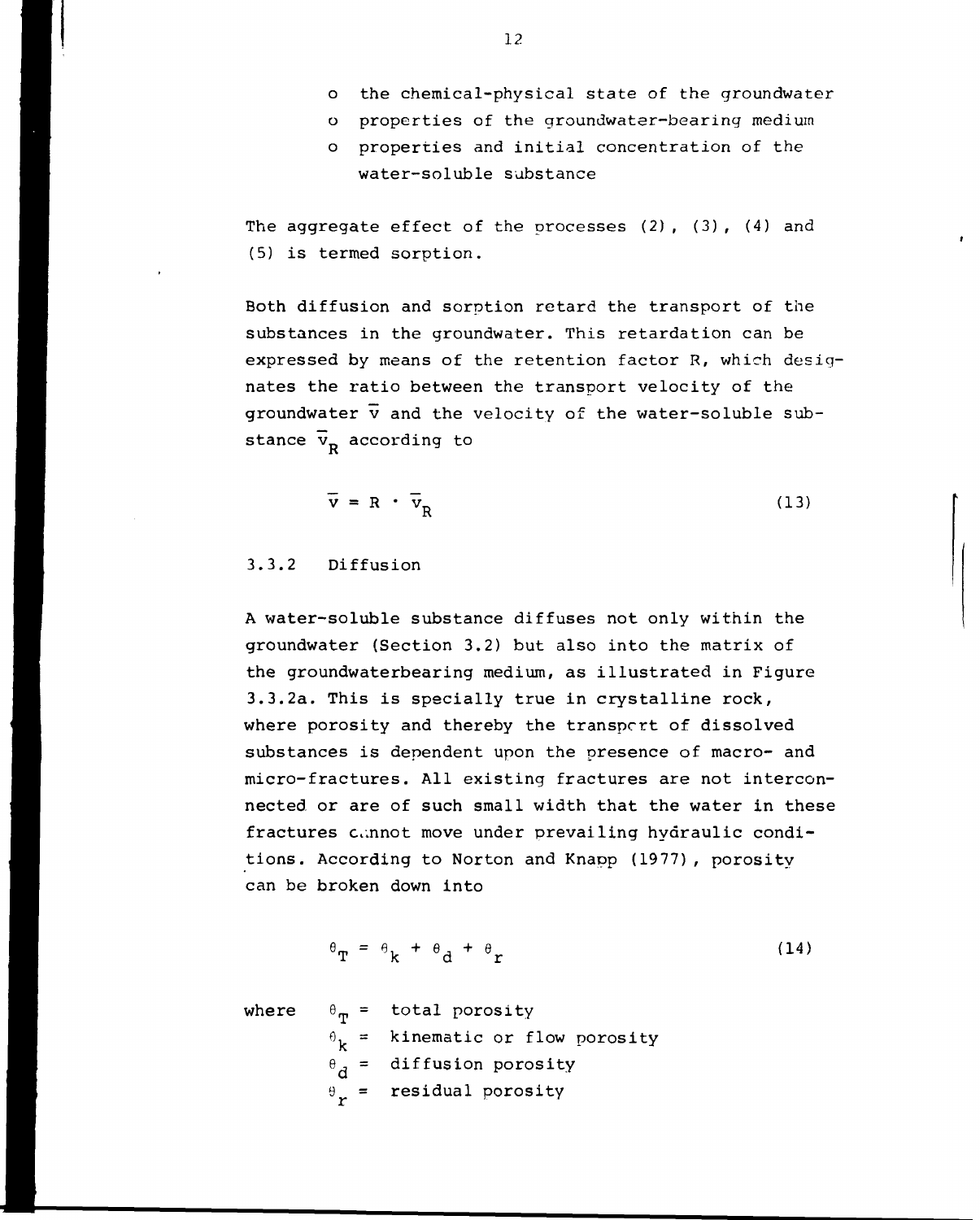Of the above-mentioned porosities, kinematic porosity constitutes the portion of the rock volume through which water can flow. Fig. 3.3.2b illustrates schematically the possible interrelationships between the different fractures, where the fractures marked with arrows constitute the space available for water flow.

The diffusion porosity represents the portion of the pores that exist between continuous water-conducting fractures and that are in contact with them, see Fig. 3.3.2b. However, this contact is so hydraulically limited that water flow is not possible out of or into these fractures. In other words, the width of the fractures is too small and/or the fractures lack continuity with each other. Nevertheless, the transport of water-soluble substances through diffusion is possible provided that concentration gradients exist and that the molecular size of the substances is smaller than the width of the fractures .

The diffusion process proceeds in the opposite directior to the concentration gradient, which also means that the substance can migrate from the matrix to the groundwater when its concentration is greater in the matrix than in the groundwater. This causes a retardation and "tail effect" of the transport of the water-soluble substance with the groundwater, which varies depending upon the microfractures in the rock and the substance in question.

### .3.3.3 Sorption

The sorption of a substance generally increases as the concentration of the substance in solution increases. At equilibrium, the relationship between the quantity that is sorbed by the medium and the concentration of the substance in solution is described by empirical relationships termed sorption isotherms. The most common types of isotherms are Freundlich and Langmuir isotherms, which are expressed mathematically as follows: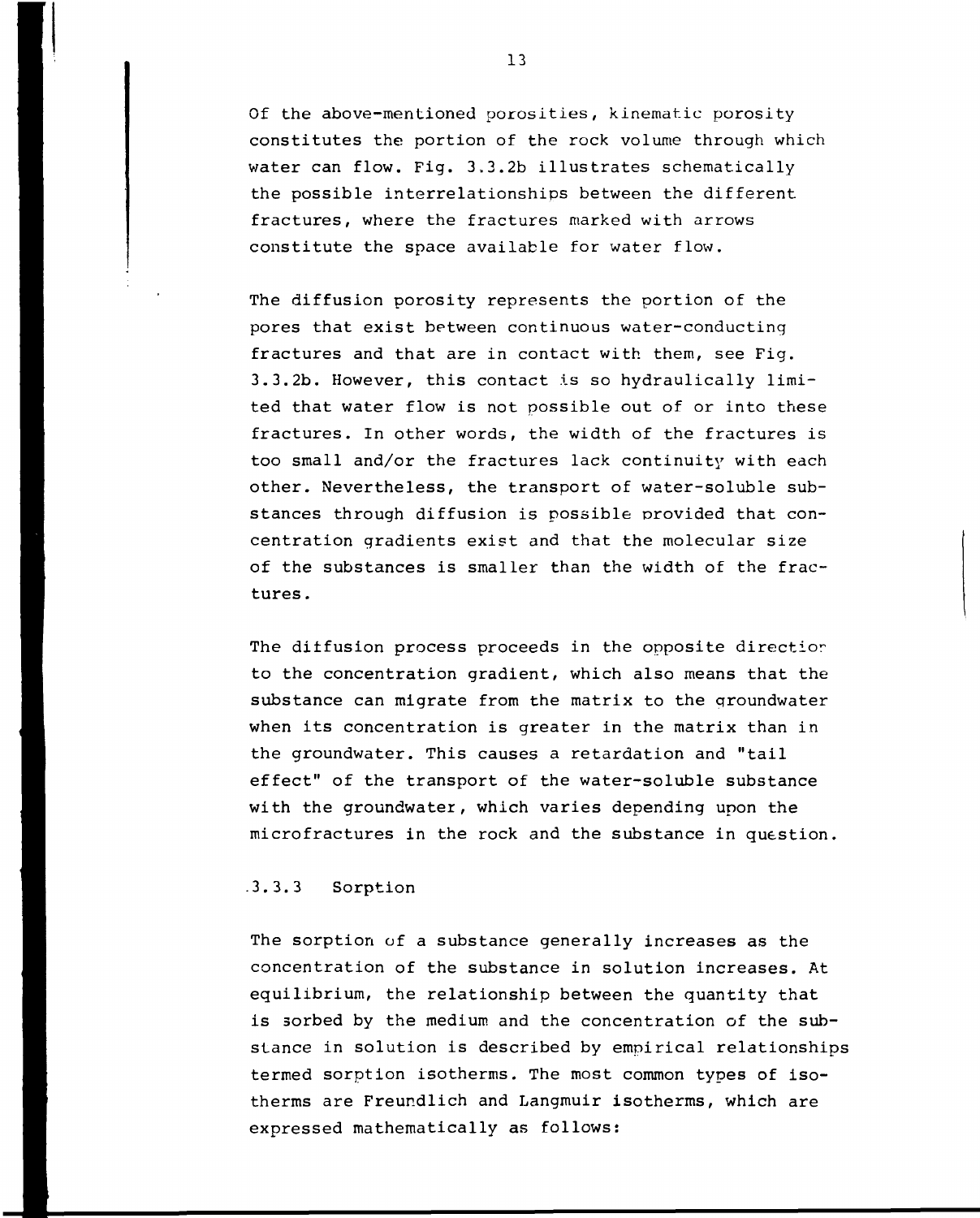$$
M = a \cdot c^n
$$
 (Freundlich) (15)

$$
M = \frac{b \cdot C}{1 + b \cdot C} \cdot M_m \text{ (Langmuir)}
$$
 (16)

where M = quantity of sorbed substance per unit weight of the groundwaterbearing medium at equilibrium

C = concentration of the substance in solution at equilibrium

$$
M_m
$$
 = quantity of sorted substance per unit weight required to form a monolayer on the surface of the medium

a,b,n = constants for respective system of substance and material

At equilibrium, the proportion between the quantity in solution and the quantity that is sorbed by the medium is given by a distribution coefficient that is related to the volume or the surface area of the groundwaterbearing medium.

The distribution coefficient  $K_A$  is related to the volume and is given by

$$
K_{\mathbf{d}} = \frac{M}{C} \tag{17}
$$

The distribution coefficient  $K_{\rm a}$  is related to the surface area of the medium with which the water-soluble substances area of the medium with which the water-soluble substances are in contact during transport with the groundwater and  $\alpha$ is given by

$$
K_{a} = \frac{K_{d}}{A_{m}} = \frac{K_{d} \cdot \delta}{a}
$$
 (18)

where  $A_m$  = specific surface area  $a =$  specific surface area  $\delta$  = bulk density of the medium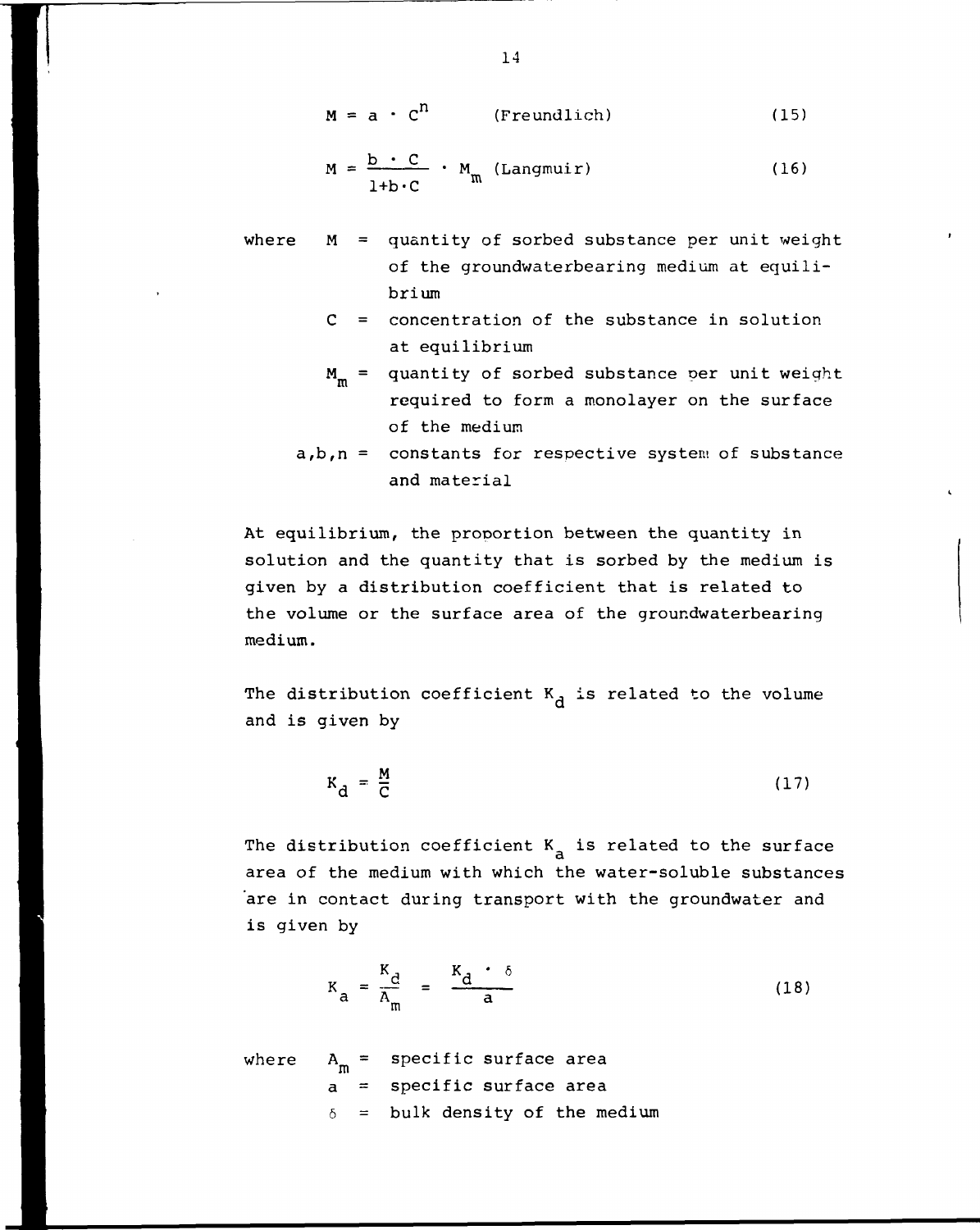At low substance concentrations and low transport velocities, it is often preferable to use the previously mentioned retention factor, equation (13), to describe the transport velocity. If the retardation is dependent solely upon sorption, the retention factor, R, can be calculated from the distribution coefficient, and the transport velocity of a water-soluble substance is given in relation to the transport velocity of the groundwater as follows:

$$
\overline{v}_{R} = \frac{\overline{v}}{R} = \frac{\overline{v}}{1 + K_{d} \cdot \delta \cdot \frac{(1 - \theta_{k})}{\theta_{k}}}
$$
(19)

or  $v_R = \frac{1}{R} =$   $\frac{1}{2}$   $\frac{1}{2}$   $\frac{1}{2}$   $\frac{1}{2}$   $\frac{1}{2}$   $\frac{1}{2}$   $\frac{1}{2}$   $\frac{1}{2}$   $\frac{1}{2}$   $\frac{1}{2}$   $\frac{1}{2}$   $\frac{1}{2}$   $\frac{1}{2}$   $\frac{1}{2}$   $\frac{1}{2}$   $\frac{1}{2}$   $\frac{1}{2}$   $\frac{1}{2}$   $\frac{1}{2}$   $\frac{1}{2}$   $\frac{$  $1 + K$ , a (20)

where  $\theta_k =$  kinematic porosity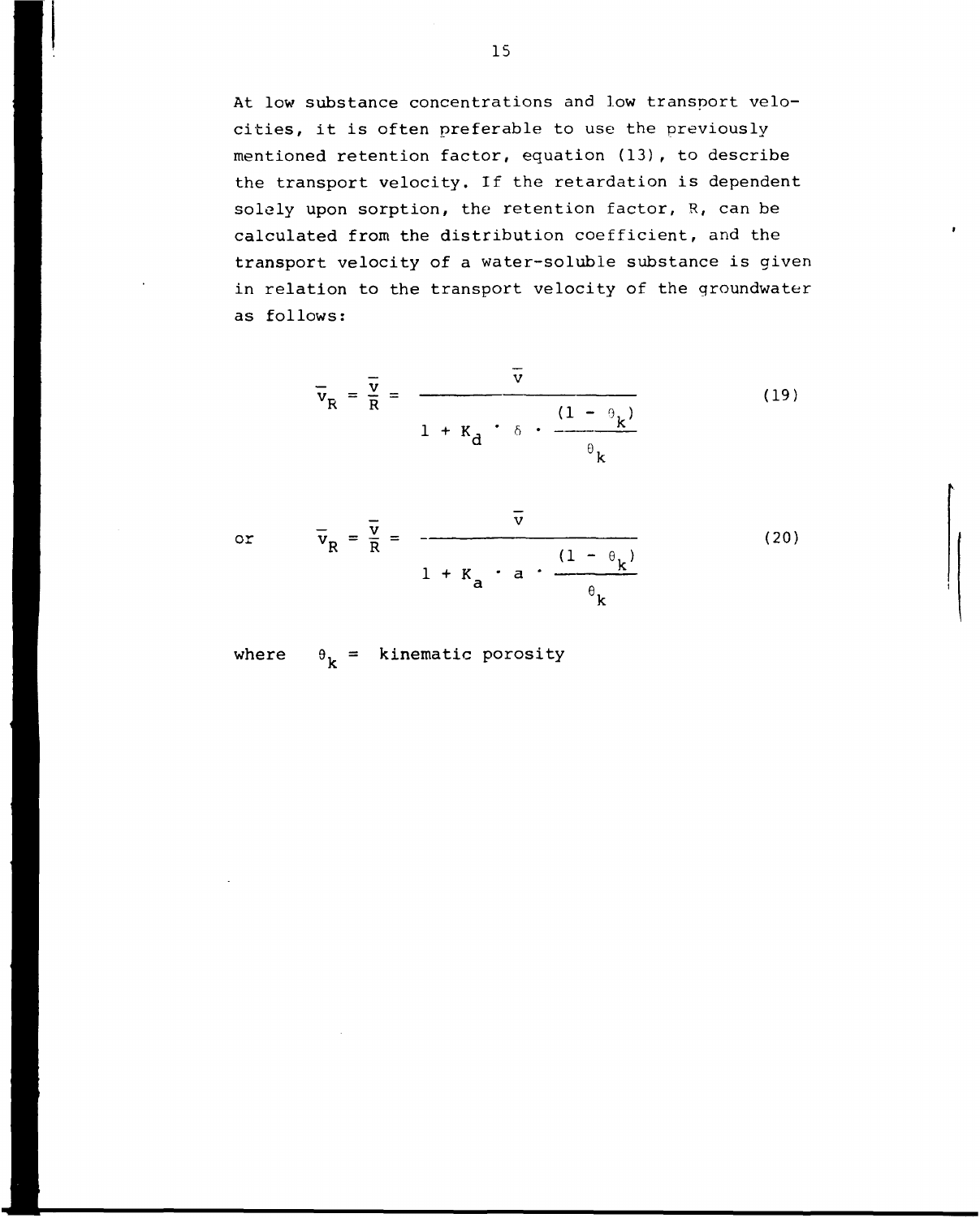### 4. TEST AREA

### 4.1 General description

The Finnsjö field research area, situated east of Lake Finnsjön in northern Uppland county (140 km north of  $\texttt{Stockholm}$  , constitutes an approximately 25 km $^2$  large catchment area, see Fig. 4.1a. Annual preciptation is about 685 mm (corr.) and evaooration is eastimated at about 475 mm. The topography is relatively flat, with levels between 20 and 44 metres above sea level. The loose deposits, which consist mainly of glacial moraine (till), are of small thickness, for the most part. The portion of exposed rock is relatively high, nearly 20%. The bedrock is of the Precambrian crystalline type, with a young granite and granodiorite in the central parts of the area. Leptite occurs in the southern and northern parts of the area, as well as deep greenstone in the northern part.

The geology, hydrology and groundwater conditions of the field research area have been described by Almén et al (1979), Olkiewicz et al (1979) and Scherman et al (1978), among others.

### 4.2 Test site

### 4.2.1 Geology and topography

The test site is situated in the northwestern portion of the Finnsjö area adjacent to a crushed zone at Gåvastbo, see Fig. 4.2.1a. The crushed zone runs in an approximate north-north-westerly direction, its dip is steep and the crushed zone recurs in the core of borehole Fi 8 as a number of parallel-displaced fracture zones.

Ten approximately 100 m deep hammerdrilled boreholes and two 460 - 730 m long cored boreholes have been drilled within the test site. Fig. 4.2.1a shows the location of the boreholes and a schematic map of the test site. The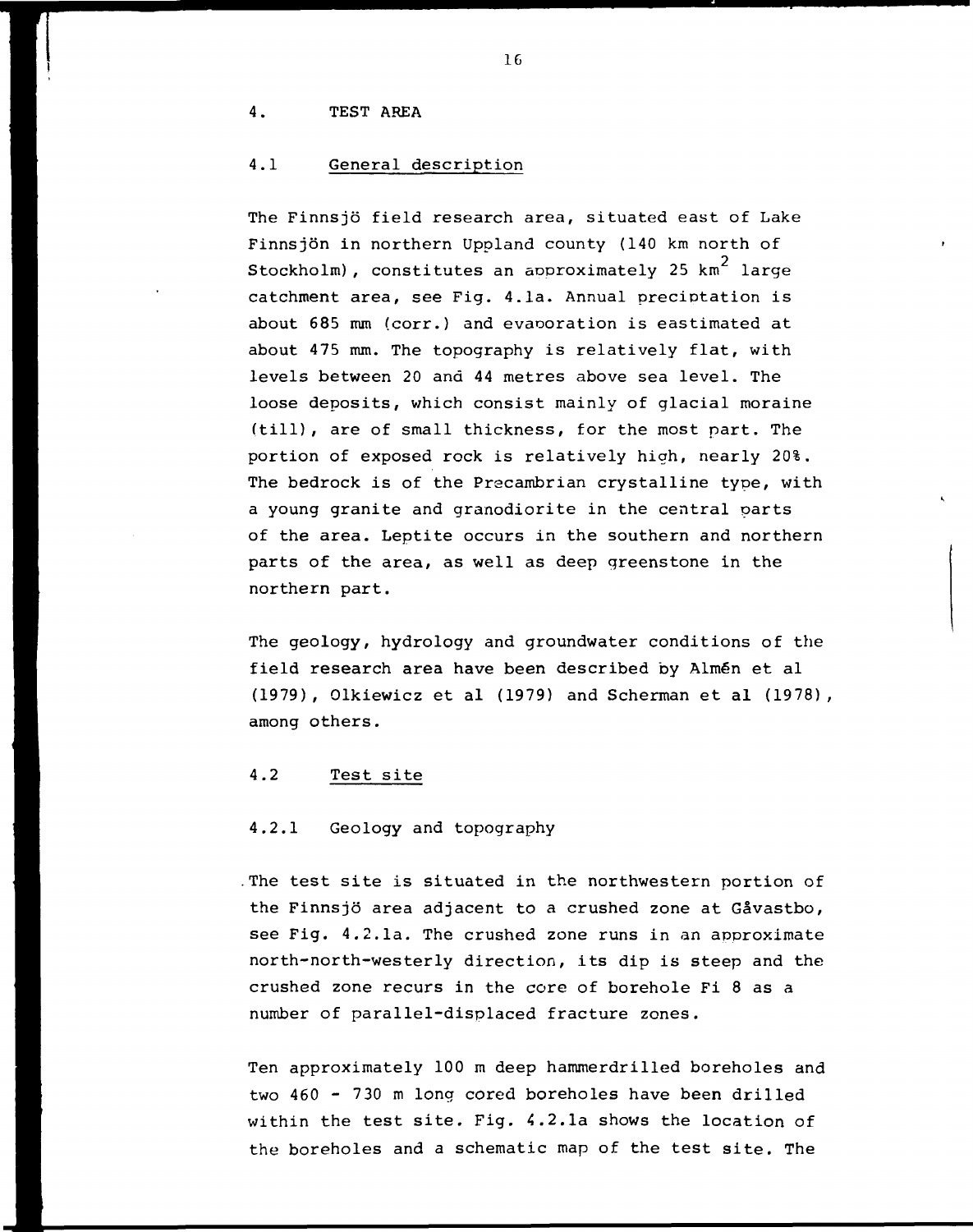test site can be described as a block of bedrock bounded in the east by the crushed zone at Gåvast.o and in the north and south by smaller east-westerly marked fracture zones.

The outcroping block consists of a relatively well exposed area, with for the most part deforested ground. The depression along the crushed zone east of the outcrop is dominated by farmland,oianted with trees,with small outcroppings. In the depression, the loose deposits are approximately 5 m at the thickest. The rock is overlain by moraine, then clay and on top a thin layer of peat.

The rock, mapped on the surface as well as on the core of borehole Fi 8, consists for the most part of a grey, mediumgrained gneissgranitic rock of granodioritic-granitic composition. The gneissgranite is banded with occasional, irregular veins of pegmatite and aplite, normally only up to 0.2 m wide. Quartz occurs in isolated veins and in places as fracture filling. The most common fracture fillings are chlorite, calcite and pyrite.

### 4.2.2 Groundwater conditions

The natural groundwater flow within the test site presumably follows the topography, i.e. a flow from the outcroping block towards the depression at Gåvastbo. Water pressure tests in existing boreholes indicate a downwarddirected groundwater transport within the outcroping block, with an upward-directed flow of groundwater in the crushed zone. Taken together, these observations give a picture of a three-dimensional groundwater flow with the inflow area comprising the outcroping block and an outflow area in the depression along the existing crushed zone. A more or less horizontal groundwater flow is believed to prevail along the depression and in the upper parts of the crushed zone.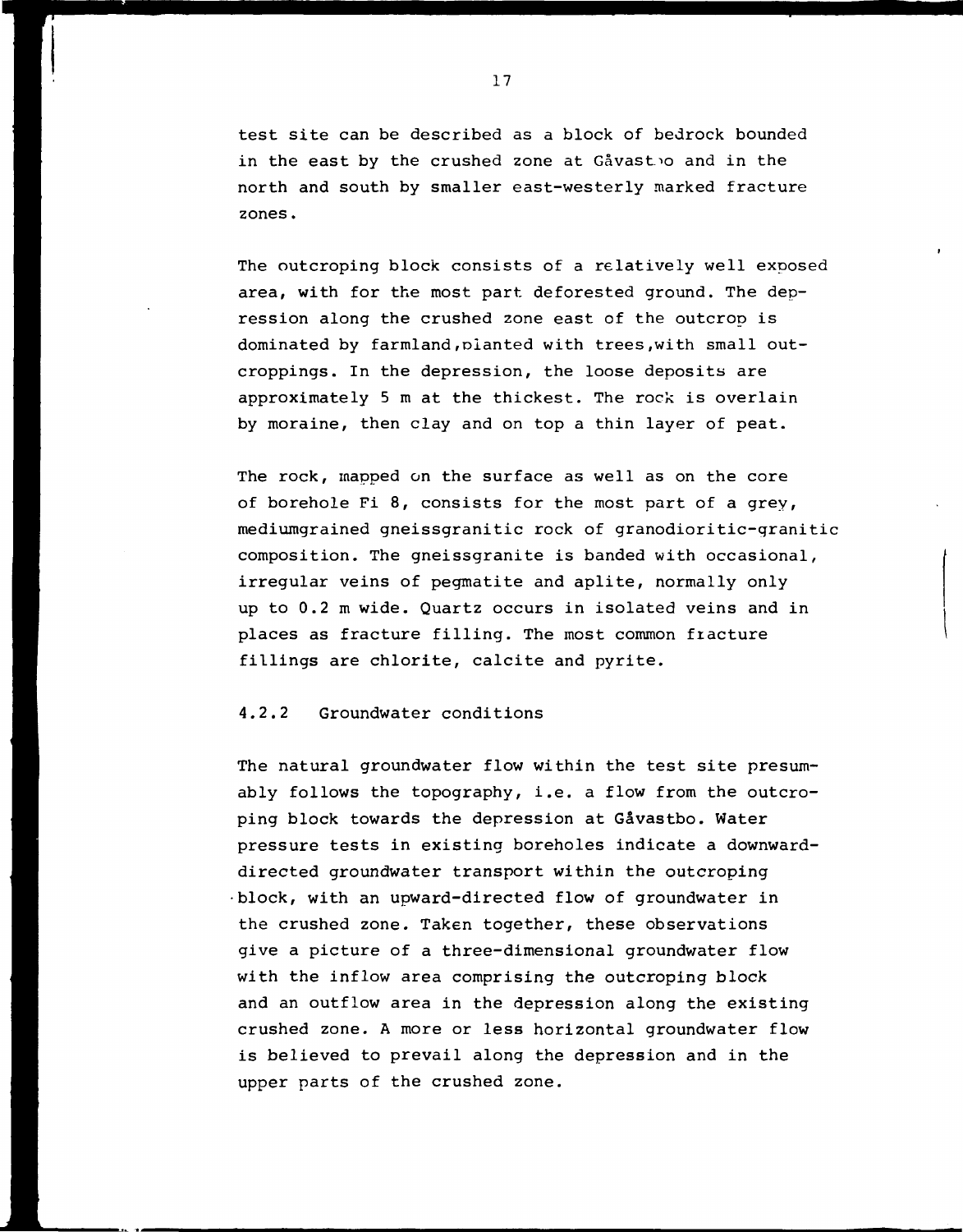### 4.2.3 Hydrochemical enviroment

The results of the water analyses that have been carried out within the test area are summarized in tables 4.2.3a and 4.2.3b. The high chloride and sulphate contents suggest the influence of relict seawater; in general, the water can be said to have high total salinity.

Groundwater that has infiltrated in forested areas can be expected to have low nitrate levels. In borehole Gl, which lies in the depression, occassionally high nitrate concentrations are found. The high levels and the wide variation of nitrate concentrations with time indicate the admixture of superficial groundwater. Water is pumped continuously from borehole Gl, with a drawdown of about 8 m below the top of the pipe. Water leaks in from the Quaternary deposits at the 4 m level. The high nitrate concentrations in the borehole probably derive from this leakage, see Table 4.3.2a.

Loggings of pH, Eh and the conductivity of the borehole liquid in cored boreholes Fi 6 and Fi 7 within the Finnsjö field research area (Duran & Magnusson, 1980) show Eh values between  $-60$  and  $-120$  mV at a depth of  $50 - 100$  m. This means that reducing conditions prevail. A good correlation between increasing conductivity and decreasing Eh and between increasing pH and decreasing Eh is obtained in the core boreholes.

•The tracer experiments were carried out in the local outflow area in the depression between boreholes G2, section 91 - 93 m, and Gl, section 100 - 102 m.

The results of the water analyses from boreholes Gl, G2, G5 and G10 in the depression, table 4.2.3a, show high conductivities and high pH values, which, considered together with the fact that they are located in an outflow area, should mean reducing conditions at depth in these boreholes.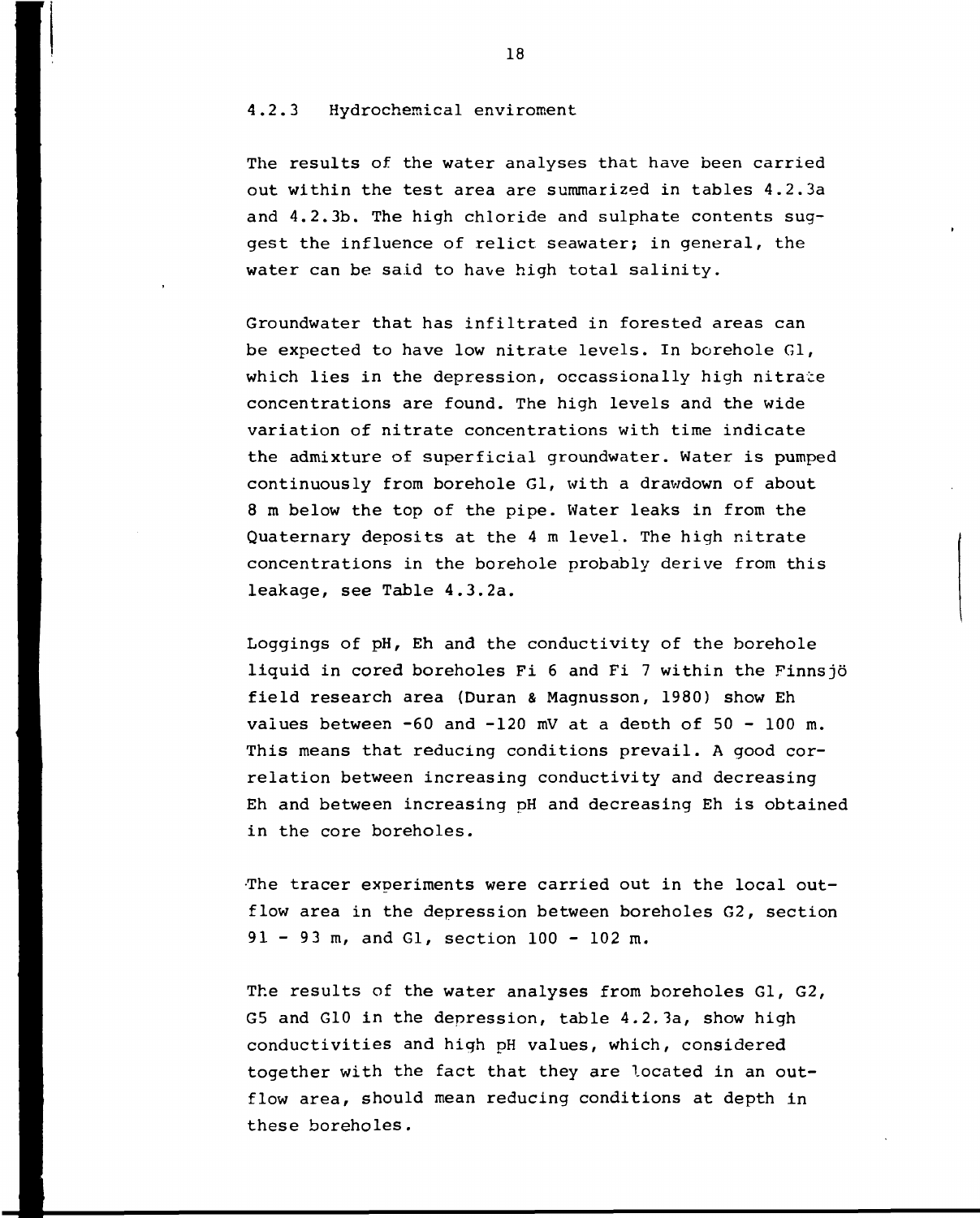|                        |                      | $\mathfrak{a}^1$<br>780413 | G1 <sup>1</sup><br>780711 | $G1^1$<br>780830 | GI <sup>1</sup><br>781026 | G1.4 m<br>781111 | $\mathbb{G}^1$<br>800221 | at <sup>t</sup><br>810229 | G2 66 m<br>780227 | 62.94 m<br>781030 | G5 25 m<br>780704 | 6.10 <sup>1</sup><br>800221 | امته<br>800229 |
|------------------------|----------------------|----------------------------|---------------------------|------------------|---------------------------|------------------|--------------------------|---------------------------|-------------------|-------------------|-------------------|-----------------------------|----------------|
| kond .                 | mS/m                 | 198                        | 255                       | 205              | 230                       | 210              | $250 -$                  | 280                       | 190               | 135               | 135               | 216                         | 211            |
| pH                     |                      | 7.0                        | 7.45                      | 7.4              | 7.5                       | 7.45             | $\mathbf{B}$ , 1         | B.3                       | 8,0               | 7.6               | 8.25              | 8.2                         | 8.3            |
| KMnO <sub>n</sub> elof | mq/1                 | 27                         | 21                        | 20               | 32                        | 24               | 30                       | 31                        | 27                | 25                | 15                | 26                          | 24             |
| tot härdhet Ca "       |                      | $180 -$                    | 204                       | 1/6              | 181                       | 160              | 198                      | 201                       | 126               | 76                | 140               | 152                         | 156            |
| Ca                     | ag/1                 | 152                        | 168                       | 148              | 146                       | 132              | 161                      | 161                       | 99                | 61                | 105               | 126                         | 133            |
| Mg                     | Ħ.                   | 17                         | 22                        | 17               | 21                        | $\mathbf{17}$    | 21                       | 21                        | 16                | 9                 | 2!                | 15.5                        | 13.5           |
| Na                     | ٠                    | 265                        | 355                       | 315              | 330                       | 320              | 390                      | 420                       | 289               | 240               | 275               | 320                         | 320            |
| ĸ                      | ۰                    | 2.7                        | 4.3                       | 3.8              | 4.1                       | 3.5              | 4.3                      | 4.0                       | 4.3               | 31                | 4.7               | 5.8                         | 5.3            |
| C1                     | mg/1                 | 577                        | 720                       | 620              | 635                       | 600              | 716                      | 724                       | 445               | 330               | 600               | 540                         | 524            |
| 50 <sub>4</sub>        | $\pmb{\mathfrak{u}}$ | 47                         | 55                        | 53               | 52                        | 34               | 55                       | 50                        | 54                | 2 <sub>0</sub>    | 29                | 42                          | 42             |
| HCO <sub>3</sub>       | ۰                    | 198                        | 260                       | 251              | 268                       | 266              | 282                      | 290                       | 320               | 285               | 305               | 235                         | 233            |
| $M_{\rm A}$            | mq/1                 | 0.17                       | 0.01                      | 0.17             | 0.20                      | 0.01             | 0.09                     | 0.27                      | 0.50              | 0.01              | 0.99              | 0.17                        | 0.15           |
| m <sub>2</sub>         | m                    | 0.01                       | 0.01                      | 0.15             | $\leq 0.01$               | 0.01             | 0.66                     | 0.01                      | 0.01              | 0.01              | 0.01              | 0.05                        | 0.01           |
| m <sub>3</sub>         | $\mathbf{u}$         | 0.14                       | 1.80                      | 1.20             | 0.44                      | 0.92             | 1.4                      | 0.1                       | 0.11              | 0.63              | 0.07              | 0.1                         | 0.3            |
| PO <sub>4</sub>        | ۰                    | < 0.01                     | 0.01                      | 0.01             | < 0.01                    | 0.01             | 0.01                     | 0.07                      | 4.01              | 0.02              | 0.01              | 0.03                        | 0.01           |
| tot Fe                 | m/1                  | 0.18                       | 0.86                      | 0.10             | 1.07                      | 1.10             | 0.36                     | 0.05                      | 0.64              | 2.3               | 0.29              | 0.23                        | 0.23           |
| Fe elof                | ×                    |                            |                           |                  |                           |                  | 0.02                     | 0.04                      |                   |                   |                   | 0.04                        | 0.02           |
| Mn                     | m.                   | 0.30                       | 0.24                      | 0.24             | 0.18                      | 0.22             | 0.26                     | 0.27                      | 0.22              | 0.11              | 0.06              | 0.16                        | 0.16           |
| F.                     | mg/1                 | 1.1                        | 2.3                       | 2.3              | 2.2                       | 1.8              | 1.5                      | 1.6                       | 2.2               | 3.1               | 3.6               | 1.4                         | 1.4            |
| $\mathsf{SiO}_2$       | $\pmb{\mathsf{H}}$   | 11.8                       | 14                        | 14               | 14                        | 12               | 13                       | $13 -$                    | 11.2              | 13                | 13                | $11 -$                      | $\mathbf{H}$   |
| TOC                    | Ħ                    | 6.8                        | 5.8                       | 6.4              | 5.5                       | 7.2              | 5.5                      | 5.6                       | 6.9               | 7.4               | 5.8               | 4.9                         | 4.9            |

### Table 4.2.3a Results of water analyses performed within the test area

 $1)$ Pump water from all levels in the borehole

# Table 4.2.3b Chromium and strontium concentrations in the water pumped out of borehole  $G1$ .

| Datum         | Krom                      | Strontium |
|---------------|---------------------------|-----------|
| 790110        |                           | $1.7$ ppm |
| 790915        | $0.01$ ppm <sup>x</sup>   | 2.3<br>n  |
| 800221        | k S<br>pph                |           |
| 800229        | $\bullet$<br>$\leq$ 5     |           |
| 890331        | $\mathbf{a}$<br>$\leq 5$  |           |
| 800507        | $\ddot{\phantom{1}}$<br>5 |           |
| 809508        | $\mathbf{u}$<br>ζh        |           |
| 890717        |                           | 7.3       |
| <b>AISTIR</b> |                           | ٠,<br>2.0 |
| $\cdot$       |                           |           |

 $x)$  not measured with the same accuracy as later samples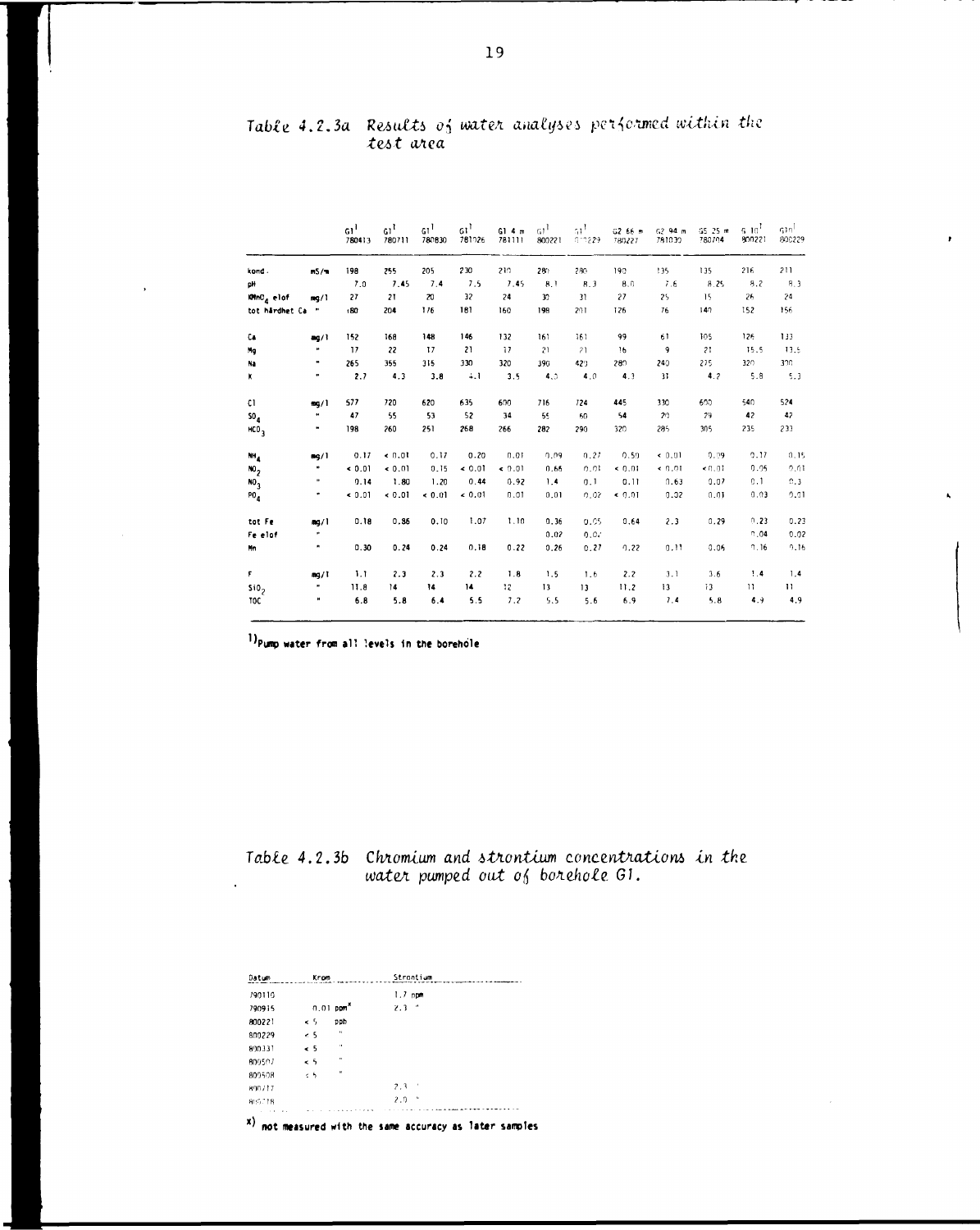### 5. TESTS PERFORMED

### 5.1 General

A large number of tests of both a general and a detailed nature have been performed within the Finnsjö field research area. The results of these tests provide the basic information that exists regarding the test area and the test site. In the present work, the following tests have been carried out for studies of hydraulic properties and groundwater transport:

- o Hydraulic tests Water injection tests Test pumping
- o Tracer tests under controlled conditions Instantaneous tracer injection Continuous tracer injection over a long period of time

### 5.2 Hydraulic tests

### 5.2.1 Water injection tests

Hydraulic conductivity was measured in sealed-off 2 m sections of boreholes  $GI - G7$  in accordance with the water injection method. The principle of water injection testing is that water is injected at constant pressure into a borehole or part thereof at the same time as the water flow is recorded. When the flow has stabilized, equilibrium is presumed to prevail and the calculations are performed under the assumption that a steady state exists. According to Moye (1967), hydraulic conductivity,  $k_{\rm n}$ , for the measuring section can be calculated under these assumption as follows:

$$
k_{\rm p} = \frac{Q}{L \cdot H \cdot 2\Pi} \qquad (1 + \ln L / 2 \cdot r_{\rm a}) \tag{21}
$$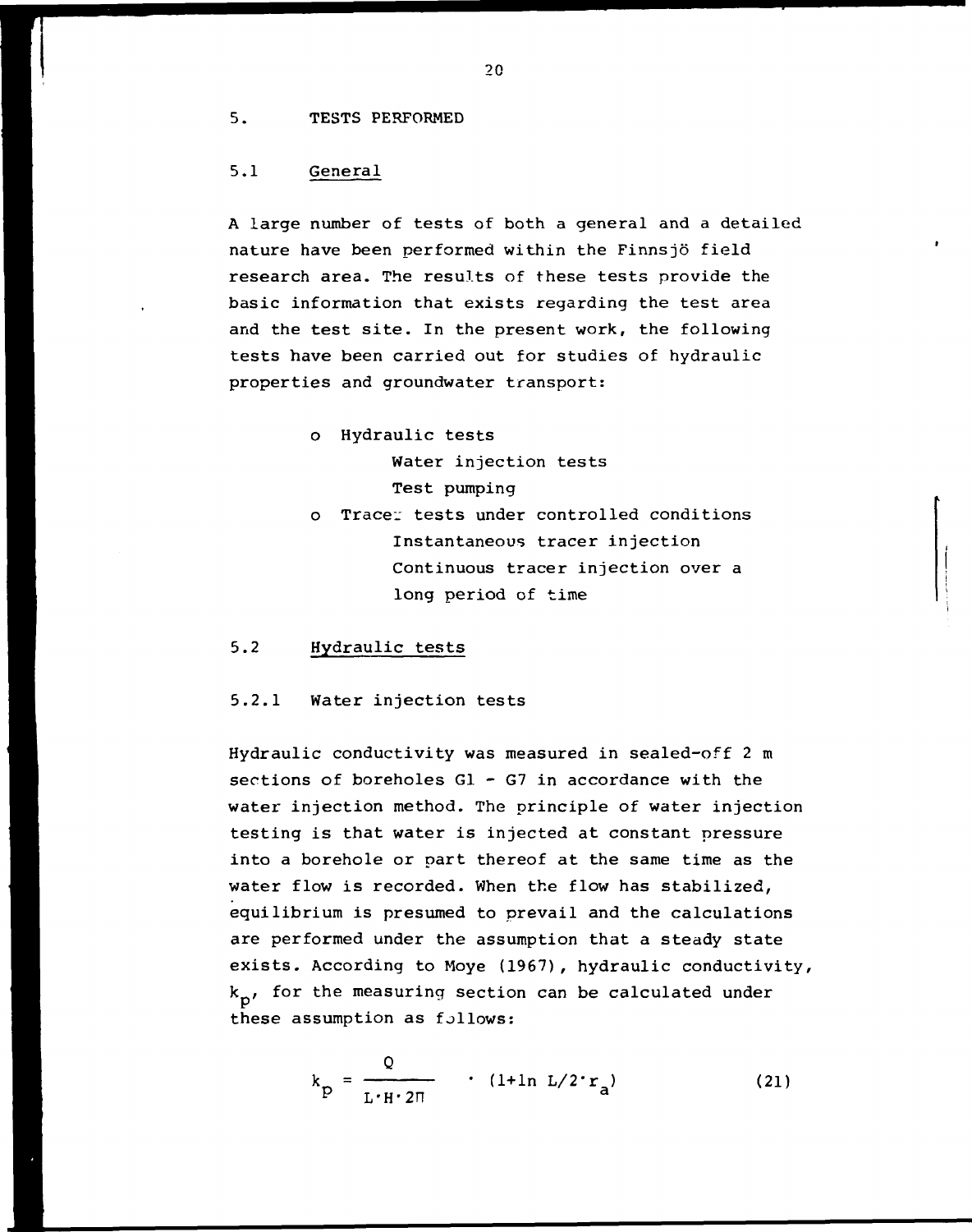- where  $k_n$  = hydraulic conductivity
	- $\overline{Q}$ = water flow
	- $L =$  length of measuring section
	- $H =$  excess water-pressure in measuring section
	- borehole radius  $r_{\rm a}$

The sources of error in the calculation of hydraulic conductivity from water injection tests are both theoretical and practical. The size and influence of different sources of error were briefly dealt with in KBS Technical Report 79-06.

### 5.2.2 Test pumping

Test pumping was carried out in borehole Gl. At the same time, changes in groundwater pressure were recorded in boreholes  $G2 - G7$  in order to ascertain the hydraulic contact between the pump hole and other boreholes, see KBS Technical Report 60. In borehole G2, the pressure changes were recorded in section 91-93 m, which was sealed off by means of packer seals.

Test pumping was performed as step drawdown pumping, as indicated in table 5.2.2a. By step drawdown pumping means test pumping of a well at a constant capacity for a given period of time, after which the capacity is increased to a new constant hiaher value, which is maintained during the next step.

 $\cdot$ Table 5.2.2a Pump capacities and times for step drawdown pumping  $of$  borehole  $GI$ .

| Pump step | Capacity $(1/s)$ | Time $(h)$ |  |
|-----------|------------------|------------|--|
|           | 0.1              |            |  |
| 2         | 0.2              |            |  |
| ર         | 0.4              | 20         |  |
|           |                  |            |  |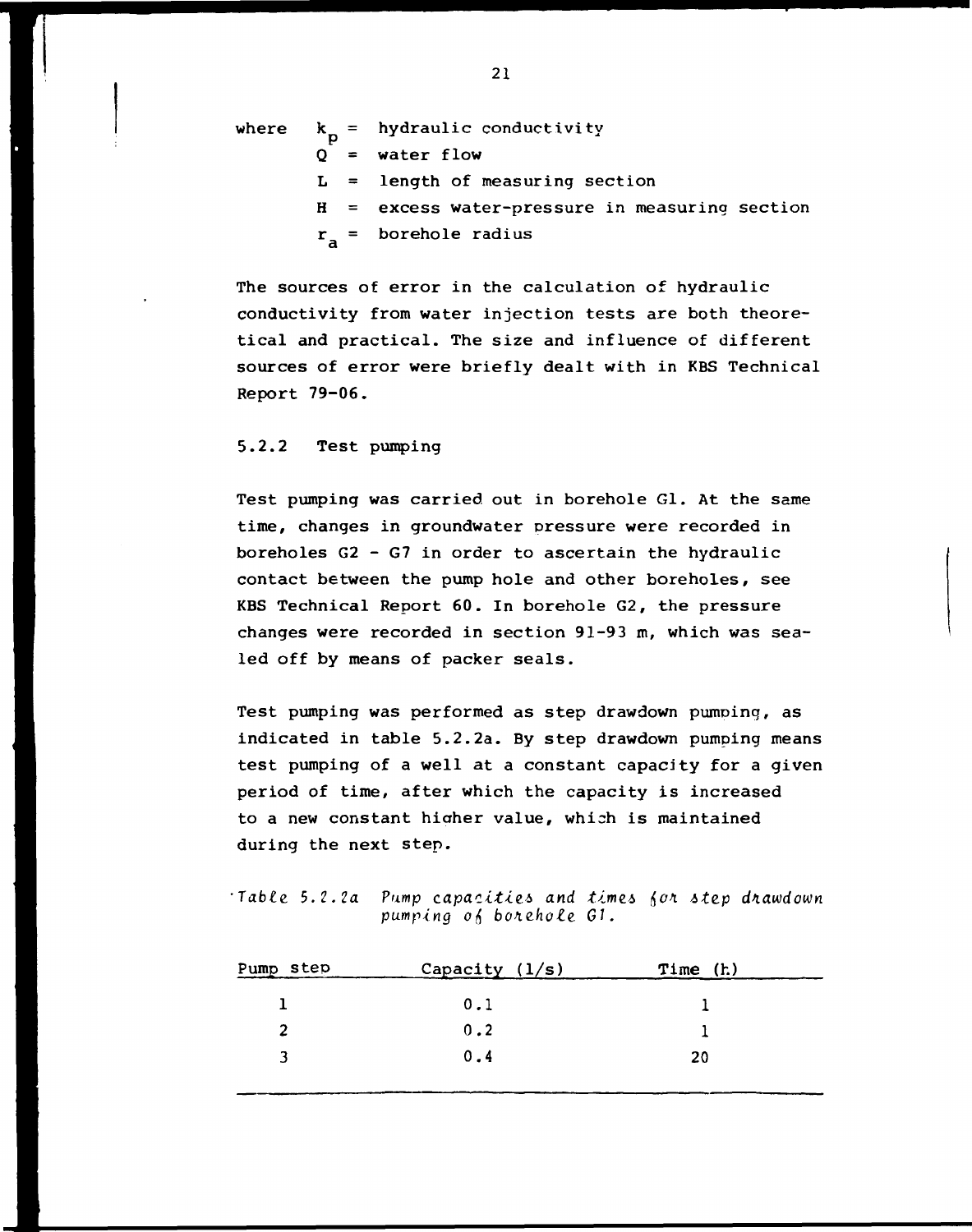The results of test pumping were evaluated according to Jacob's method, whereby hydraulic conductivity,  $k_n$ , and the storage coefficient, S, were calculated.

### 5.3 Tracer tests under controlled conditions

### 5.3.1 Method and tracers used

The purpose of the tracer tests referred to in section 2 was to determine the properties of the medium (the fractures) , the usefulness of the selected tracers in crystalline bedrock and travel times for the tracers under controlled conditions. The results of hydraulic tests and measurements of groundwater head were used as a basis for the selection of a fracture zone for the tracer tests.

The goundwater level in borehole Gl was lowered by continuous pumping at constant capacity. By this means, controlled groundwater conditions were obtained within a given radius with a groundwater flow towards borehole Gl.

The fracture zone between boreholes Gl, section 100-102 m, and G2, section 91-93 m, was found to have the best developed hydraulic contact between the boreholes. Furthermore, this fracture zone was shown by injection tests in G2 not to have any contact with the rest of the borehole.

Tracer was injected into borehole G2, section 91 - 93 m, for later detection in the outgoing water flow from Gl. The distance between the points of injection and detection is 30 m, see Fig. 5.3.1a. Altogether five tests were performed with instantaneous or continuous injection of tracer. The scope of the different tests and the tracers used are shown in table 5.3.1a.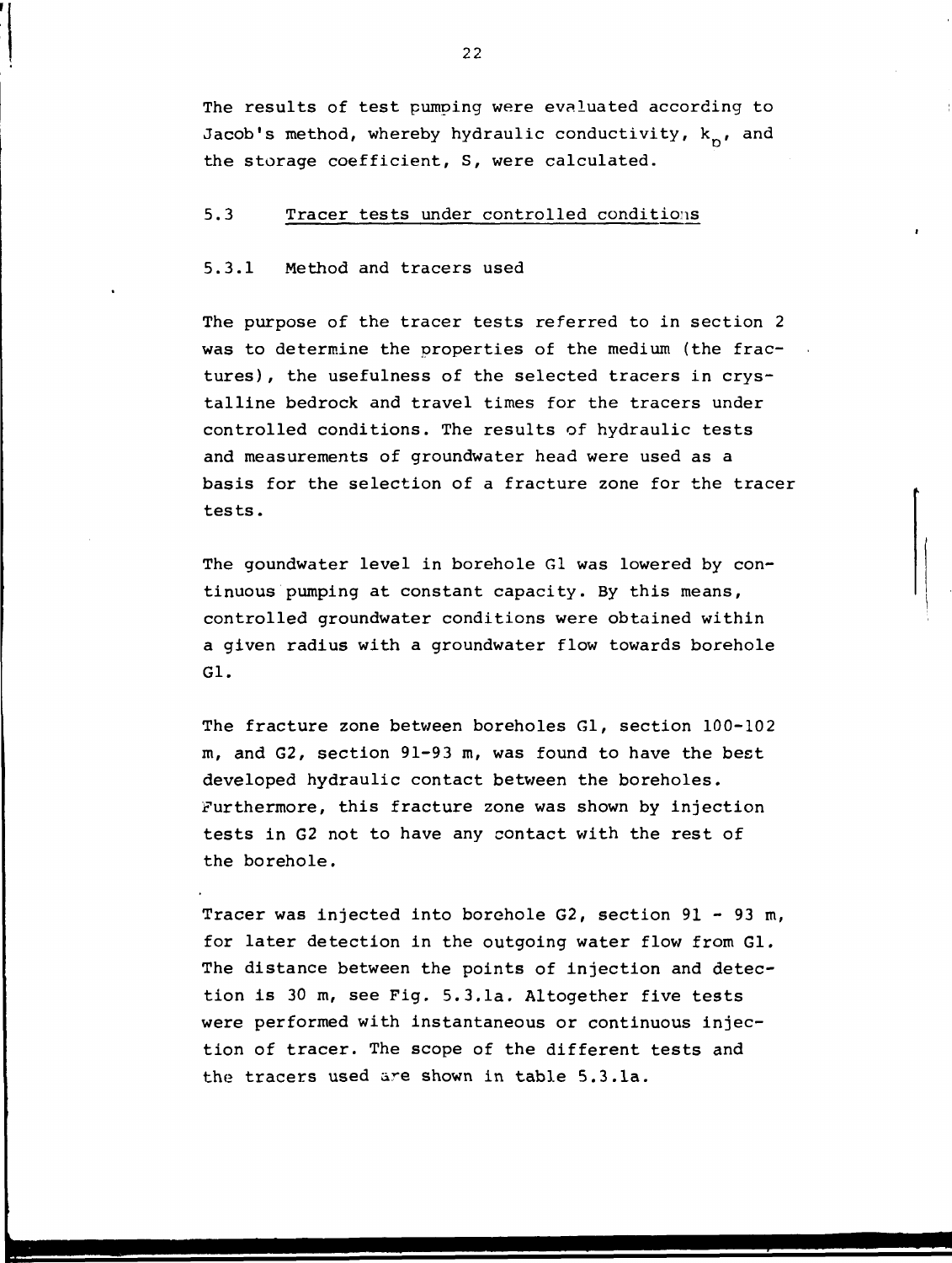Table 5.3.1a Tracer tests performed and tracers used in  $tests$  between boreholes  $G2$ , section 91-93 m, and  $G1.$  section  $100 - 102$  m.

| Test | Tracer                      | Injection<br>technique | Injection<br>concentration $c_0$                        | Notes        |
|------|-----------------------------|------------------------|---------------------------------------------------------|--------------|
| 1    | Rd WT<br>$NO_3$             | Instantaneous          | 166 ppm<br>2 M                                          |              |
| 2    | Rd WT<br>$\mathbf{I}^-$     | Instantaneous          | 166 ppm<br>1 M                                          |              |
| 3    | $Br^-$<br>$NO_3$            | Instantaneous          | 2 M<br>2M                                               |              |
| 4    | Cr-EDTA<br>$\mathbf{I}^-$   | Continuous             | $200$ ppm<br>$6.7 \cdot 10^{-2}$ M                      |              |
| 5    | $sr^{2+}$<br>$\mathbf{I}^-$ | Continuous             | 9.4 $\cdot$ 10 <sup>-2</sup> M<br>$6.7 \cdot 10^{-2}$ M | not reported |

The tracers were detected in the laboratory in samples of pumped-up water. Ion-selective electrodes were used for the detection of nitrate, iodide and bromide ions. Rhodamine WT was detected with a fluorometer. Chromium and strontium were detected with an emission soectrometer, IDES (Danielsson & Lindblom, 1976). Prior to each test, a calibration curve was plotted for the tracer mixture in question diluted in pumpwater for determination of injection concentration and simultaneous check of the mutual influence of the tracers on detection accuracy.

### 5.3.2 Instantaneous injection of tracer

An injection should be carried out in such a manner that it disturbs the natural flow pattern as little as possible. However, a compromise must be struck between the amount of the disturbance and certainly that the tracer solution penetrates into the fractures. In tests with the instantaneous injection of tracers, the following procedure has been used.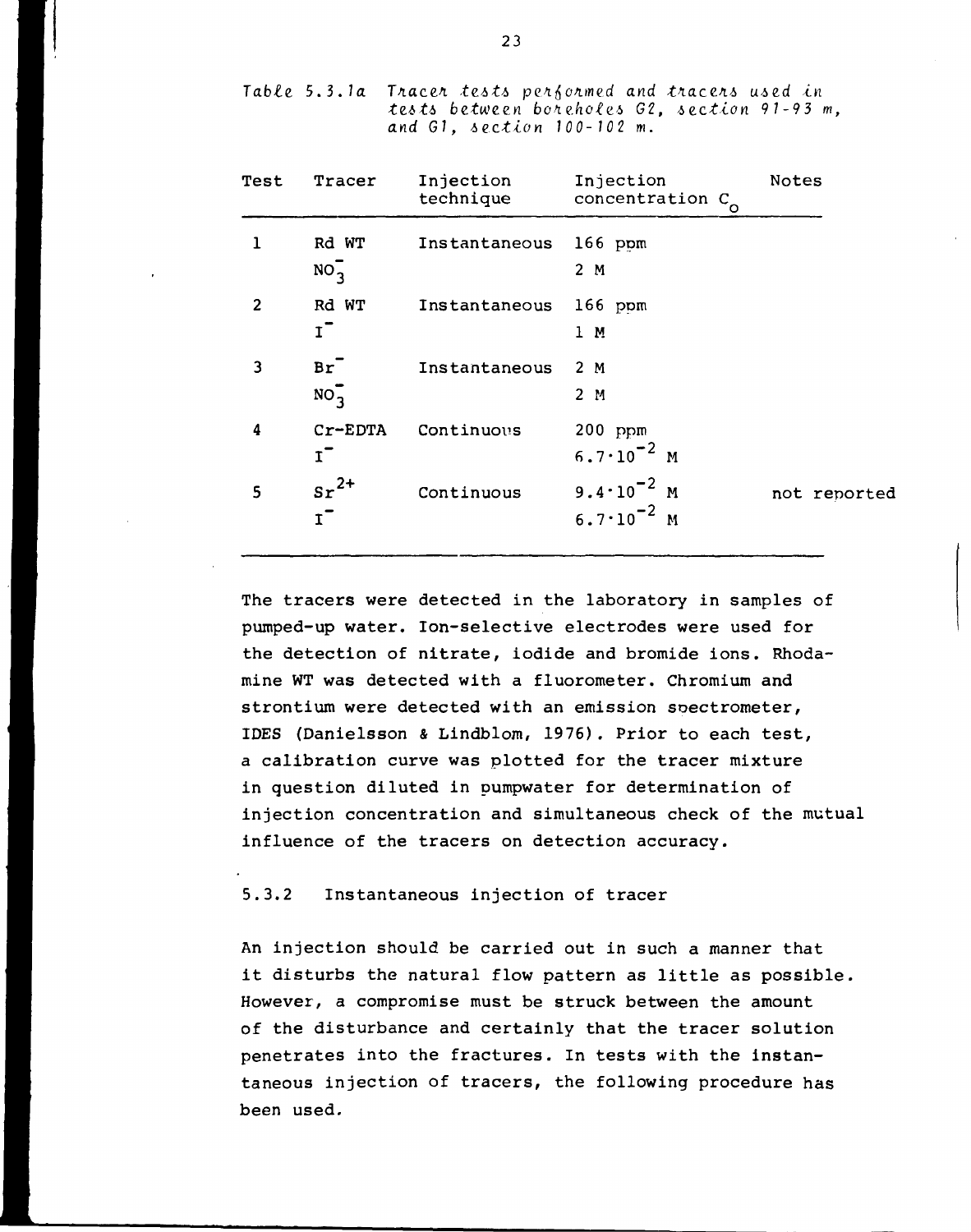Immediately prior to injection, groundwater is pumped up out of the borehole, section 91-93 m. The tracers are dissolved in some of this groundwater so that a tracer solution of three litres is obtained. The tracer solution is injected into the borehole, and then the remaining pumped-up groundwater.

According to Zuber (1974), tracer concentration as a function of time t in a pumped hole with instantaneous injection in another borehole at a distance x can be calculated with good approximation by means of equation (12), which applies for one-dimensional flow. In this case equation (12) has the following solution (Lenda and Zuber 1970, Kreft et al 1974):

$$
C (x, t) = \frac{m}{v} \sqrt{\frac{1}{4 \cdot \pi \frac{D}{vx} \left(\frac{t}{t_0}\right)^3}} \cdot \exp \frac{-(1 - \frac{t}{t_0})^2}{4 \cdot \frac{D}{vx} \cdot \frac{t}{t_0}}
$$
(22)

where

 $t_{\rm o}$ <u>ם</u> vx m V = mean transit time of water = dimensionless dispersion parameter = total mass (activity) injected = total volume of the water-satured pores in which the water movements occur

In the case of an aquifer with cylindrical geometry, thickness h and effective porosity  $\theta_{\rho}$ , the volume V is given by

$$
V = \theta_{\rm e} \cdot \Pi \cdot x^2 \cdot h \tag{23}
$$

Velocity in the case of radial flow is not constant, however, and equation (22) is therefore only valid for purely mechanical dispersion and where the dispersivity D/v can be assumed to be constant and molecular diffusion can be neglected (Zuber, 1974).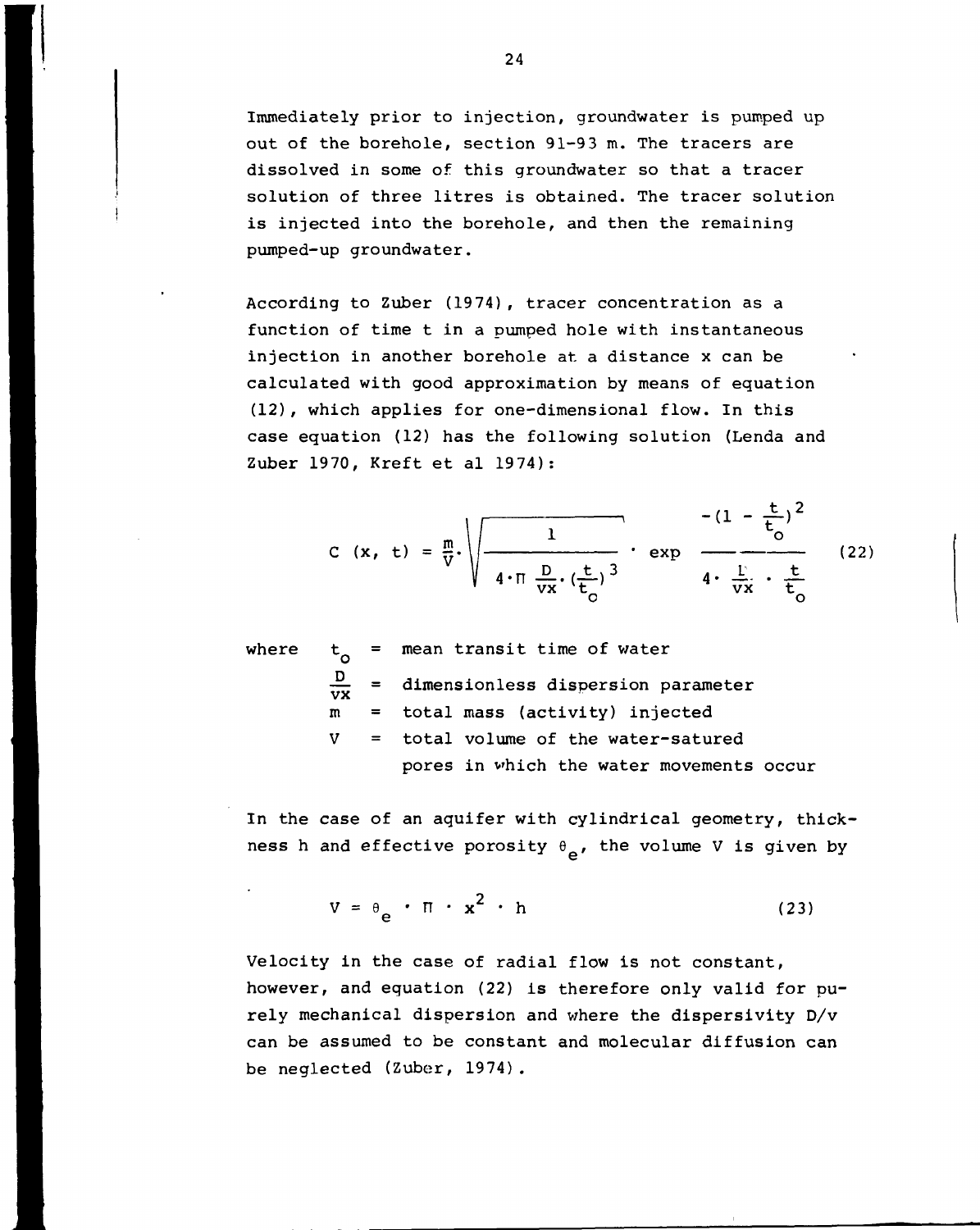### 5.3.3 Continuous injection of tracers

In the case of continuous injection, a tracer solution of given concentration is injected into the fracture zone at a constant flow rate over a longer period of time. Injection of tracer is preceded by injection of groundwater for 2-3 days for adjustment of flow, at the same time as a state of equilibrium is developed in the head of the groundwater. The injection flow has been kept low (2.7  $\cdot$  10<sup>-4</sup> l/s) in order to minimize the local disturbance of the groundwater flow around the injection zone.

In the case of continuous injection with constant flow and tracer concentration,  $C_{0}$ , equation (12) for onedimensional flow has the following solution (Ogata and Banks, 1961):

$$
F\left(\frac{D}{vx} \frac{t}{t_0}\right) = \frac{C}{C_0} = \frac{1}{2} \left( erfc \frac{1-\frac{t}{t_0}}{2\frac{D}{vx} \cdot \frac{t}{t_0}} + e \frac{v \cdot x}{F} \right) (24)
$$

With radial flow and continuous injection in a borehole at a distance x from the pump hole, the same approximation applies as with instantaneous injection. Tracer concentration as a function of time t in the pump hole and dispersivity D/v can therefore be calculated from equation (24), which applies for one-dimensional flow.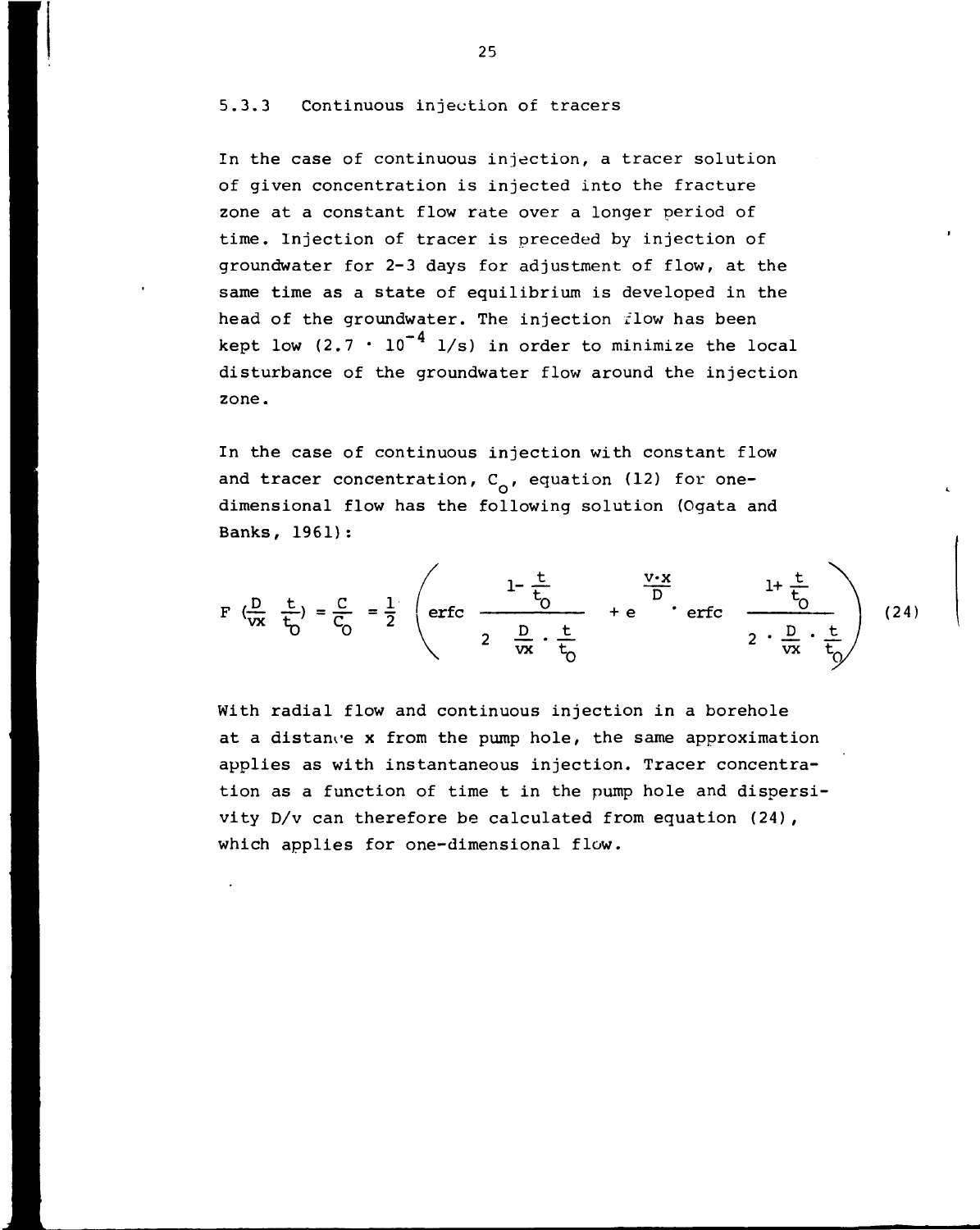6. RESULTS AND DISCUSSIONS

### 6.1 Hydraulic tests

Hydraulic conductivity measured in 2 m sections of boreholes Gl - G7 exhibits a wide spread, both between different measuring sections and between the different boreholes, see KBS Technical Report 60. In the boreholes studied, hydraulic conductivity exceeds  $10^{-6}$  m/s in 5% of the measuring sections. The results of the water injection tests for boreholes Gl and G2 are presented in Fig. 6.1a,b, where the calculated hydraulic conductivity for each 2 m section tested is reported as a function of length of the borehole.

The results of the step drawdown pumping of the fracture zone between pump hole Gl, section 100-102 m, and observation hole G2, section 91-93 m, are presented in table 6.1a, where q represents estimated flow from the fractured zone,  $k_n$  hydraulic conductivity and S the storage coefficient calculated from the observation hole.

Table 6.1a Hydraulic parameters for fracture zone between Gl and Gl.

| Pump step     | q $(1/s)$           | $k_{p}$ (m/s)        |                     |
|---------------|---------------------|----------------------|---------------------|
|               | $4.6 \cdot 10^{-3}$ | 4.7.10 <sup>-6</sup> | $1.0 \cdot 10^{-5}$ |
| $\mathcal{P}$ | $7.4 \cdot 10^{-3}$ | $4.0 \cdot 10^{-6}$  | $5.8 \cdot 10^{-6}$ |

Hydraulic conductivity was measured by means of the water injection method in the 2 m section enclosing the fracture zone in Gl (section  $100 - 102$  m) and in G2 (section  $91 -$ 93 m) and found to be 1.1  $\cdot$  10<sup>-6</sup> m/s in the former case and  $3.3 \cdot 10^{-6}$  m/s in the latter case. The discrepancy may have different explanations. According to Gidlund et al (19 79), the water injection method should give a lower value for conductivity than the corresponding value obtained from a transient approach at high conductivities. Another explanation may be that the water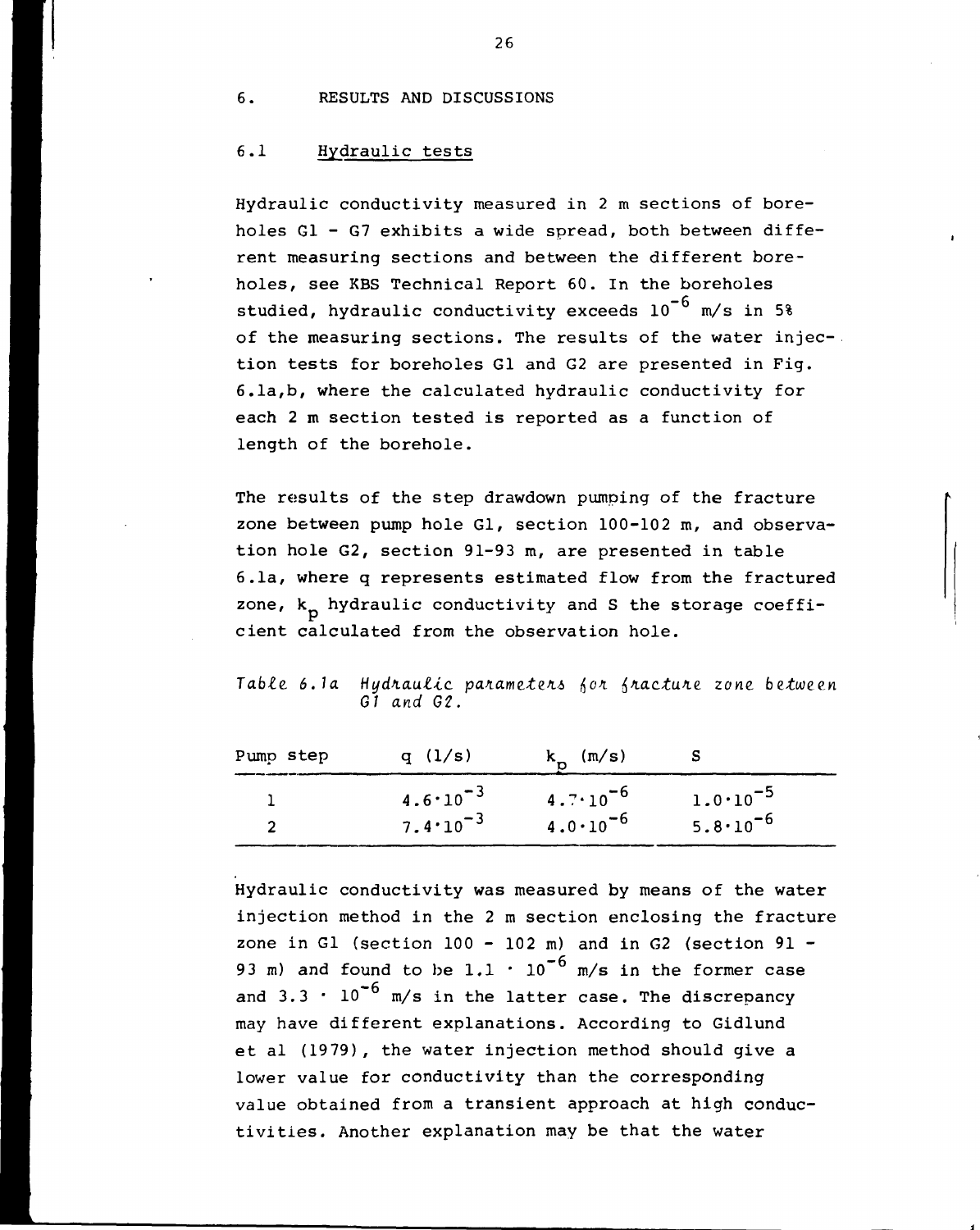injection method gives point values from a fracture plane and that hydraulic conductivity can vary in different directions.

In water injection tests or test pumpings, hydraulic conductivity or transmissivity is determined for the borehole or a sealed-off portion of it. By regarding the fractures as plane-parallel apertures, a transition can be made from the hydraulic conductivity of the measuring section, according to equations (3) and (6), to calcula- ' ting an equivalent hydraulic conductivity for a planeparallel fracture in accordance with

$$
k_{j} = \sqrt{3 \sqrt{\frac{k_{p}^{2} \cdot g}{n^{2} \cdot 12 \cdot \nu}}}
$$
 (25)

where

- $k_i$  = hydraulic conductivity of a plane-- arallel fracture with laminar flow
	- hydraulic conductivity of the measuring section
	- g acceleration due to gravity
	- n  $=$  fracture frequency
	- v  $=$  kinematic viscocity

Calculations using equation (25) with  $n = 1$  give a hydraulic conductivity,  $k_i$ , of the fracture zone of 1.4  $\cdot$  $10^{-2}$  m/s.

### 6.2 Tracer tests

### 6.2.1 Presentation of results

The results of all tracer tests, both with continuous and with instantaneous injection, are reported as breakthrough curves in Figs. 6.2.1a-e. The time after injection is given on the horizontal axis and recorded concentration at the pump hole, related to injection concentration, on the vertical axis. In the case of continuous injection,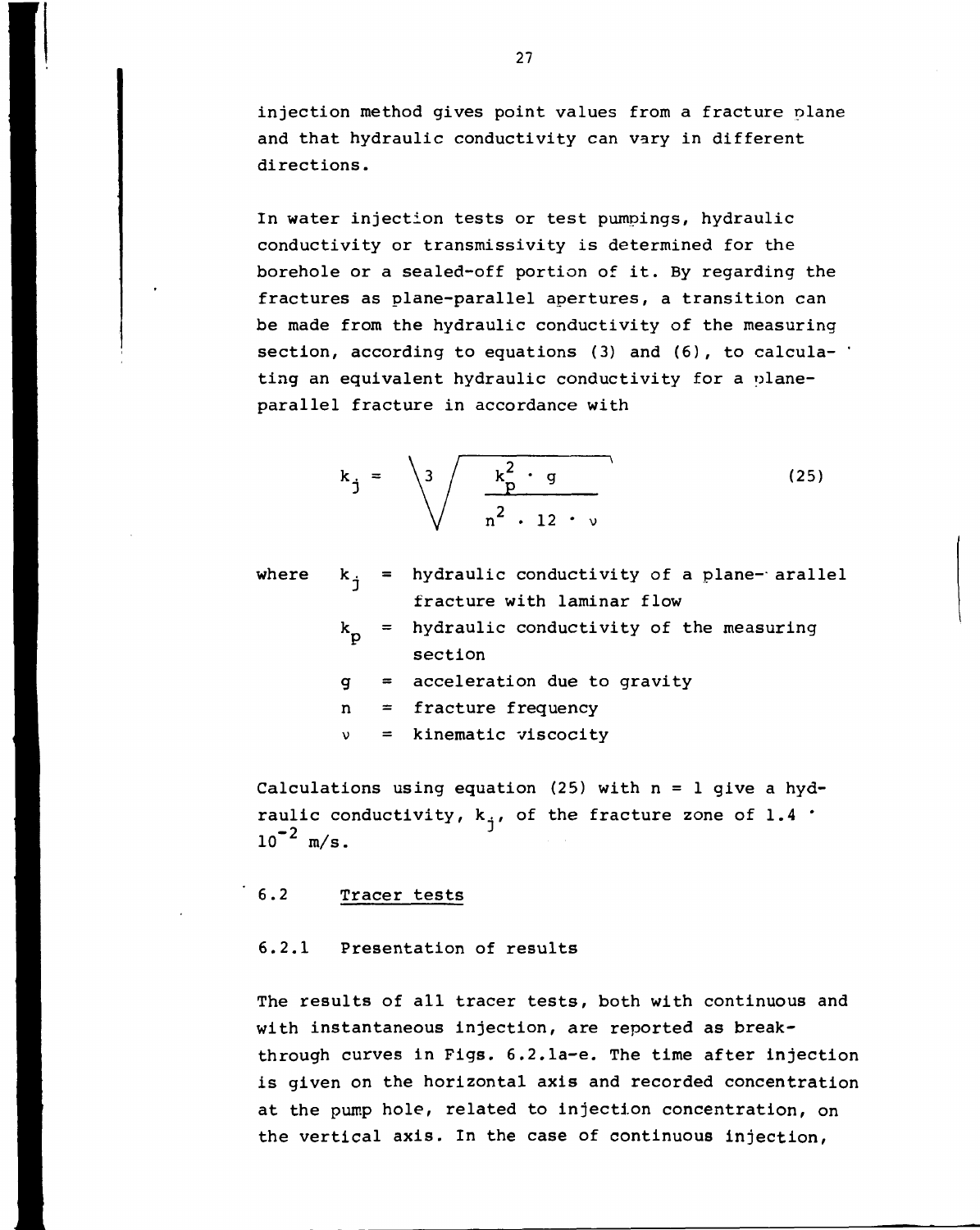injection capacity and pump capacity are also taken into account. Recovery of the tracers is reported in the form of recovery curves in Figs. 6.2.1 f-h. The time after injection is given on the horizontal axis and the accumulated quantity detected at the pump hole, related to the injected quantity, on the vertical axis.

### 6.2.2 Comparison between tested tracers

An ideal tracer for studies of grundwater transport must follow the flowing water without being retarded or lost (see section 3), and must be reliably detectable even at very low concentration.

The tracers RdWT,  $NO_3$ , Br<sup>-</sup>, I<sup>-</sup> and Cr-EDTA were tested against each other by means of parallel injections in four testing rounds. The results are presented in table 5.3.1a. The experimental parameters were not exactly the same in the different tests. The tracers that were not tested against each other in the same tests can, however, be compared indirectly.

All tested tracers have been used frequently as nonreactive tracers in hydrogeological studies (Davis et al 1980).  $K_A$  determinations, see section 3.3, on drill cuttings from the Studsvik area, mainly with granitic gneiss, show  $K_d$  values close to zero for  $Br^-$  and  $I^-$  (Landström et al, 1978). This means that it is not meaningful to compare the tested tracers solely by means of the retention factor, R, calculated from equation (13).

The following results of the tracer tests are presented in table 6.2.2a:

> o time of maximum concentration for breakthrough curves,  $t_p$  (peak time)

> > P

- o dimensionless concentration at  $t_{\text{n}}$
- o recovery after three times t<sub>n</sub>
- o the retention factor R (calculated from  $t_n$ )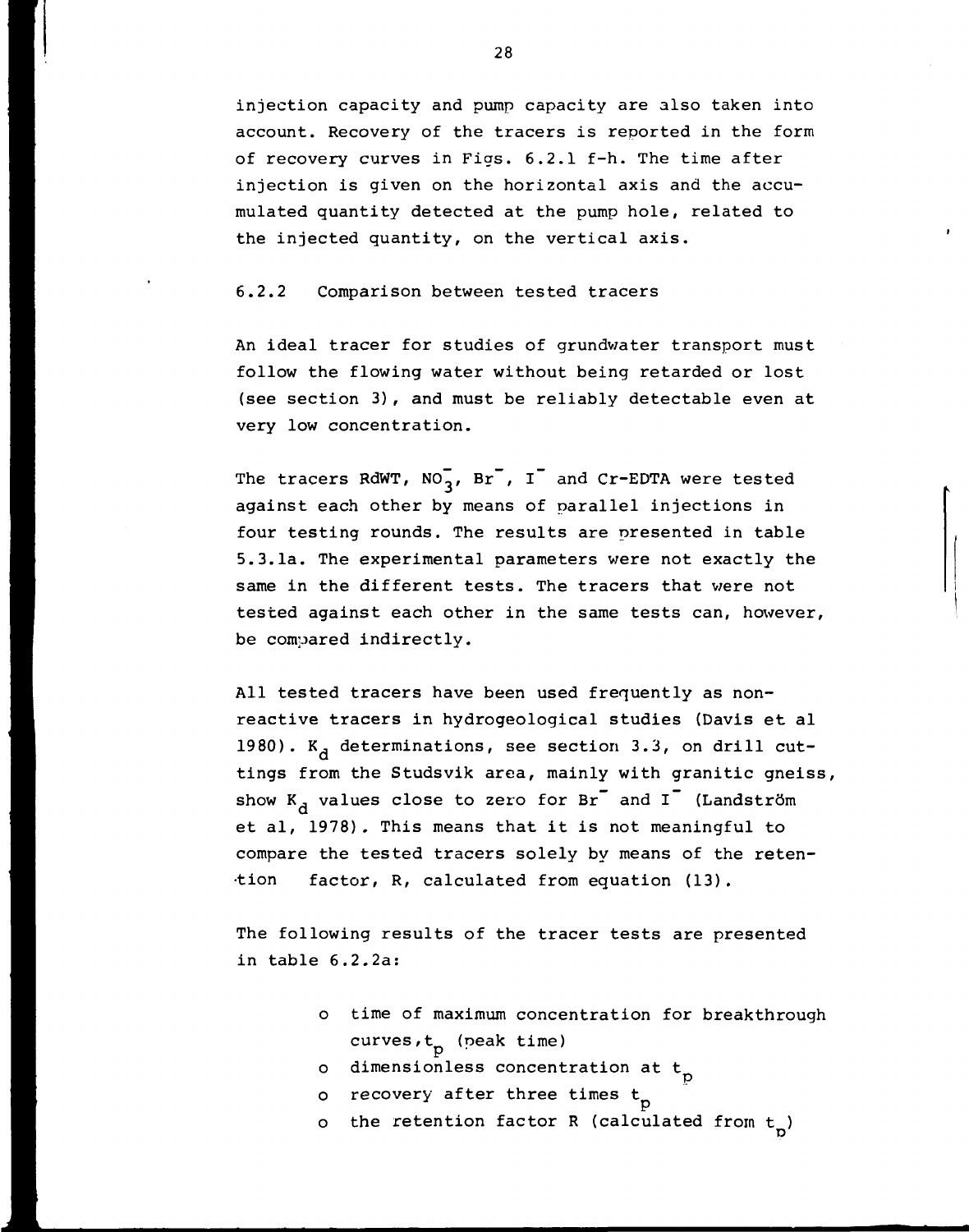| Test | Tracers          | Injection<br>technique | Peak time, t<br>(hours) | Concentration Recovery Retentation<br>at $t_p$ (c/c <sub>o</sub> ) |    | at $3 \cdot t$ (%) factor, R |
|------|------------------|------------------------|-------------------------|--------------------------------------------------------------------|----|------------------------------|
|      | <b>ROWT</b>      | instantan-             | 20.5                    | $1.30 \cdot 10^{-4}$                                               | 44 |                              |
|      | $NO_2^-$         | eous                   | 19                      | $2.26 \cdot 10^{-4}$                                               | 64 | 1.08                         |
| 2    | <b>ROWT</b>      | -"-                    | 27                      | $1.06 \cdot 10^{-4}$                                               | 47 | 1.08                         |
|      | $\mathbf{r}$     |                        | 25                      | $1.90 \cdot 10^{-4}$                                               | 67 |                              |
|      | Br               |                        | 18                      | $1.56 \cdot 10^{-4}$                                               | 55 |                              |
|      | $\overline{M_2}$ |                        |                         |                                                                    |    |                              |
|      |                  |                        |                         |                                                                    |    |                              |

*Table 6.2.2a* Comparison of tracers in tests between boreholes *G2 i2.ction* 9 7 - 9 3 *m and* G? *itctlon 100* - *102* m.

Rhodamine WT was injected in the same quantity and at the same concentration in tests 1 and 2. The concentration peak,  $t_p$ , is only slightly later for RdWT than for  $N0\frac{1}{3}$  and I<sup>-</sup>. The retention factor, R, is also very close to one in both tests. The values of the concentration peak, however, is much lower for RdWT than for  $NO_3^-$  and I<sup>-</sup>. This indicates that RdWT is more sorption-prone than  $NO_3^-$  and I<sup>-</sup>. Sorption proneness is also indicated by the recovery curves, see Figs. 6.2.1 g-h. Rhodamine WT has a much flatter curve than  $NO_2^$ and  $I^{\dagger}$ .

By shifting the time axis for the recovery curves for  $NO_3^$ and  $I^-$  - see Figs. 6.2.1 f,g - with the time difference between the peak time,  $t_p$ , of the reference RdWT between tests 1 and 2 (6.5 h) , it is found that the recovery curves for  $NO_3^-$  and I<sup>-</sup> are practically identical. The properties of NO<sub>3</sub> and I<sup>-</sup> relative to RdWT are shown in table 6.2.2b, which gives the ratios between  $I^-$  and RdWT and between NO<sub>3</sub> and RdWT for concentration at peak time,  $t_p$ , and recovery at three times  $t_n$ .

 $\mathbf{r}$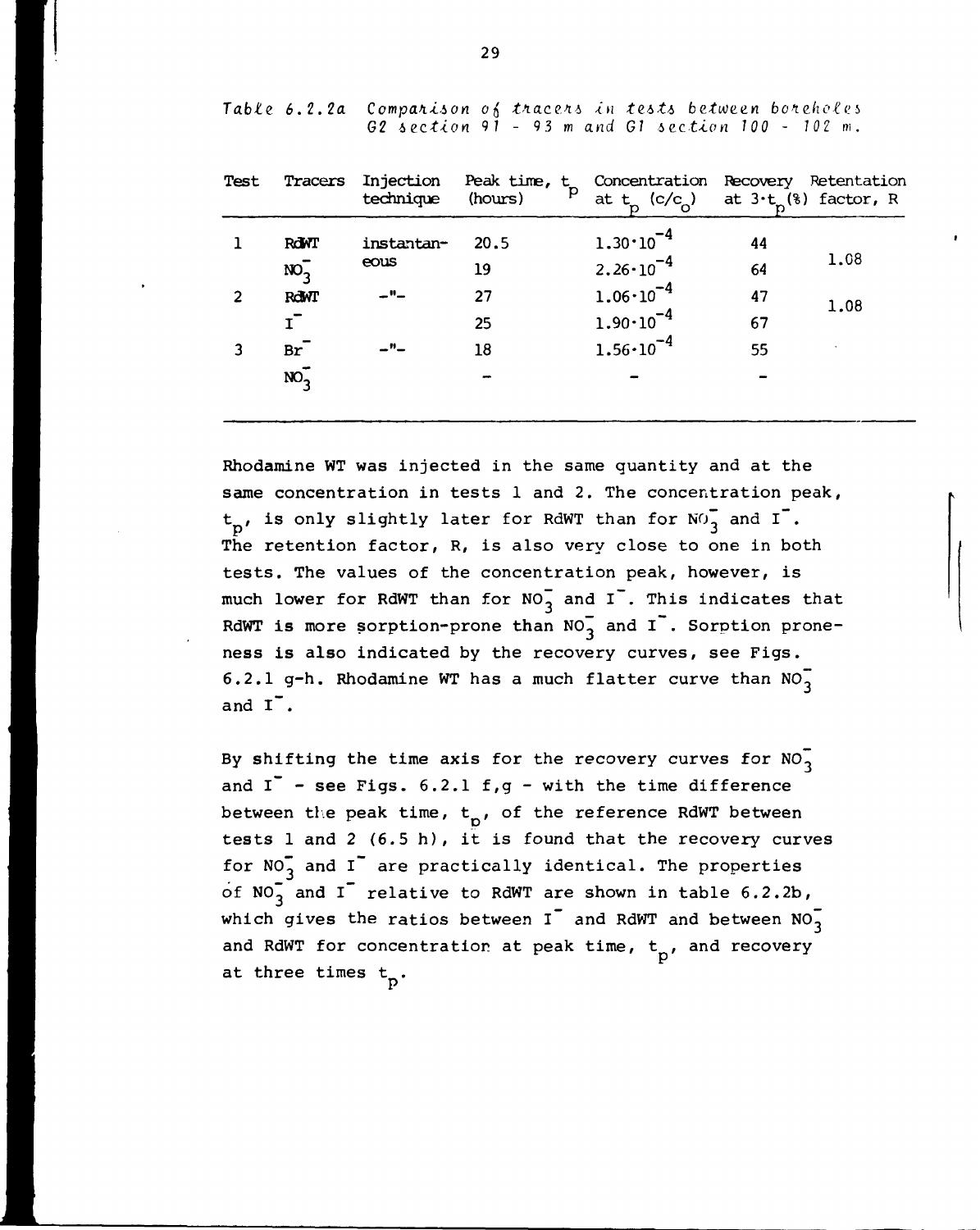| Test           | Tracers            | Ratio between concen-<br>trations at peak time, | Ratio between<br>recoveries at |
|----------------|--------------------|-------------------------------------------------|--------------------------------|
|                | $I^{\dagger}/RdWT$ | 1.79                                            | 1.43                           |
| $\overline{2}$ | $NO_3/RdWT$        | 1.74                                            | 1.45                           |
|                |                    |                                                 |                                |

Table 6.2.2b Ratios of concentrations at peak time, t<sub>o</sub>, and recovery at three times t<sub>o</sub> during tests *1 and 2.<sup>p</sup>*

Table 6.2.2b and the recovery curves (Figs. 6.2.1f, q) show that the tracers  $NO_2^-$  and I<sup>-</sup> have identical properties. In field tests, I<sup>™</sup> has the advantage of occurring naturally in very low concentrations, normally below 0.01 ppm  $(8 \tcdot$  $10^{-8}$  M). Nitrate occurs naturally in larger quantities and has a naturally large variation in time and space, see section 4.2.3.

In test 3, there was such a wide spread of the  $NO_2^-$  values that only the very first part of the breakthrough curve gave any meaningful information. In the breakthrough curves for the  $Br^{\dagger}$  and  $NO_{3}^{\dagger}$ , the concentration increase comes at the same time and with the same slope. The direct comparison of recoveries in table 6.2.2a, however, shows lower recovery for  $Br^{\dagger}$  then for  $NO_{3}^{\dagger}$  and I<sup>-</sup>. In natural waters, the  $Br^{\dagger}$  concentration is on the order of  $1/300$  of the Cl<sup>-</sup> concentration. As a result, within sites with the same type of hydrochemistry as the test area, high background levels of Br<sup>-</sup> can be expected.

In test 4 with simultaneous continuous injection of Cr-EDTA and  $I^{\dagger}$ , the breakthrough curves (Fig. 6.2.1d) are virtually identical. This indicates that Cr-EDTA is comparable to I<sup>t</sup> as a non-reactive tracer in the enviroment in which the test was performed.

In summary, a comparison between the tracers Rhodamine WT,  $NO_3^-$ ,  $I^-$ ,  $Br^-$  and Cr-EDTA shows the following: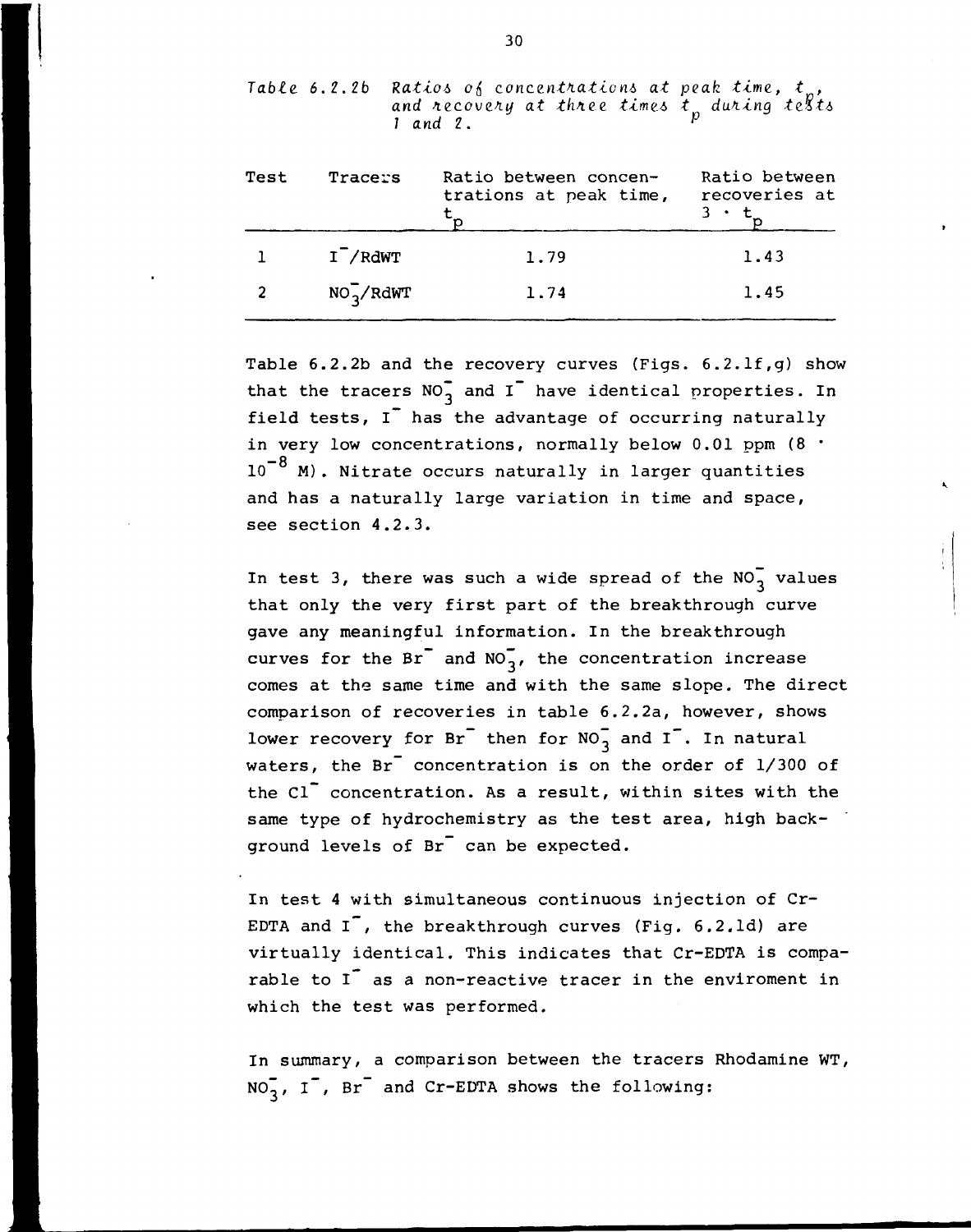- o Rhodamine WT exhibits a weak retardation and sorption compared to  $NO_{3}^{-}$  and I<sup>-</sup>
- o  $I^{\dagger}$ , NO<sub>3</sub> and Cr-EDTA are roughly comparable as non-reactive tracers
- o Br<sup>-</sup> exhibits lower recovery than  $NO_3^-$  and I<sup>-</sup>
- o A natural occurence of  $NO_3^-$  and Br<sup>-</sup> can, in some cases, lead to difficulties in interpreting of  $\cdot$ results where  $NO_2^-$  and  $Br^-$  are used as tracers

### 6.2.3 Calculation of dispersivity and dilution

By fitting theoretically calculated breakthrough curves for both instantaneous injection and continuous tracer injection against corresponding experimental breakthrough curves, the mean transit time,  $t_0$ , and the dimensionless dispersion parameter D/vx, are obtained from equations (22) and (24).

Depending upon geometry and prevailing conditions, the calculated appearant concentrations are adjusted linearly to concentrations obtained experimentally. Possible reactions or effects of the tracer's contact with the rock mass are not taken into account in the calculations. Molecular diffusion is assumed to be negligible since it has little effect on total dispersion when the travel time is short (the velocity is high).

•In connection with the transport of water-soluble substances in a non-homogenous medium, macrodispersion phenomena can occur. These phenomena are caused by the fact that transport of the tracer from the point of injection to the point of detection can take place in a larger number of fractures or channels with differing hydraulic properties. As a result, the breakthrough curve is more drawnout than it would be if hydrodynamic dispersion alone were responsible for the appearance of the curve. The fracture zone between boreholes G2 (section 91-93 m) and Gl (section 100-102 m) that was studied in the tracer test turns out to consist of at least two distinguishable large transport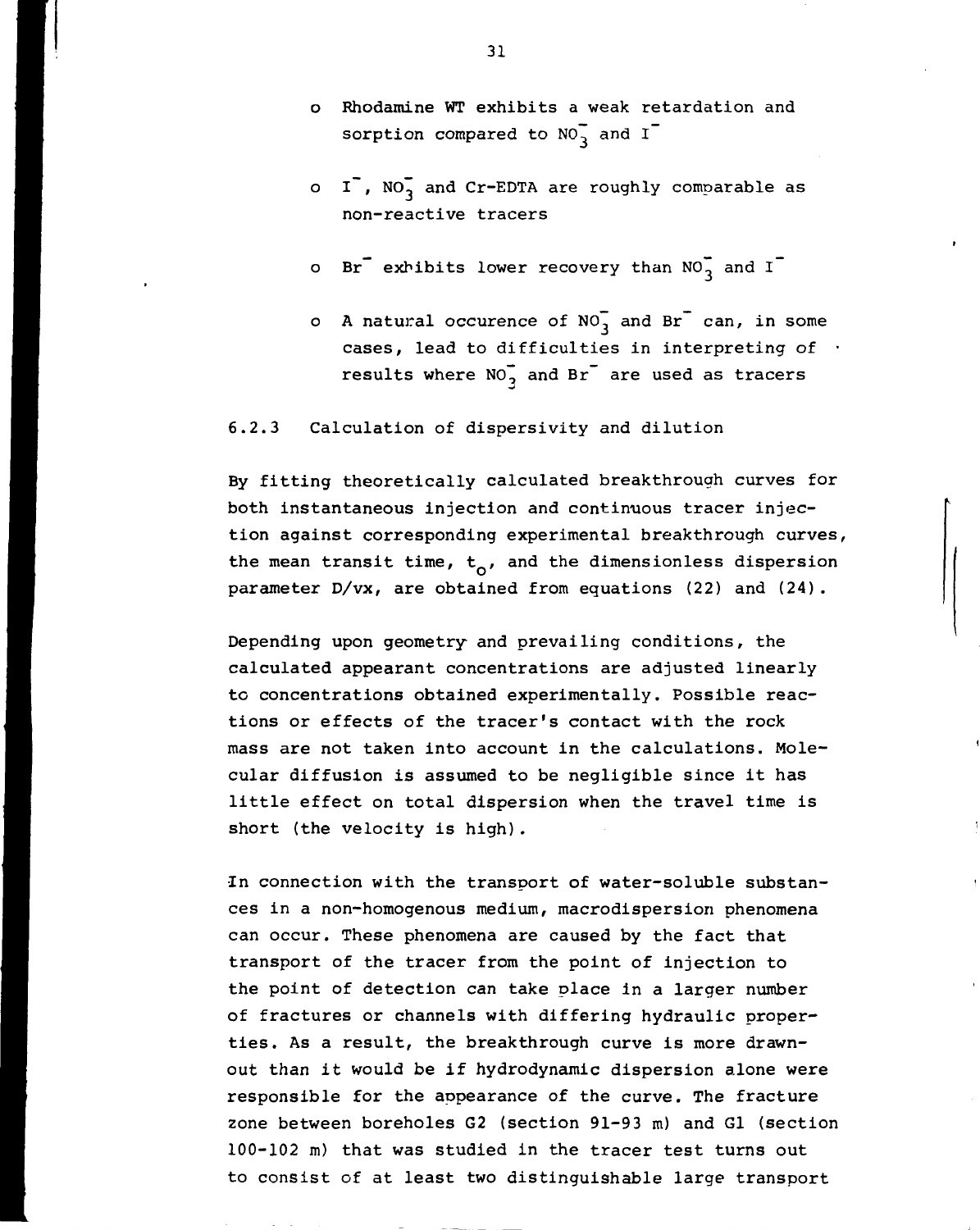pathways. Figs. 6.2.3a and 6.2.3b exhibit two completely evaluated breakthrough curves for iodide with instantaneous injection on the one hand and continuous injection on the other. A similar pattern emerges: the breakthrough curve constitutes the sum of several oartially superimposed breakthrough curves, of which only the two most prominent transport pathways have been analyzed. It is probable that additional transport pathways of lower dignity could be distinguished upon closer examination of the latter portions of the breakthrough curves.

The dimensionless dispersion parameter D/vx is obtained in the calculations, but since  $x = 30$  m is constant in all tests, the dispersivity D/v is given in the table below.

The experimental parameters were not exactly the same on the different test occasions, which partly explains the differences in values obtained. In the case of instantaneous injection, the pulse of tracer solution forms a more or less circular disc of a given radius around the injection zone. This has an elevating effect on the dispersivity.

Table 6.2.3a Results of test with instantaneous injection<br> $0.6 \times 1$ 

| Primary | Secondary       |
|---------|-----------------|
| 30 h    | 62 h            |
| 1.5 m   | $1.5 \text{ m}$ |
|         |                 |

Table 6.2.3b Results of test with continuous injection  $\circ$  6  $\prime$   $\prime$ 

| Parameter                                            | Primary         | Secondary |
|------------------------------------------------------|-----------------|-----------|
| Mean transit time, t <sub>01</sub> , t <sub>02</sub> | 25 <sub>h</sub> | 91 h      |
| Dispersivity, D/v                                    | $0.9 \text{ m}$ | 0.9 m     |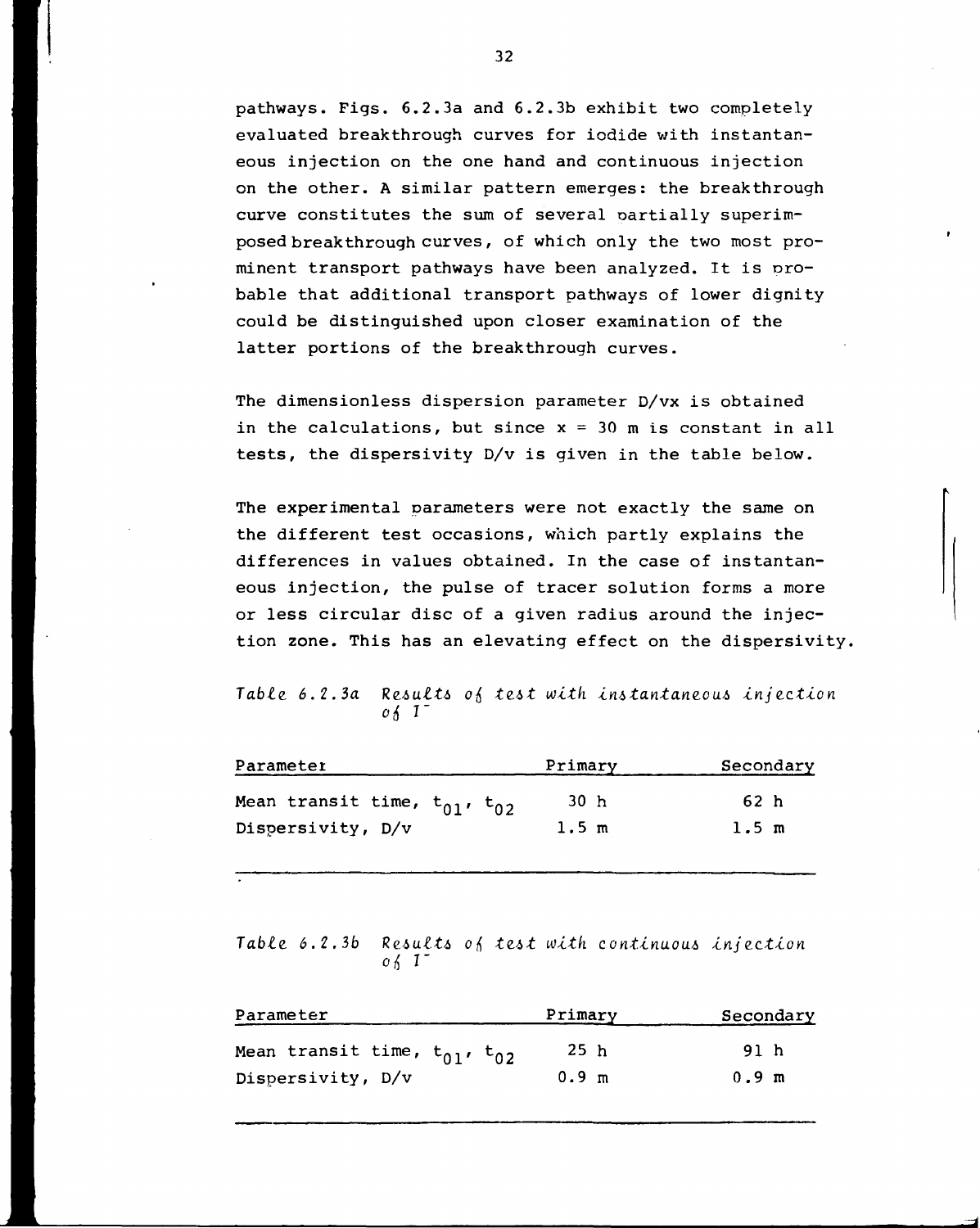In the test with simultaneous continuous injection of I<sup>-</sup> and Cr-EDTA, packer leakage caused perturbations of the breakthrough curve, so only the first steep rise of the breakthrough curve has been evaluated, see Figs. 6.2.3c,d. Cr-EDTA starts to come somewhat earlier and then reaches peak concentration at approximately the same time as  $I^-.$ This leads to a flatter curve with greater dispersivity, but a shorter average travel time. The differences are marginal, however.

Table 6.2.3c Results of test with continuous injection *oi* I" *and Cfi-EVTA*

| Parameter                   |                   | $Cr$ -EDTA      |
|-----------------------------|-------------------|-----------------|
| Mean transit time, $t_{01}$ | 38.5 <sub>h</sub> | 37 h            |
| Dispersivity, D/v           | 0.9 <sub>m</sub>  | $1.2 \text{ m}$ |
|                             |                   |                 |

Dispersivity D/v can be regarded as a material constant (Koltz & Moser, 1974), so the fact that D/v is the same for both transport pathways is not surprising. In a given geological enviroment, the transport mechanisms along separate pathways are expected to be of a similar nature with statistical probability. Dispersivity D/v is a measure of heterogeneity. An estimate of longitudinal dispersion, D, calculated for the average velocity gives a value on the order of  $10^{-4}$  m<sup>2</sup>/s. The diffusion constant for a substance of low molecular weight is  $D_m \approx 1-5$  $10^{-9}$  m<sup>2</sup>/s (Neretnieks 1977 and 1978). The assumption that the molecular diffusion can be neglected in the calculations can consequently be considered reasonable. In attempts to theoretically describe the breakthrough curve for continuous injection as consisting of only one transport zone, a value of  $D/v$  roughly one power of  $10$ higher was obtained, representing the macrodispersion. The curvefit was considerably worse, however.

Lenda and Zuber (1970) give the dispersivity values for fractured rock as being  $10^0$  -  $10^2$  m. The scale factor is of great importance for the disoersivity, so the high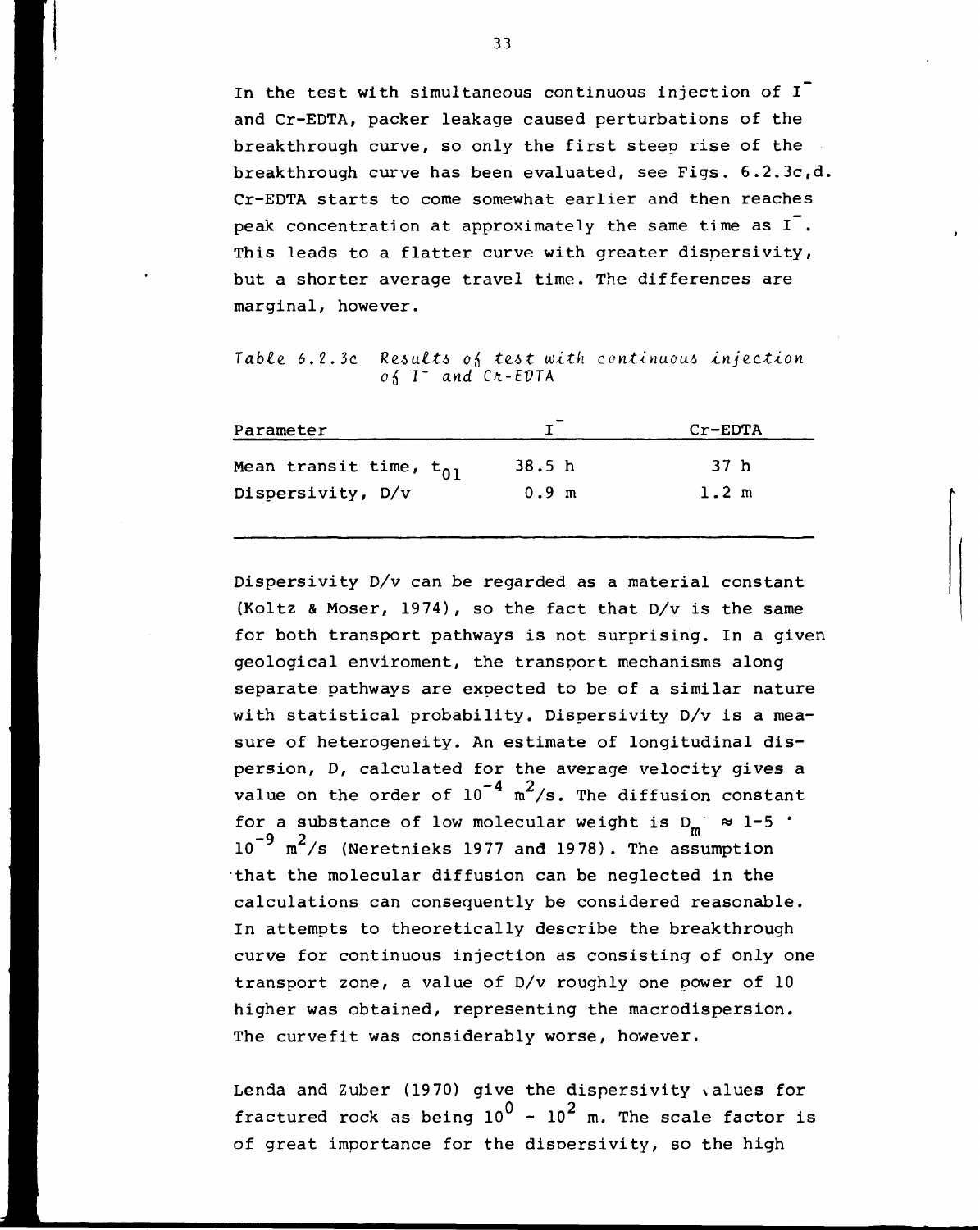values probably reoresent the macrodispersion. In tests with reactive as well as non-reactive tracers in granitic bedrock with 12 m between the injection and observation holes, Goblet et al obtained dispersivities on the order of 1 m. Using Br-82 as a tracer in a fracture zone with 51 m between the injection and observation holes, Landström et al (1978) give values of dispersivity of 7.8 m, probably dependent mainly on the macrodisoersion.

Owing to dispersion, flow geometry and well effects as well as the injection procedure, a dilution of a nonreactive tracer is obtained. The different diluting factors have been considered separately and the following calculations have been used as a basis for quantification of the dilution.

In the case of instantaneous injection, the tracer solution will be pressed out into the fracture zone within a cylinder, which stands in proportion to the volume of the injection solution and the average fracture width of the injection zone. In tests with instantaneous injection of 3 1 of tracer solution, this volume - with an estimated average fracture width of  $1.65 \cdot 10^{-3}$  m (see section  $6.2.4$ ) - covers an area with a radius of 0.75 m around the injection hole. The ratio between the diametral propagation of the injection solution around the injection zone and the circumference of a circle with a radius of  $r_h$  = 30 m, with its centre in the pumped hole, constitutes the geometric dilution factor. This means that, when the tracer arrives at the pumped well, only a limited portion of the water flow from the fracture zone contains tracer. This dilution, which is dependent upon flow geometry, is estimated to be about 1:120 (8.3  $\cdot$  10<sup>-3</sup> C<sub>2</sub>).

In the pumped well, the solution is diluted an additional 5 times when water flows in from other levels besides 100 - 102 m. Tests conducted in the pumped well show that the tracer's retention time in the well is somewhere around 4 hours and that D/vx in the well is much less than 0.01.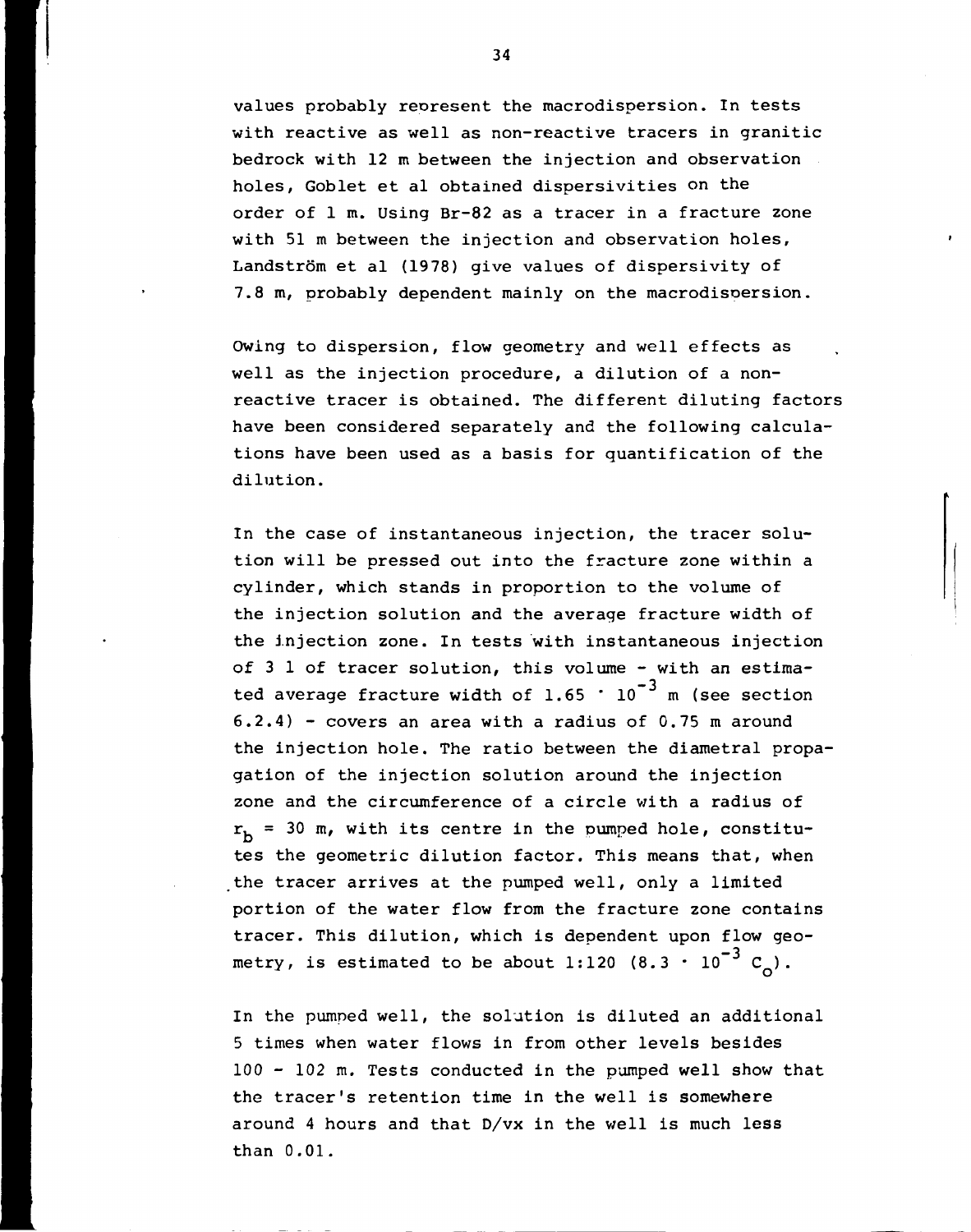In table 6.2.3d, the dilution is given as the inverse of the concentration related to the original concentration.

Table 6.2.3d Dilution ratio at different times on the. breakthrough curve with instantaneous injection of iodide, plus geometric dilution and well dilution.

|                           | Peak value $(t_p)$ Mean transit Geometric Well<br>time $(t_p)$ dilution dilution |                                         |  |
|---------------------------|----------------------------------------------------------------------------------|-----------------------------------------|--|
| Dilution $5.2 \cdot 10^3$ |                                                                                  | $1.0 \cdot 10^{4}$ $1.2 \cdot 10^{2}$ 5 |  |

A comparison between the values obtained and the abovecalculated dilutions shows that the dilution effect of the hydrodynamic dispersion, calculated on the peak value, should be about 1:9 (0.12  $\cdot$  C<sub>o</sub>), disregarding the effect of the initial dilution.

Makowski (comment on Lenda and Zuber 19 70) has shown in laboratory tests with instantaneous injection that, for flat and cylindrical models of varying length, the tracer solution disperses exponentially with the transport disttance as follows:

$$
c_p = c_0 \cdot e^{-a \cdot \sqrt{x}}
$$
 (26)

where  $C_p$  = peak concentration  $C_0$  = injection concentration x = average transport distance

The coefficient, a, is dependent upon the dispersivity and physical-chemical factors.

In the tests with instantaneous injection of iodide, the factor a in equation (26) was determined to be on the order of  $0.4 \text{ m}^{-1/2}$ .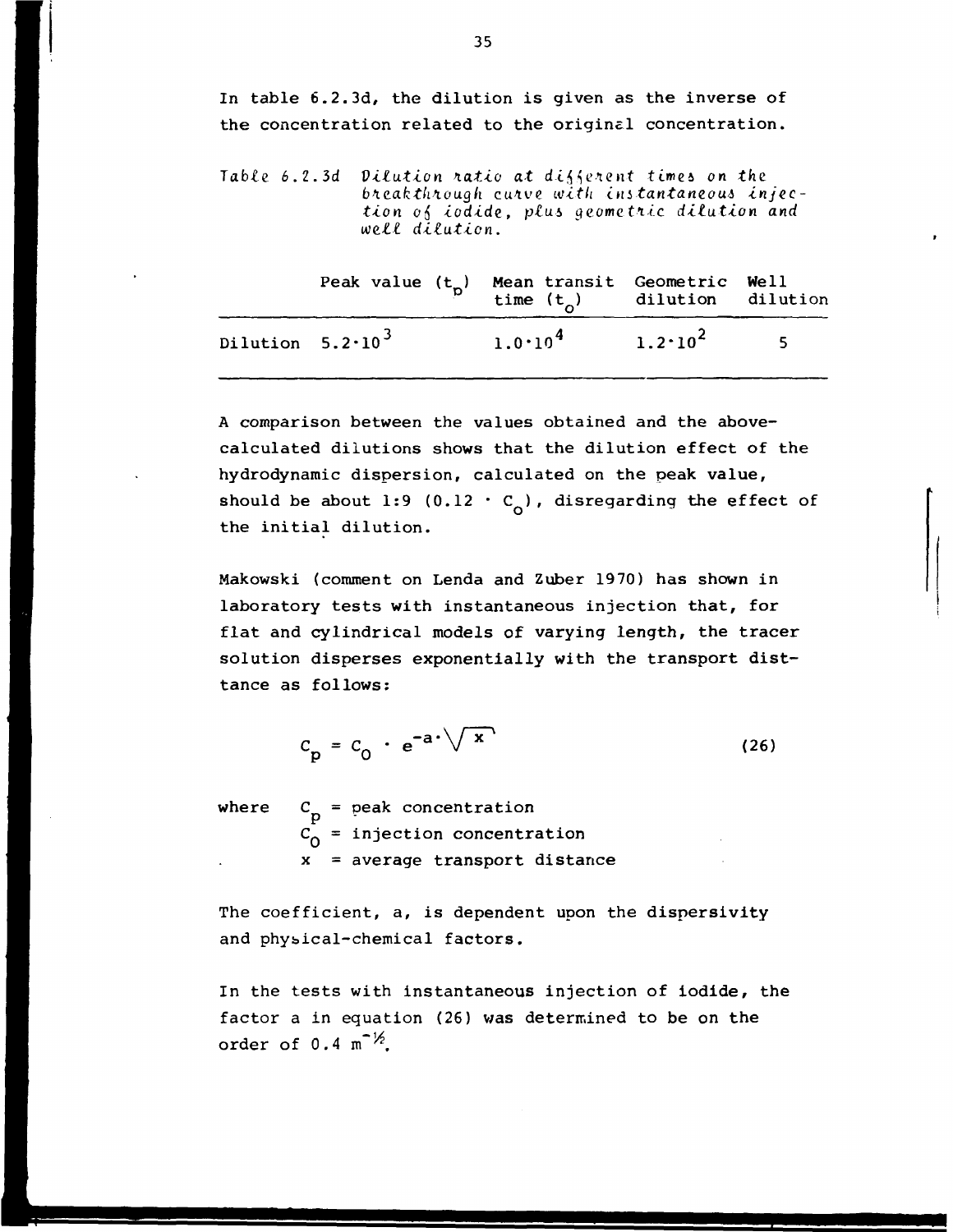In connection with continuous injection, dilution at equilibrium is determined by the ratio of pump capacity to injection flow.

In summary, the tracer tests reveal the following with regard to dilution and dispersion:

- o The investigated fracture zone consists of at least two transport pathways with different hydraulic properties
- o Dispersivity for both of the transport pathways is  $0.9 - 1.2$  m
- o Dispersivity calculated for the entire fracture zone (macrodispersivity) is approximately 10 tines greater than for the single transport pathway
- o The dilution of the tracer in connection with instantaneous injection is dependent for the most part on the flow geometry and to a lesser extent on dispersion and dilution in the pumped well
- o The dilution effect of the hydrodynamic dispersion has been calculated to be about 1:9 (figured on peak values)
- o The diffusion seems to have little effect upon dilution
- 6.2.4 Calculation of hydraulic conductivity and kinematic porosity

 $\cdot$ Hydraulic  $\frac{1}{2}$  arameters were calculated from the breakthrough curves in accordance with theories presented in section 3. The hydraulic conductivity,  $k_{p}$ , obtained from water injection tests in the 2 m section enclosing the fracture zone tested in the tracer tests is given in table 6.2.4a as the average of the fracture zone's conductivity measured in boreholes Gl and G2. Table 6.2.4a also gives calculated values of the hydraulic conductivity of the fracture zone and the hydraulic conductivities of the transport pathways discussed in section 6.2.3. The calculation of the average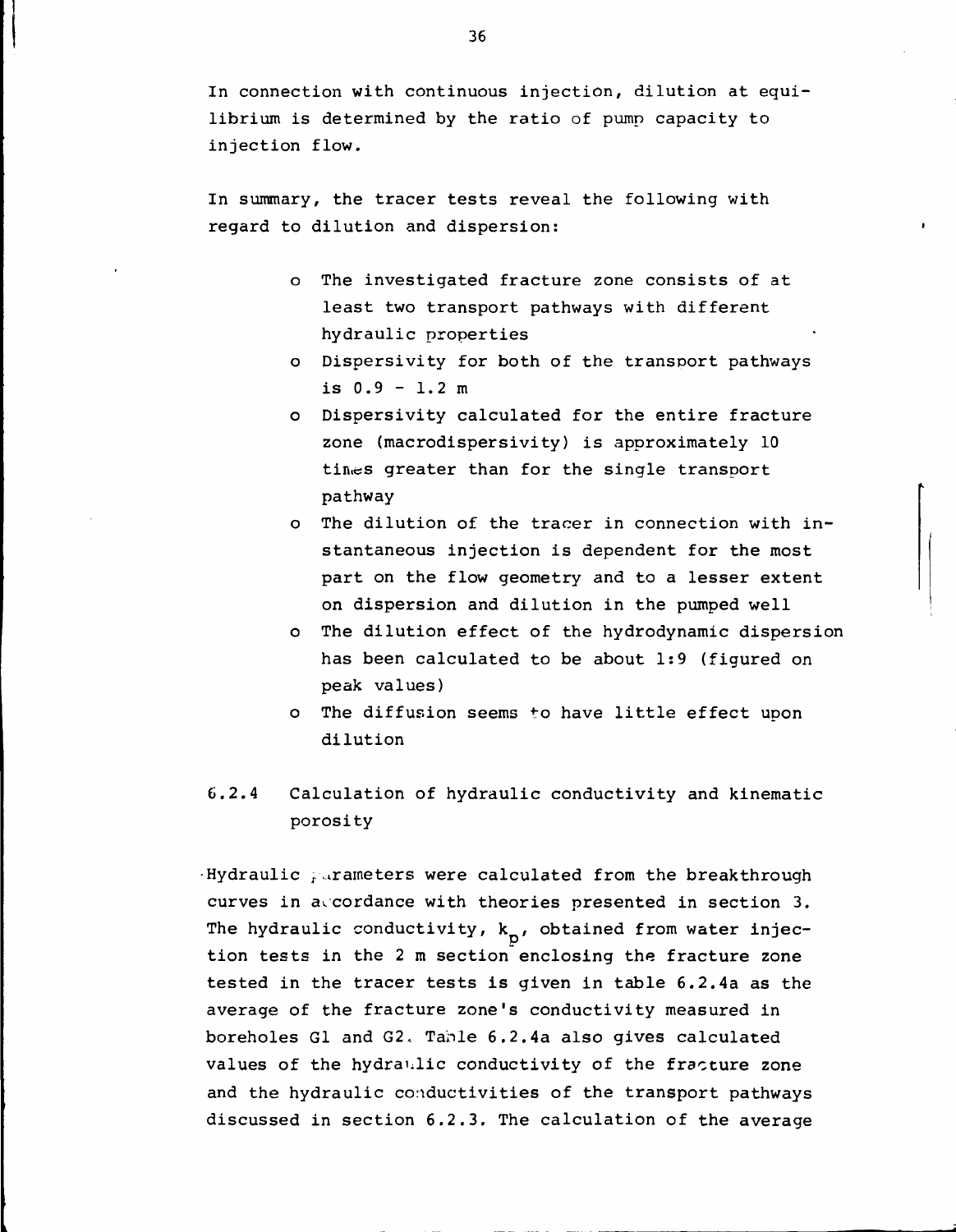conductivity of the fracture zone,  $\overline{k}_{\rho}$ , is based on weighting of the mean transit times  $t_{01}$  and  $t_{02}$  in table 6.2.3 a,b against the partial curves' portion of the total curve in Figs. 6.2.3a,b.

Table 6.2.4a Calculated values of hydraulic conductivity for bedrock and fracture zone between bore*holes G1 and G2. The calculations are based on waten. injection tests and tuaceh. tests with instantaneous and continuous injection o fa iodide*

| Parameter                                                        |                                                                                                                    | Water injection<br>test                    | Tracer test                                                       |                                                                   |
|------------------------------------------------------------------|--------------------------------------------------------------------------------------------------------------------|--------------------------------------------|-------------------------------------------------------------------|-------------------------------------------------------------------|
|                                                                  |                                                                                                                    |                                            | Instantaneous<br>injection                                        | Continuous<br>injection                                           |
| $k$ <sub>p</sub><br>$k$ j<br>$\bar{k}$ e<br>$k_{el}$<br>$k_{el}$ | $\left(\frac{equ}{21}\right)$<br>$\left(\frac{equ}{25}\right)$<br>$\text{(equ 9)}$<br>$\left(\text{equ } 9\right)$ | $2.2 \cdot 10^{-6}$<br>$1.4 \cdot 10^{-2}$ | $2.5 \cdot 10^{-3}$<br>$3.4 \cdot 10^{-3}$<br>$1.7 \cdot 10^{-3}$ | $2.8 \cdot 10^{-3}$<br>$4.7 \cdot 10^{-3}$<br>$1.3 \cdot 10^{-3}$ |

the fracture zone from tracer tests,  $\bar{k}_{\alpha}$ , and from water injection tests,  $k_1$ , constitutes the factor  $\beta$  in accordance The ratio between calculated hydraulic conductivity for with equation (7). Kinematic porosity,  $\theta_k$ , is expressed as the ratio between the hydraulic conductivities of the rock mass and the fracture zone in accordance with the equation (8). Table 6.2.4b presents these calculated values.

Table 6.2.4b Calculated values  $o_6$  the factor  $\beta$  and kinematic porosity  $\theta_h$ . Data from table 6.2.4a.

| Parameter                                 |                               | Tracer tests with                            |  |  |                             |
|-------------------------------------------|-------------------------------|----------------------------------------------|--|--|-----------------------------|
|                                           |                               | Instantaneous injection Continuous injection |  |  |                             |
| $\beta$<br>$\mathbf{\theta}_{\mathbf{k}}$ | ี (equ 7)<br>$\text{(equ 8)}$ | 0.18<br>$8.8 \cdot 10^{-4}$                  |  |  | 0.20<br>$7.9 \cdot 10^{-4}$ |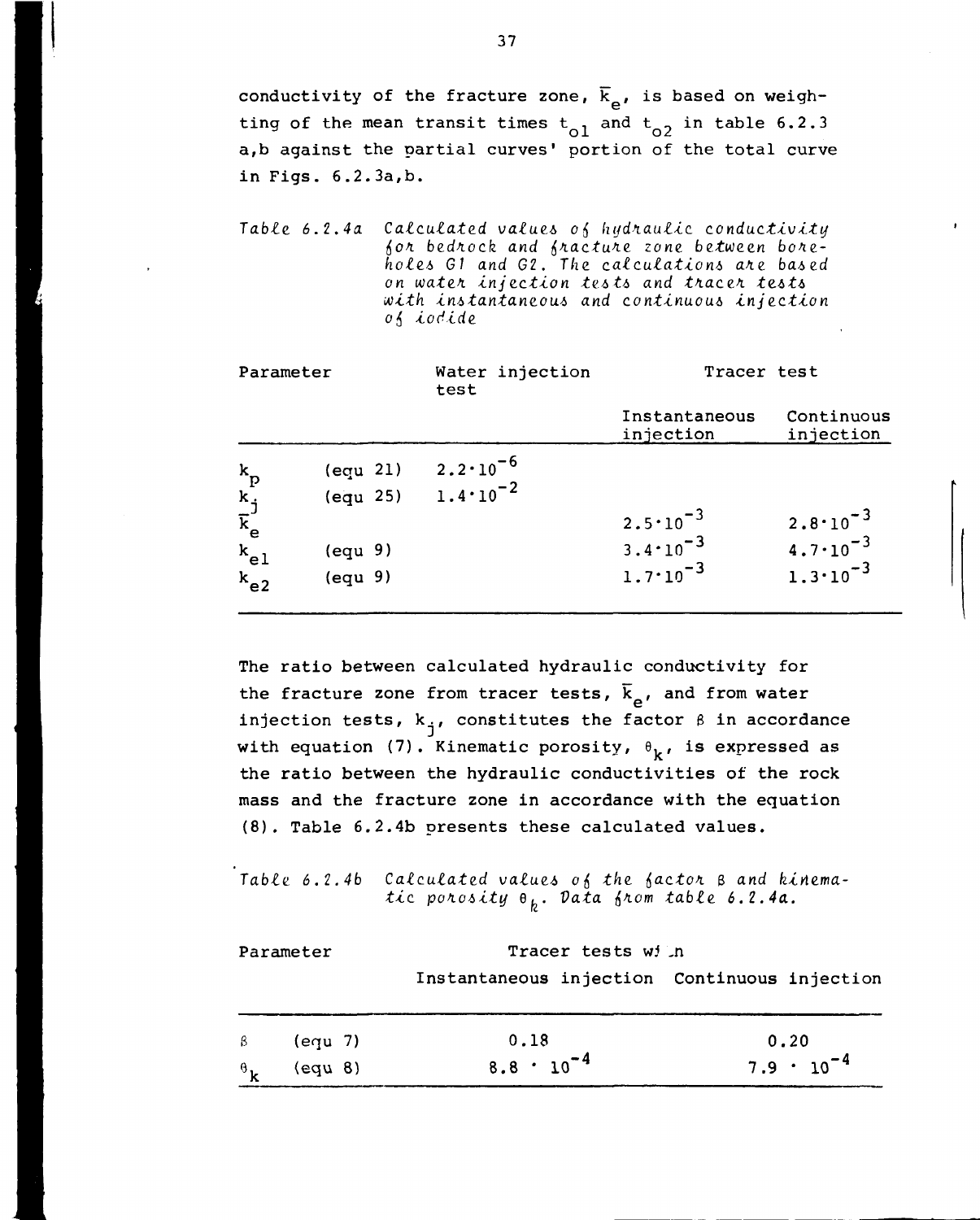In previously referred two studies, Goblet et al as well as Landström et al obtain kinematic porosity on the order of  $1 - 2 \cdot 10^{-3}$ .

Evaluations from field tests can give varying values of kinamatic porosity,  $\theta_{\nu}$ , for the same rock mass, depending upon how the tracer transport is studied: along the main fracture direction or more or less across it. It is consequently of great imnortance that the geometry of the fracture systems are known.

The width e of a plane-parallel aperture with hydraulic conductivity  $k_i$  can be calculated from equation (3). The fracture width can also be calculated with knowledge of the flow and travel times in the fracture plane. If it is assumed that no water is introduced into the fracture plane in the vertical direction within a radius of 30 m from the pump hole, fracture width e can be calculated as follows:

$$
e = \frac{Q_{\rm s} \cdot t_{\rm o}}{\pi \cdot r^2} \tag{27}
$$

where  $t_{0}$  = mean transit time from tracer tests  $\texttt{Q}_{_{\mathbf{S}}}$  = water flow from the fracture zone to the pumped well  $r =$  radius (30 m)

The results of the two calculating methods are presented •in table 6.2.4c.

Table 6.2.4c Calculated values of the width of the fractune zone between G1 and Gl.

| Calculating method | Tracer tests with I   |                                              |  |
|--------------------|-----------------------|----------------------------------------------|--|
|                    |                       | Instantaneous injection Continuous injection |  |
| Equ $(3)$          | $6.8 \cdot 10^{-5}$ m | $7.2 \cdot 10^{-5}$ m                        |  |
| Equ $(27)$         | $1.8 \cdot 10^{-3}$ m | $1.5 \cdot 10^{-3}$ m                        |  |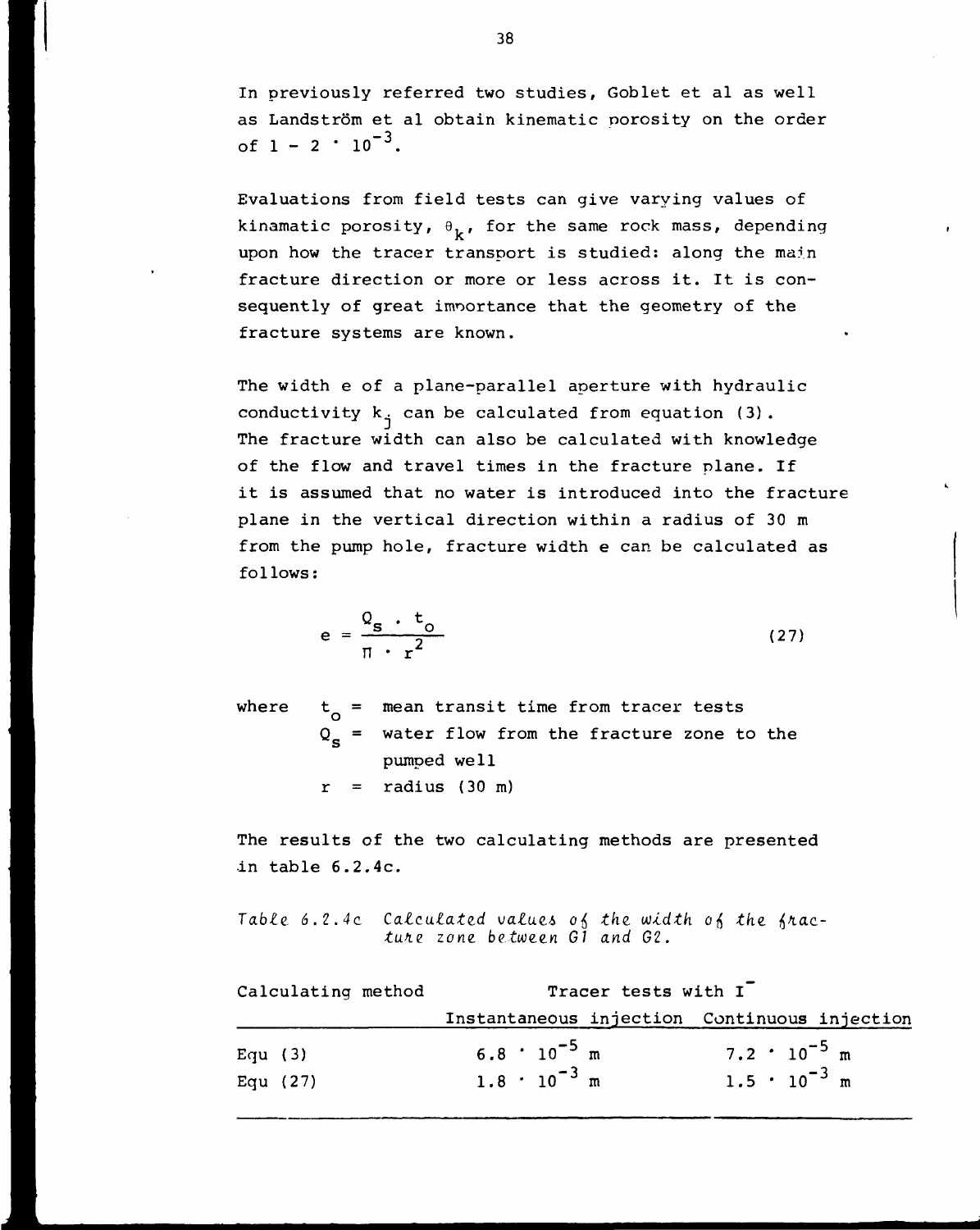The ratio between the different calculated fracture widths is 26 for instantaneous injection and 21 for continuous injection. It should be pointed out that the first calculation is based on the transport velocity and where the narrower sections of a fracture zone determine the water velocity. The latter calculation, which also gives the largest values, is based, on the other hand, on water quantities and the fact that, in this connection, water is most probably introduced into the fracture zone in a vertical direction.

In summary, the results of the hydraulic tests and tracer tests show the following with regard ro the hydraulic parameters of hydraulic conductivity and kinematic porosity:

- o The fracture zone has a hydraulic conductivity of  $2-3$   $\cdot$   $10^{-3}$  m/s and its main transport pathways has a hydraulic conductivity of  $3-5 \cdot 10^{-3}$ and  $1-2 \cdot 10^{-3}$  m/s respectively
- o The kinematic porosity, calculated as the ratio between the hydraulic conductivities of the rock mass and fracture zone, is 8-9  $\cdot$  10 $^{-4}$
- o The roughness factor  $\beta$ , which expresses the ratio between measured and calculated (plane-parallel) fracture conductivity, is about 0.2
- o Calculations of fracture width give varying values depending upon the calculating method used. Water quantity calculations give roughly 20 times greater width than transport velocity calculations, The latter calculations give a fracture width of about  $7 \cdot 10^{-5}$  m (0.07 mm).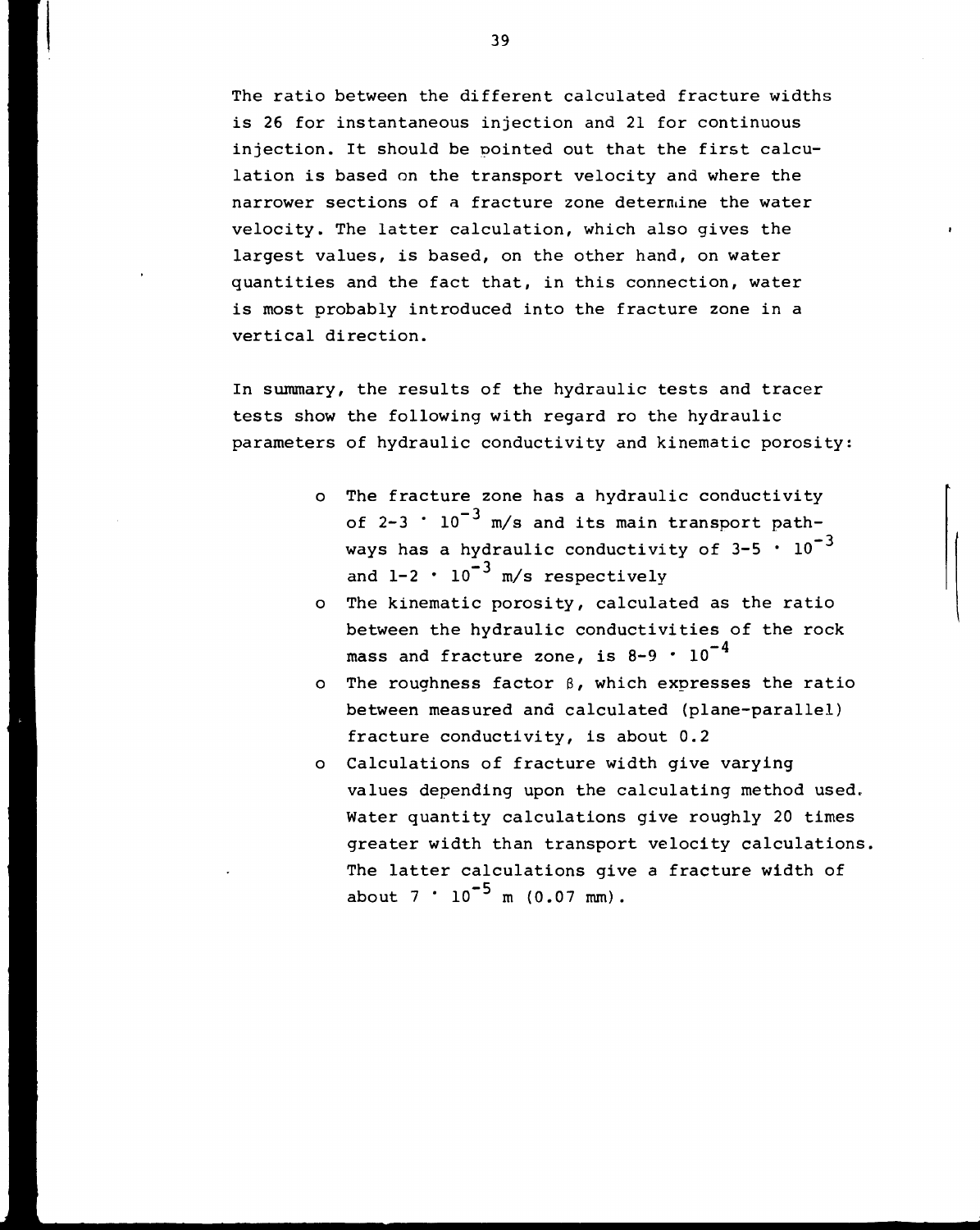### 7. CONCLUSIONS

The tracer tests performed in crystalline bedrock, in combination with hydraulic tests, provide a means of describing and quantifying the hydraulic properties of a selected fracture zone as well as, to some extent, its geometric parameters. The tests have shown that groundwater flow and transport mechanisms in an individual fracture zone can be described with good approximation by theories applicable to porous media, but with stratifications in the hydraulic conductivity of the media. In regarding groundwater flow on an intermediary scale, or when the geometry of the fracture zones is not known, however, the scale factor has an influence on validity of the approximation as a porous medium.

The studies of selected tracers,  $NO_3$ , I<sup>-</sup>, Br<sup>-</sup>, Rhodamine WT and Cr-EDTA were perfomred in different testing rounds with instantaneous and continuous simultaneous injection of two tracers. The tests revealed that there were no great difference in the reaction between the tracer studied and the medium, except in the case of Rhodamine WT, which exhibits some sorption. Evaluation of the breakthrough curves shows no appreciable difference in parameter determination between instantaneous and continuous injection.

Macro dispersion, which is deoendent upon the flow pattern of the groundwater and the continuity and geometry of the fractures, is of the greatest importance for the dilution of a non-reactive tracer during transport in fractured media. The hydrodynamic dispersion related to the water velocity distribution in individual fractures appears to play a subordinate role in comparison with macrodispersion en the studied fracture system.

At the travel times applicable in the tests, diffusion appears to have a negligible effect on dilution.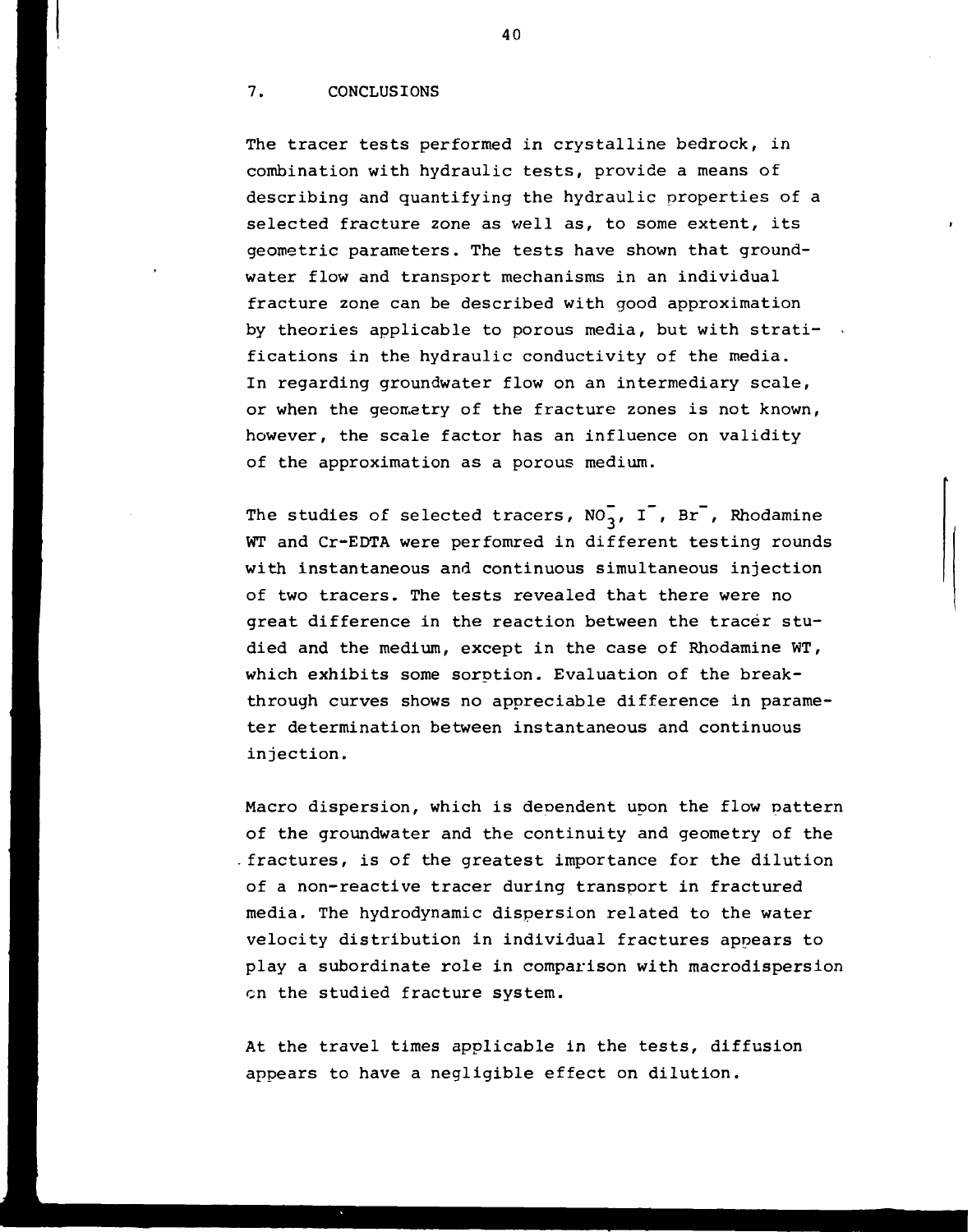Among the problems surrounding transport mechanisms in fractured media that require further study, the greatest emphasis should be given to studies of the effects of macrodispersion on dilution and dispersion and the effects of the scale factor on the approximation as a porous medium.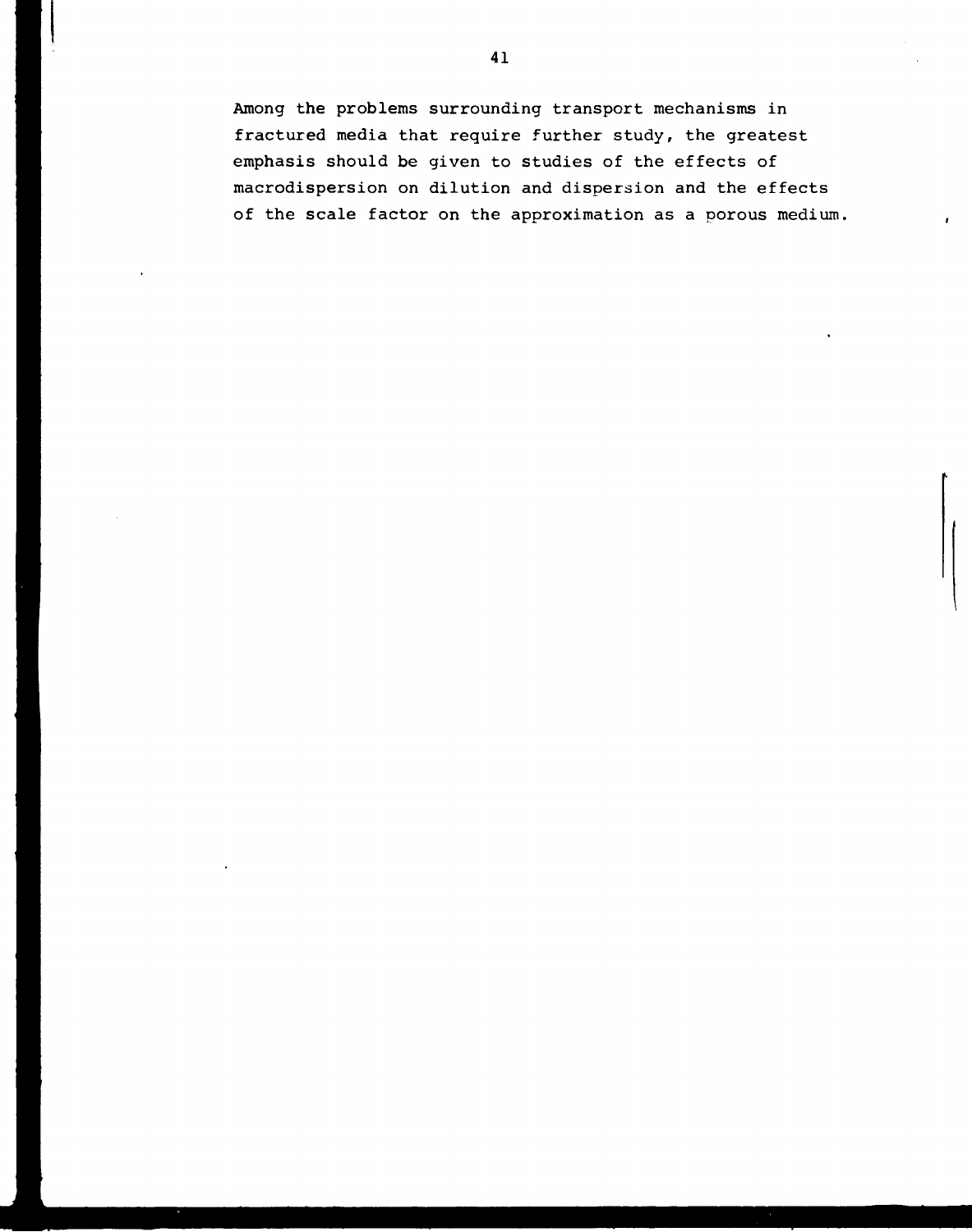8. KEY TO SYMBOLS

 $\left| \right|$ 

 $\bullet$ 

 $\bar{z}$ 

| $\mathbf{A}$                | $(m^2)$     | area                                                                                          |
|-----------------------------|-------------|-----------------------------------------------------------------------------------------------|
| $\mathtt{A}_{\mathtt{m}}$   | $(m^2/kg)$  | specific area                                                                                 |
| a                           | $(m^2/m^3)$ | specific area                                                                                 |
| b                           | (m)         | fracture spacing                                                                              |
| $\mathbf C$                 |             | concentration of water-soluble substance                                                      |
| D                           | $(m^2/s)$   | longitudal dispersion coefficient                                                             |
| D                           | $(m^2/s)$   | diffusion constant                                                                            |
| m<br>$D/v \cdot x$          |             | dispersion parameter                                                                          |
| D/v                         | (m)         | dispersivity                                                                                  |
| e                           | (m)         | aperture width (fracture width)                                                               |
| $\mathbf{g}$                | $(m/s^2)$   | acceleration due to gravity                                                                   |
| H                           | (m.v.p)     | excess water pressure                                                                         |
| Δh                          | (m.v.p)     | difference in groundwater head                                                                |
|                             |             | between two points                                                                            |
| $\mathbf I$                 | (m/m)       | hydraulic gradient                                                                            |
| $K_{a}$                     | $(m^3/m^2)$ | distribution coefficient                                                                      |
| $K_d$                       | $(m^3/kg)$  | distribution coefficient                                                                      |
| k                           | (m/s)       | hydraulic conductivity                                                                        |
| $k_{\rm e}$                 | (m/s)       | hydraulic conductivity calculated<br>from travel time                                         |
| $k_j$                       | (m/s)       | fracture conductivity                                                                         |
| $\mathbf{k}_{\mathfrak{m}}$ | (m/s)       | hydraulic conductivity of matrix                                                              |
| $\mathbf{k}_\mathrm{p}$     | (m/s)       | hydraulic conductivity of rock mass                                                           |
| L                           | (m)         | length of measuring section                                                                   |
| n                           | $(m^{-1})$  | fracture frequency                                                                            |
| Q, q                        | $(m^3/s)$   | flow                                                                                          |
| R                           |             | retention factor                                                                              |
| r                           | (m)         | radius                                                                                        |
| $r_a$                       | (m)         | borehole radius                                                                               |
| $r_{\rm b}$                 | (m)         | distance from injection hole to<br>observation hole                                           |
| S                           |             | storage coefficient                                                                           |
| t                           | (s)         | time                                                                                          |
| $t_{\rm o}$                 | (s)         | mean transit time                                                                             |
| $t_{\rm p}$                 | (s)         | time from injection until breakthrough<br>curve has reached peak concentration<br>(peak time) |
| v                           | $(m^3)$     | volume                                                                                        |
| v                           | (m/s)       | flow velocity                                                                                 |
| v                           | (m/s)       | average velocity                                                                              |

 $\mathbf{r}$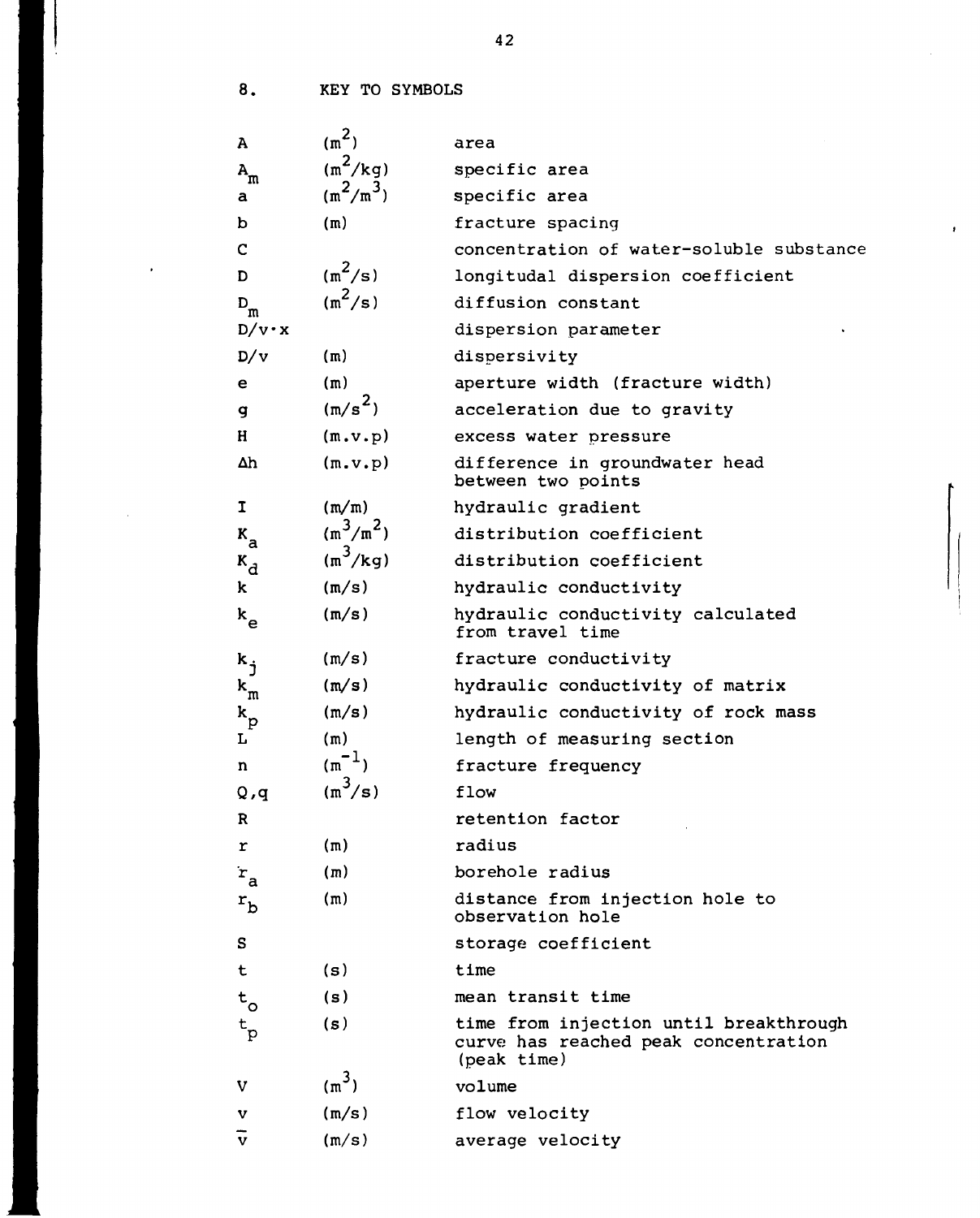| x                         | (m)        | distance in flow direction |
|---------------------------|------------|----------------------------|
| $^{\theta}$ d             |            | diffusion porosity         |
| $\mathbf{e}$              |            | effective porosity         |
| $\mathbf{e}_{\mathbf{k}}$ |            | kinematic porosity         |
| $\mathbf{e}_{\mathbf{r}}$ |            | residual porosity          |
| $\mathbf{e}^{\theta}$     |            | total porosity             |
| $\mathbf{v}$              | $(m^2/s)$  | kinematic viscosity        |
| δ                         | $(kq/m^3)$ | bulk density               |

 $\ddot{\phantom{0}}$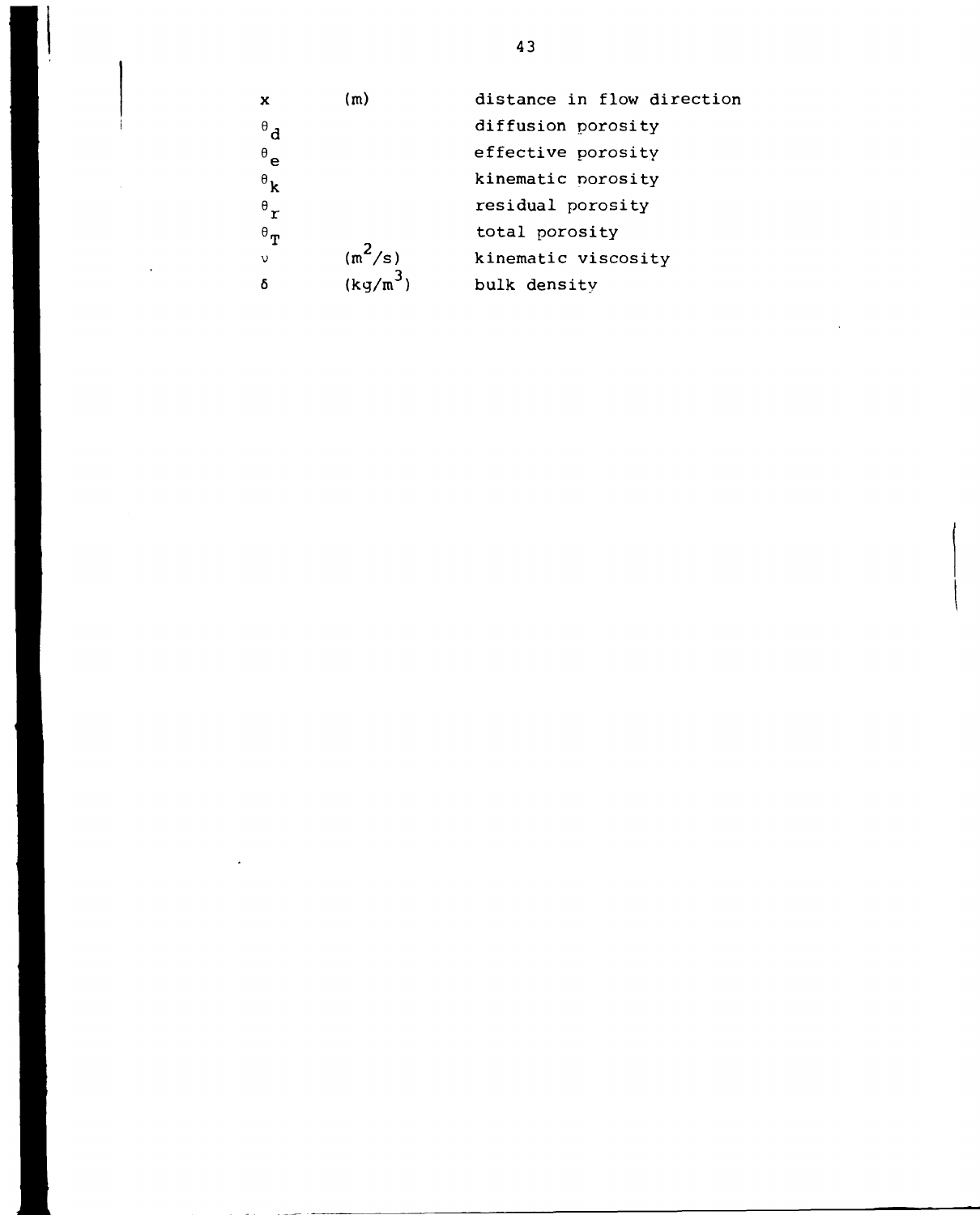### 9. BIBLIOGRAPHY

- Almén, K-E., Ekman, L., Olkiewicz, A. 1978: Försöksområdet vid Finnsjön. Beskrivning till berggrunds- och jordartskartorna. SKBF-KBS Teknisk rapport 79-02.
- Bear, J. 1979: Hydraulics of Groundwater, Mc GRAW-HILL, Israel.
- Carlsson, L., Gidlund, G., Hansson, K. och Klockars, C-E. , 1979: Estimation of hydraulic conductivity in Swedish Precambrian crystalline bedrock. OECD-NEA, Workshop Mars 1979, Paris.
- Danielsson, A. and Lindblom, P. 1976: The IDES system-An Image Dissector Echelle Spectrometer system for spectrochemical analysis. In Applied Spectroscopy, Vol. 30. No 2. 1976.
- Darcy, H. 1856: Les Fontaines publiques de la ville de Dijon. Paris.
- Davis, S. N., Thompson, G. M., Bentley, H. W., Stiles, G. 1980: Ground-water tracers- a short review. Ground Water, Volume 18, Number 1.
- Duran, O., Magnusson, K-Å. 1980: Borrhålsmätningar av temperatur, SP, pH, Eh och borrhålsvätskans resistivitet. Delrapport, Prav 4.15.
- Fried, J. J. 1975: Groundwater pollution. Elsevier, Amsterdam - Oxford - New York.
- Gidlund, G., Hansson, K. och Thoregren, U. 1979: Kompletterande permeabilitetsmätningar i Karlshamnsområdet, KBS, Teknisk rapport, Nr 79-06, Stockholm.
- Goblet, P., Ledoux, G., de Marsily, G., Peaudecerf, P., Calmels, P., Guizerix, R. 1980: Processes of solute transfer in fissured aquifers.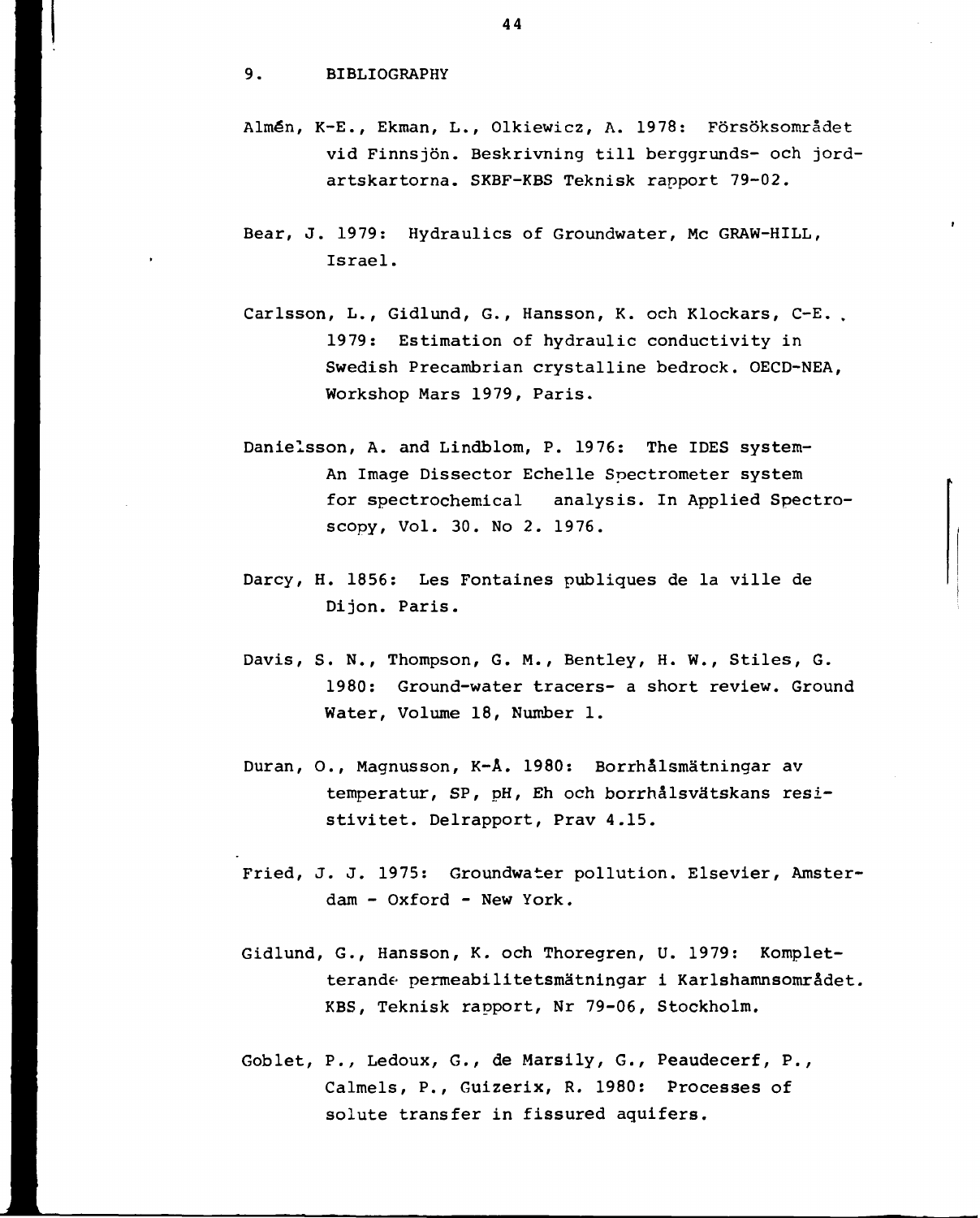- Klockars, C-E., Persson, O. 1978: Berggrundvattenförhållanden i Finnsjöområdets nordöstra del. KBS Teknisk rapport 60.
- Klotz, D., Moser, H. 1974: "Hydrodynamic dispersion as aquifer characteristic: model experiments with radioactive tracers", Isotope Techniques in Groundwater Hydrology 1974 (Proc. Symp. Vienna, 1974), IAEA, Vienna.
- Landström, 0., Klockars, C-E., Holmberg, K-E och Westerberg, S. 1978: In situ experiments on nuclide migration in fractured crystalline rocks. KBS Teknisk rapport 110, Stockholm.
- Lenda, A. och Zuber, A. 1970: Tracer dispersion in groundwater experiments. Proceedings of a symposium arranged by IAEA, Vienna.
- Moye, D. G. 1967: Diamond drilling for foundation exploration. Civ. Eng. Trans., Vol. CE 9, No 1, Sydney.
- Neretnieks, I. 1977: Retardation of espacing nuclides from a final depository. KBS Teknisk rapport 30, Stockholm.
- Neretnieks, I. 1978: Transport of oxidants and radionuclides through a clay barrier. KBS Teknisk rapport 79, Stockholm.
- •Neretnieks, I. 1980: A note on dispersion mechanisms in the ground.
- Norton, D. och Knapp, R. 1977: Transport phenomena in hydrothermal systems: The nature of porosity. Emer. Journal of Science, Vol. 277, sid 913 - 936.
- Ogata, A., Banks, R. 1961: A Solution of the Differential Equation of Longitudinal Dispersion in Porous Media, US Geol. Surv. Prof. Paper 411-A, Washington.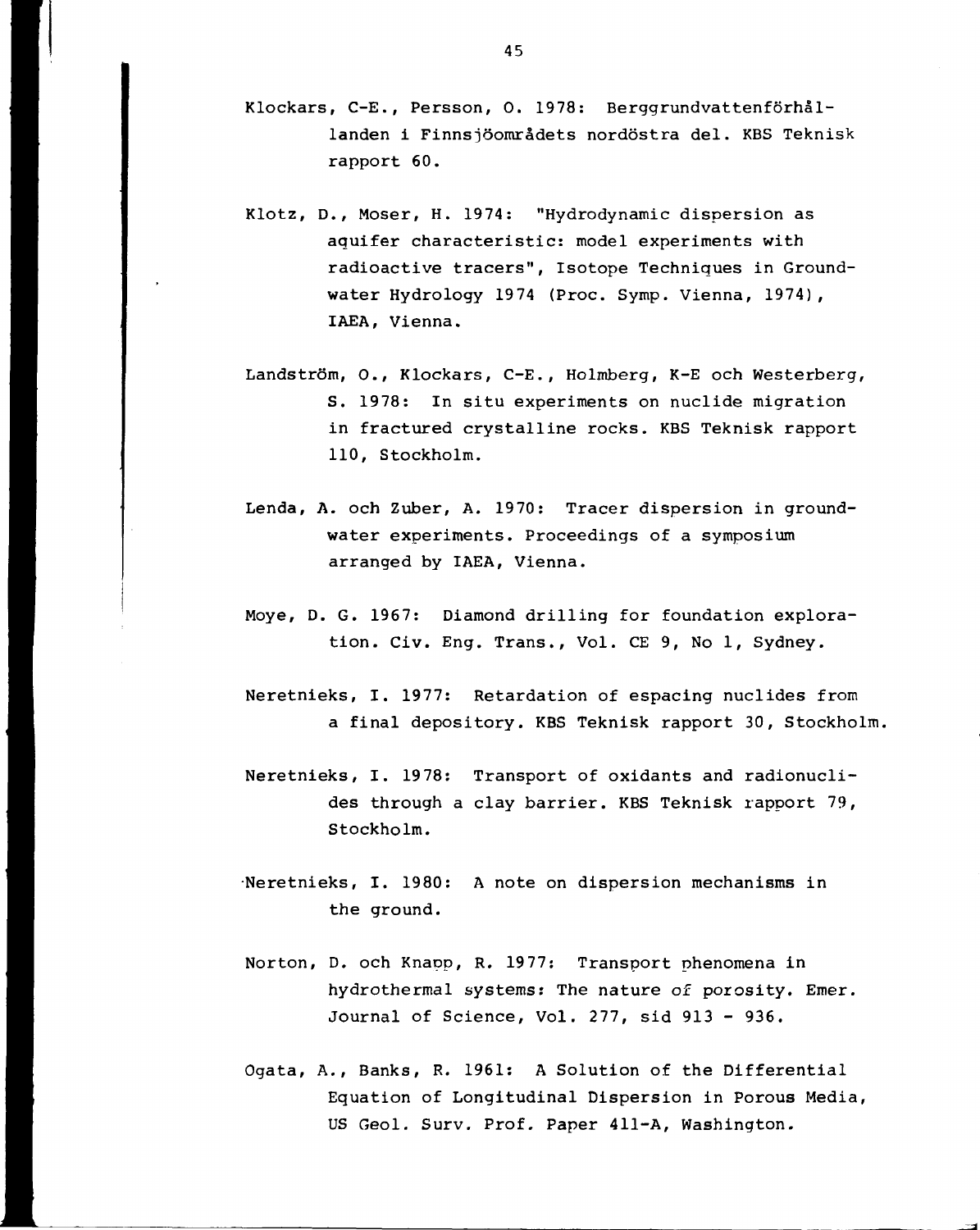- Olkiewicz, A., Scherman, S., Kornfält, K-A. 1979: Kompletterande berggrundsundersökningar inom Finnsjö- och Karlshamnsområdena. SKBF-KBS Teknisk rapport 79-05.
- Scherman, S. 19 78: Förarbeten för platsval, berggrundsundersökningar. KBS Teknisk rapport 60.
- SGU, 19 79: Hydrauliska barriäregenskaper hos marknära bergmassor. Rapport utarbetad på uppdrag av PRAV. (Rapport Prav 1.24).
- SGU, 19 79: Beräkning av föroreningsspridning processer kvantifiering - modellanalys. Rapport utarbetad på uppdrag av Statens Naturvårdsverk, Uppsala.
- Snow, D. T. 1968: Rock fracture spacings, openings and porosities. J. Soil Mech. Found. Div. Proc. ASCE, Vol. 94, No SM 1.
- Zuber, A. 1974: "Theoretical possibilities of the two-well pulse method", Isotope Techniques in Groundwater Hydrology 1974 (Proc. Symp. Vienna, 1974), IAEA, Vienna.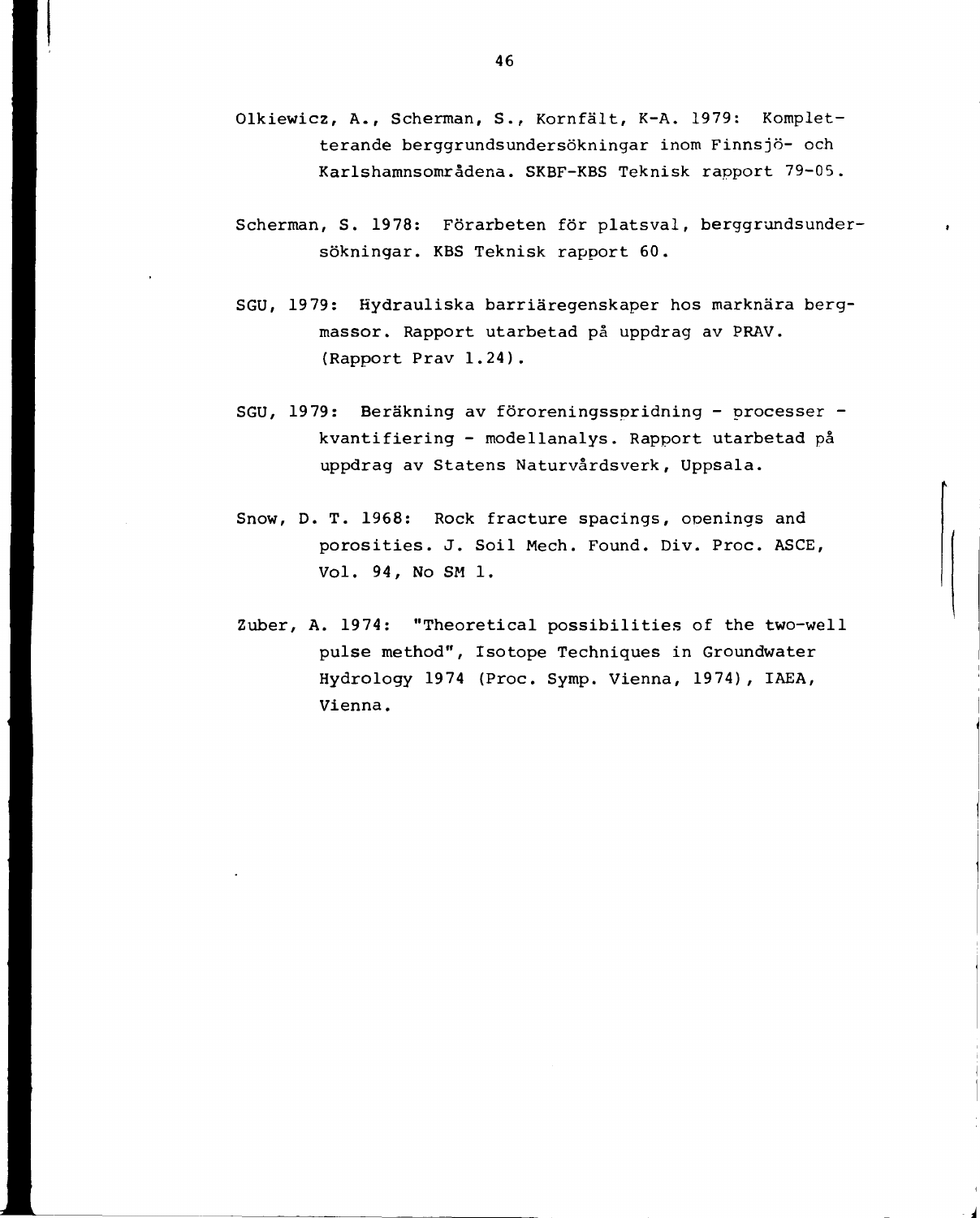

- Fig. 3.3.2a 1) Diffusion in the groundwater of water-soluble substance in a water-bearing fracture.
	- 2) Diffusion in the groundwater within the waterbearing fracture and into micro-fissures in the groundwater-bearing medium's matrix.



 $Fig. 3.3.2b$ Schematic diagram of different fractures and their geometric relationships. The fractures that constitute the kinematic porosity and through which water flow takes place are marked with arrows. The interconnected small fractures constitute the diffusion porosity, while other fractures constitute the residual porosity (after Norton and Knapp, 1977).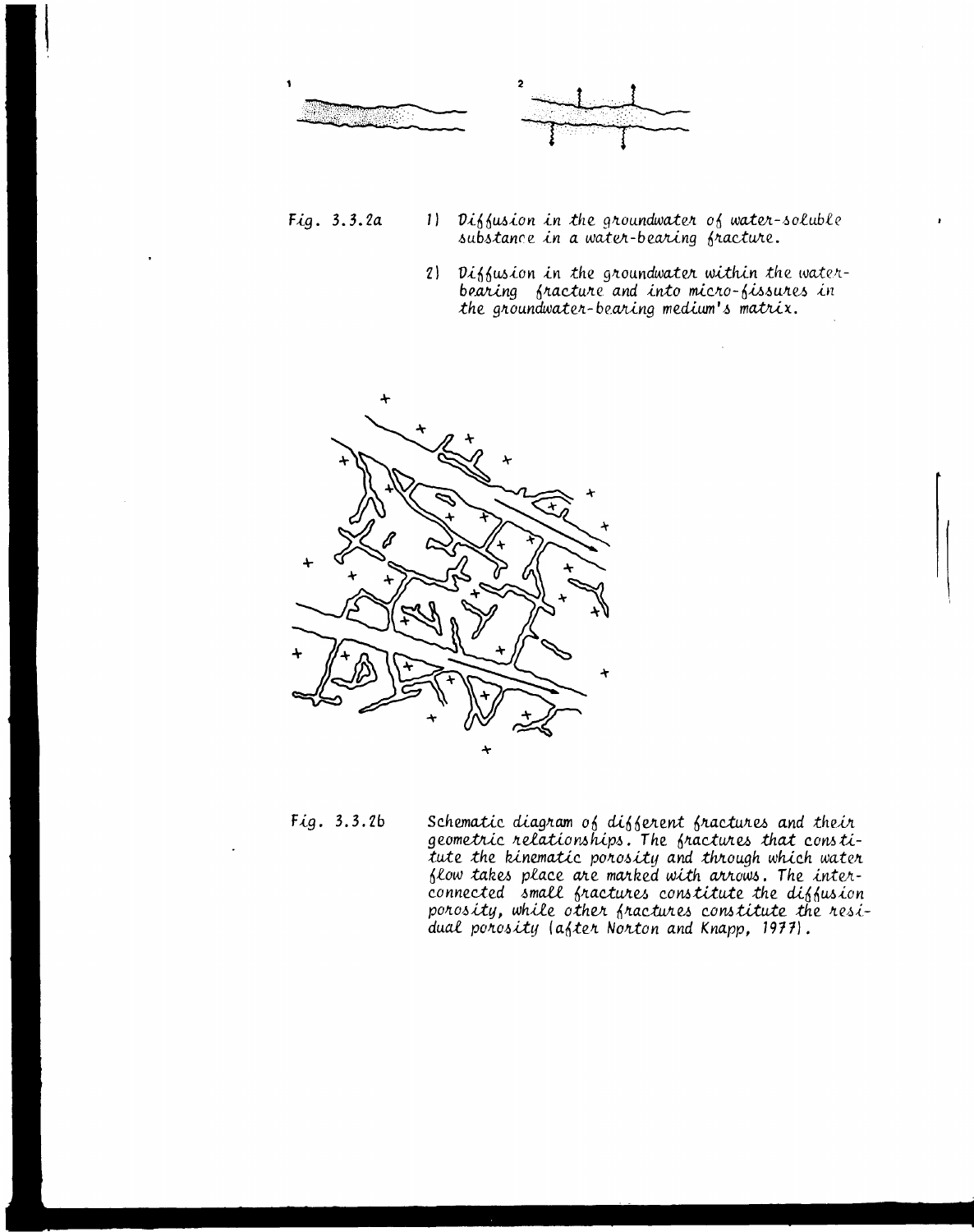

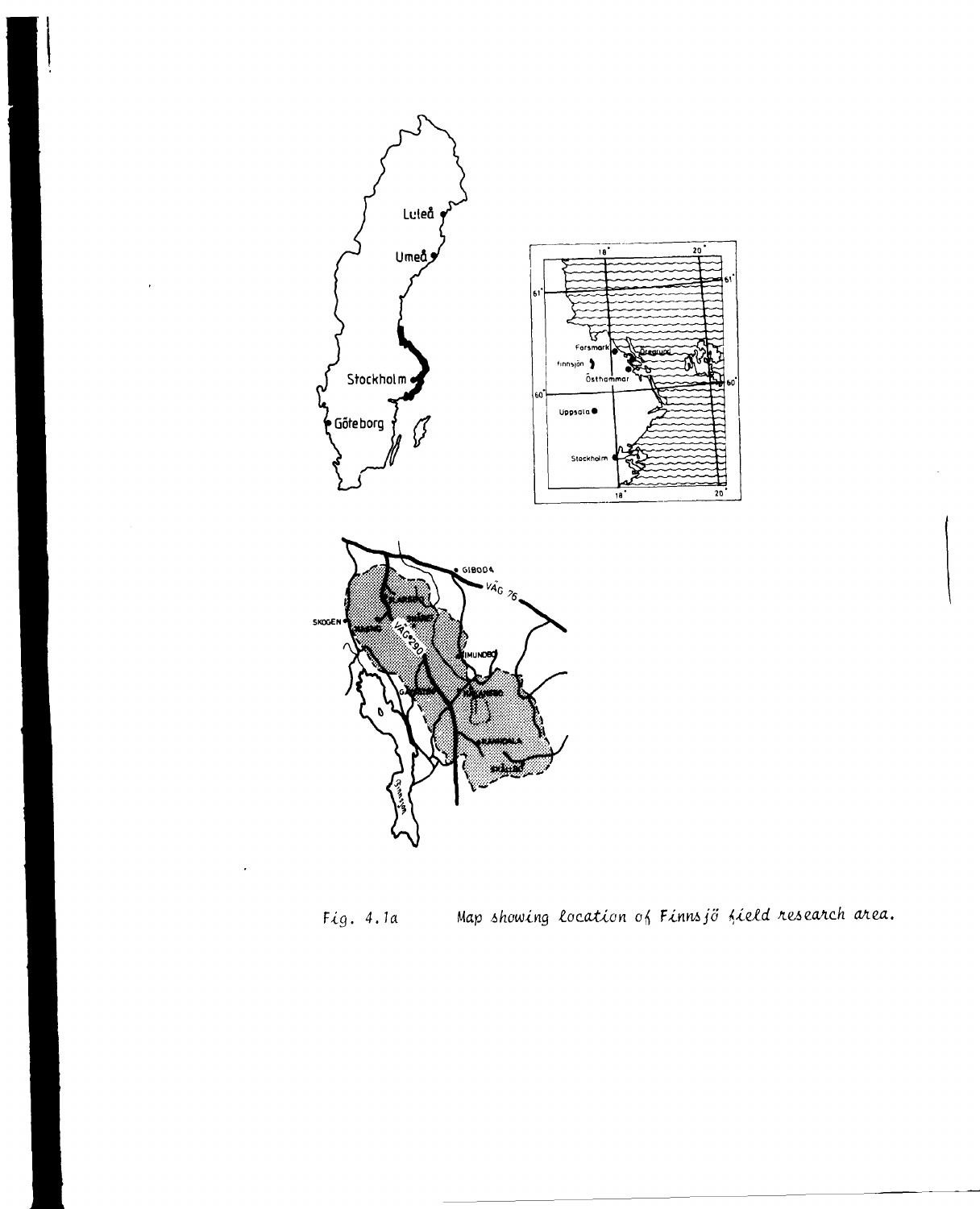

Schematic map of test site showing location of<br>boreholes. Fig. 4.2.1a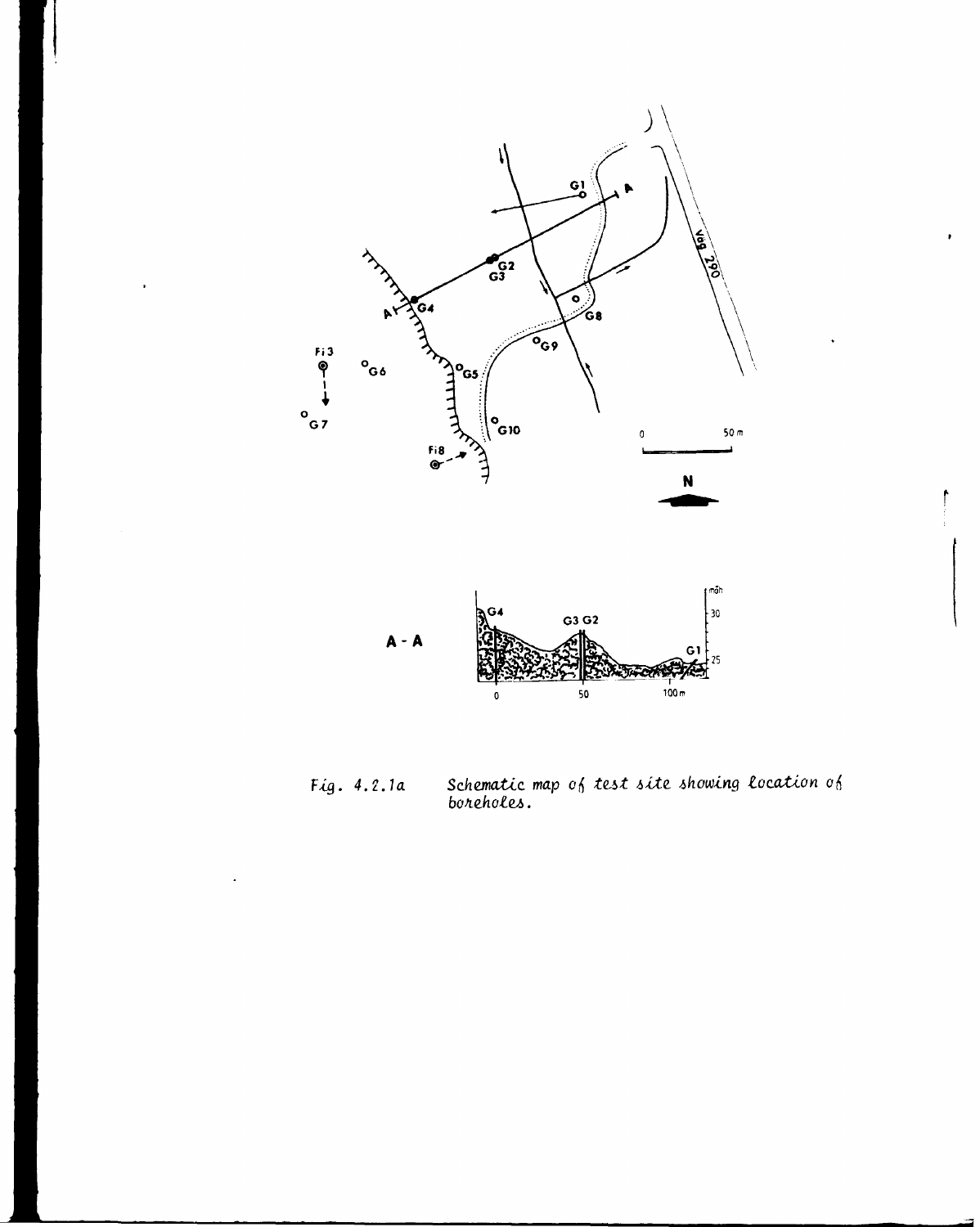

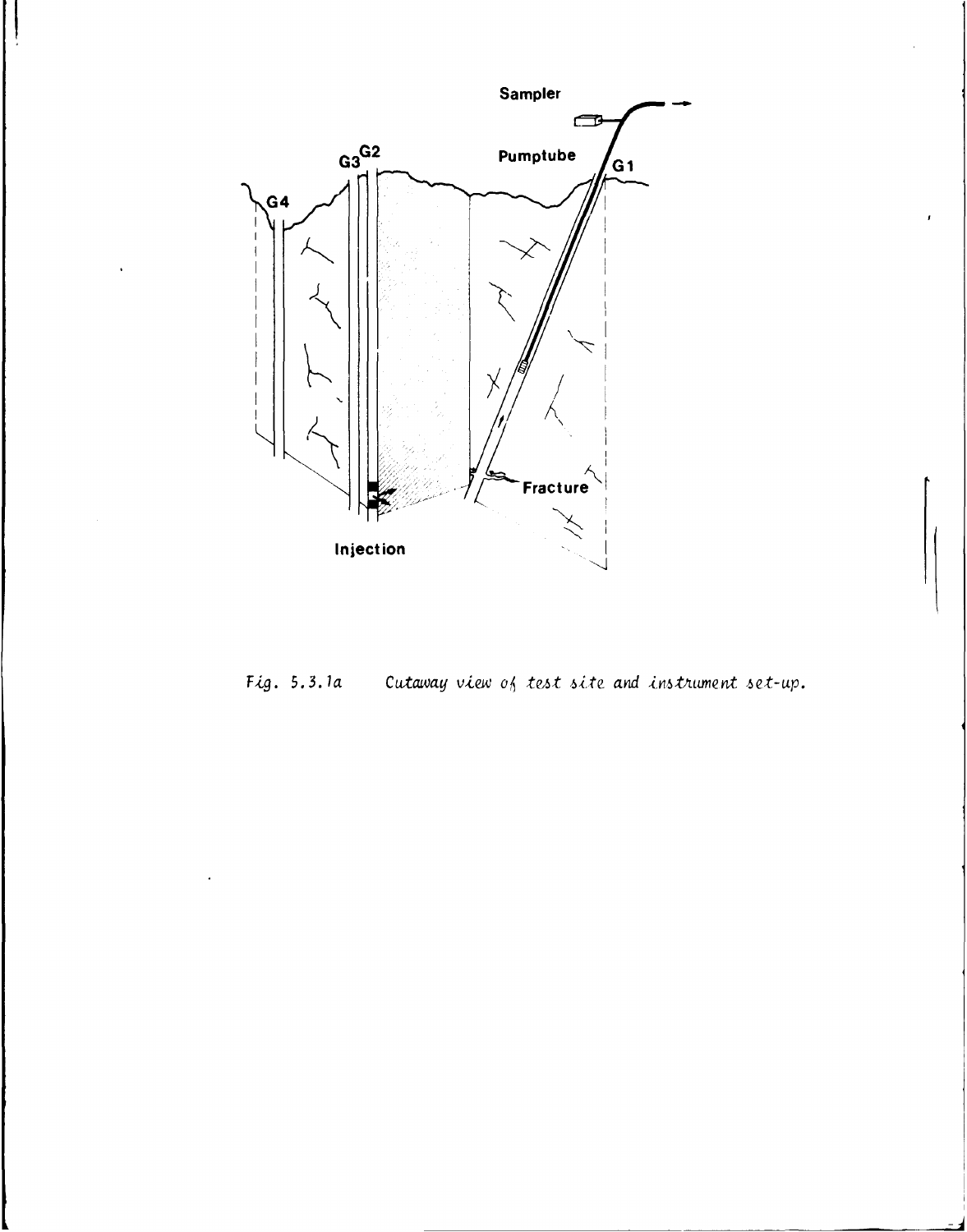

Slant depth *m*

*Fig. 6.1a Hydxautic conductivity cu> a function length &OH. boizkole.* GJ.

 $\frac{15}{10}$ 



faunt depth in

*iq. 6.1b Hydraulic conductivity on, a function ofi borehole, length f)O^i boKokolz G2.*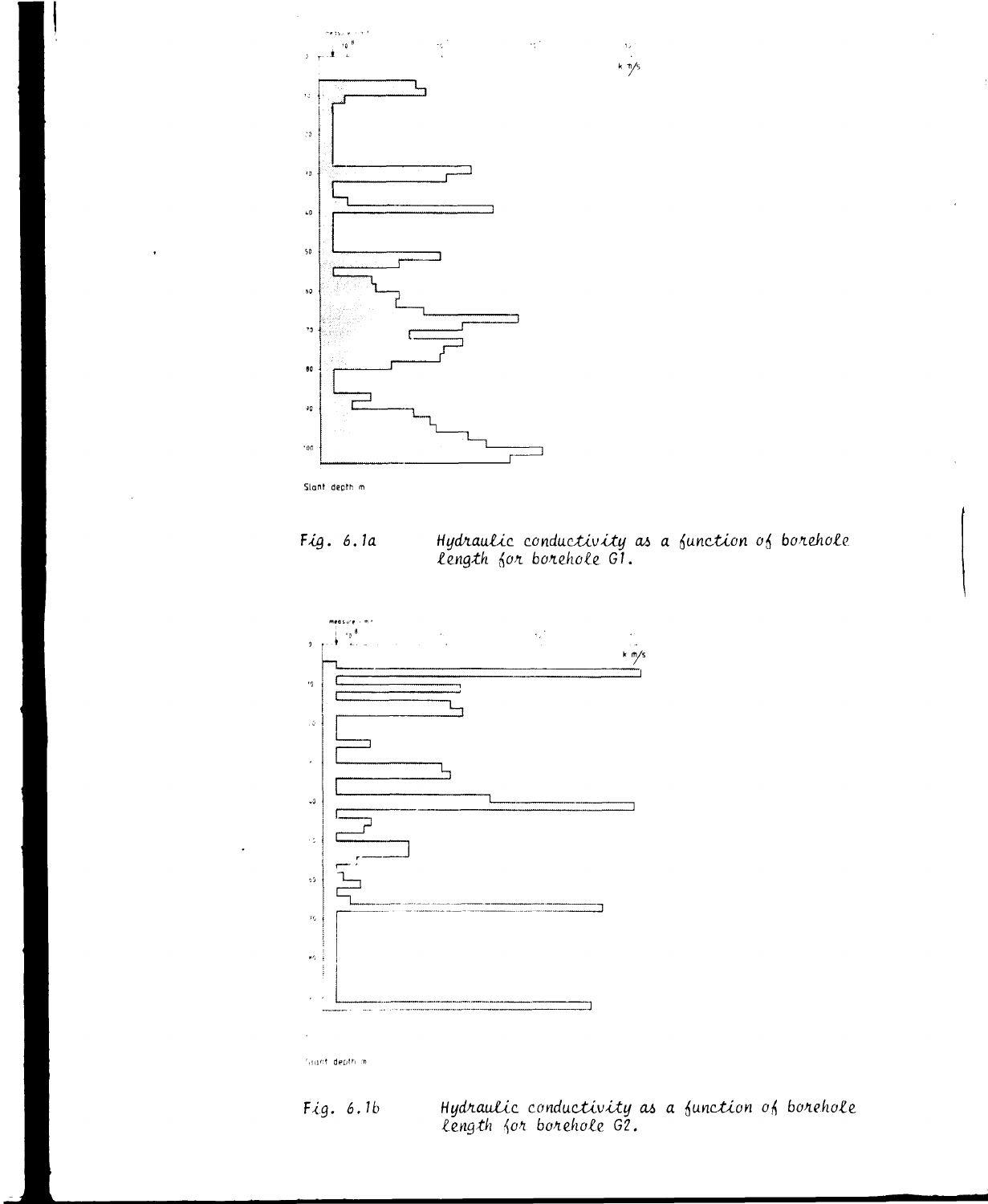

Breakthrough curves  $60\pi N0^2$  and RdWT in test 1. Fig. 6.2.1a



Fig. 6.2.1b Breakthrough curves for I<sup>-</sup> and RdW! in test 2.



Breakthrough curve for Br<sup>-</sup> in test 3. Fig. 6.2.1c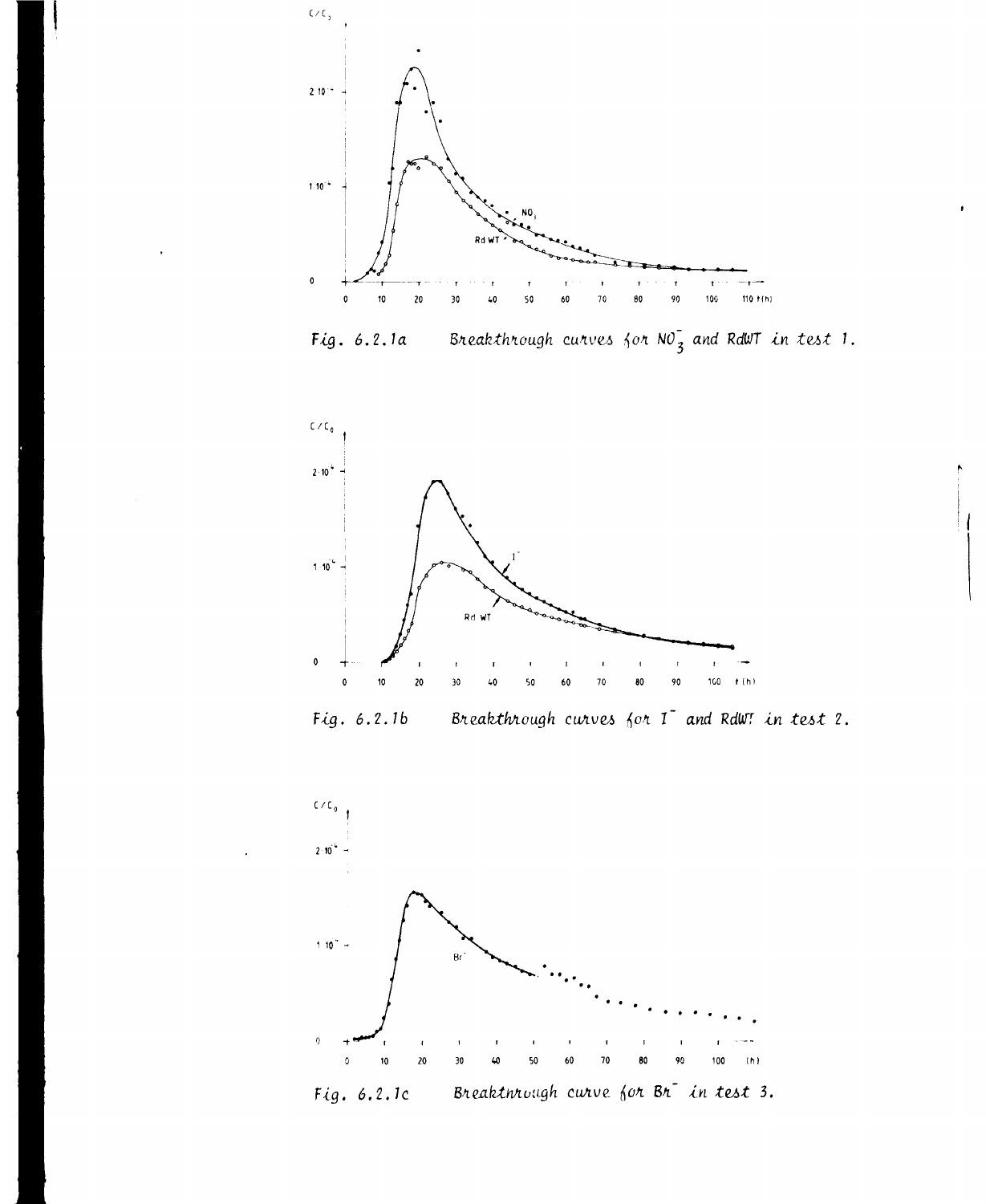

Fig. 6.2.1d Breakthrough curves for Cr-EDTA and I in test 4.



Breakthrough curve for I<sup>-</sup> in test 5.  $Fig. 6.2.1e$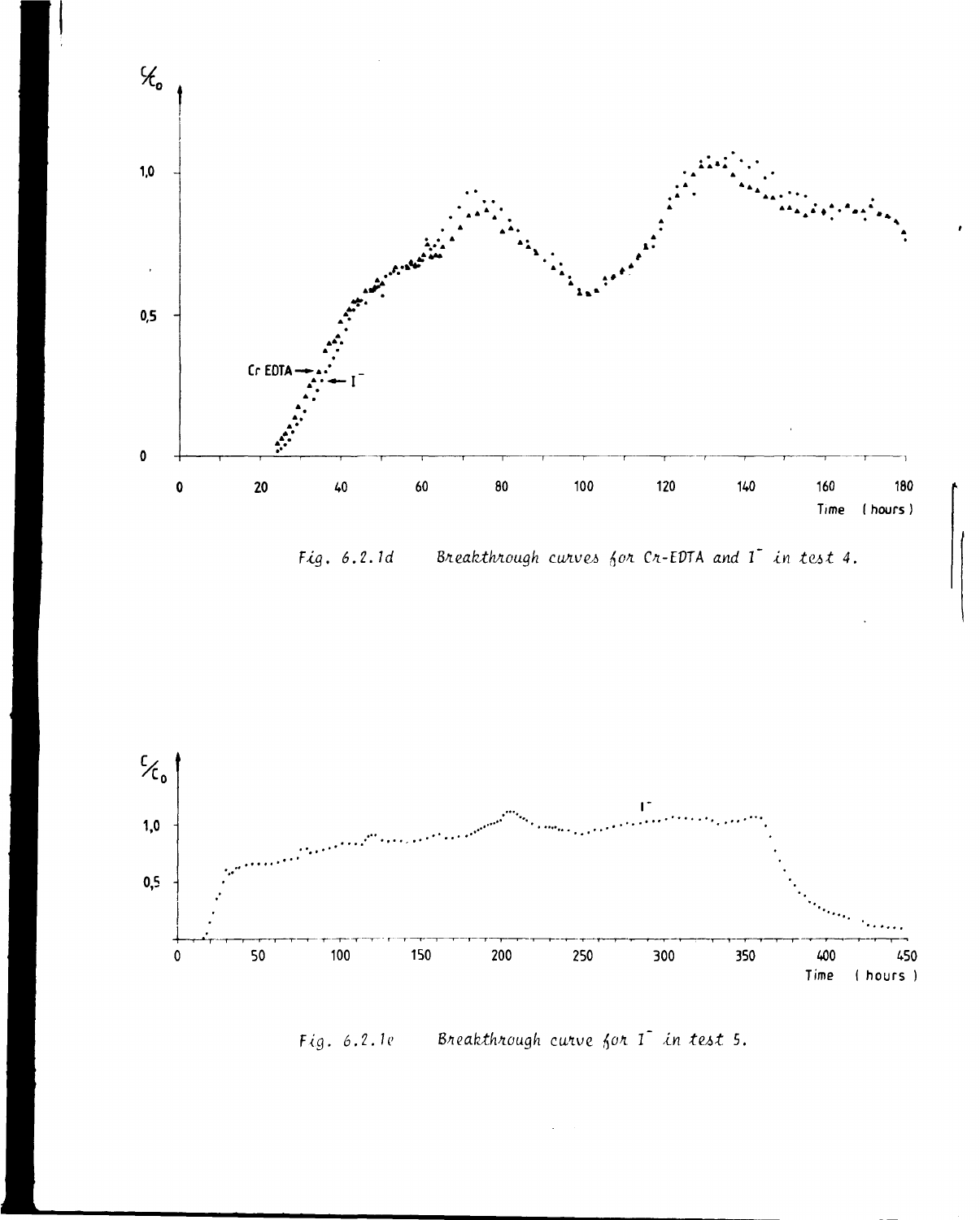

Fig. 6.2.16 Recovery curves for  $NO_3^-$  and RdWT in test 1.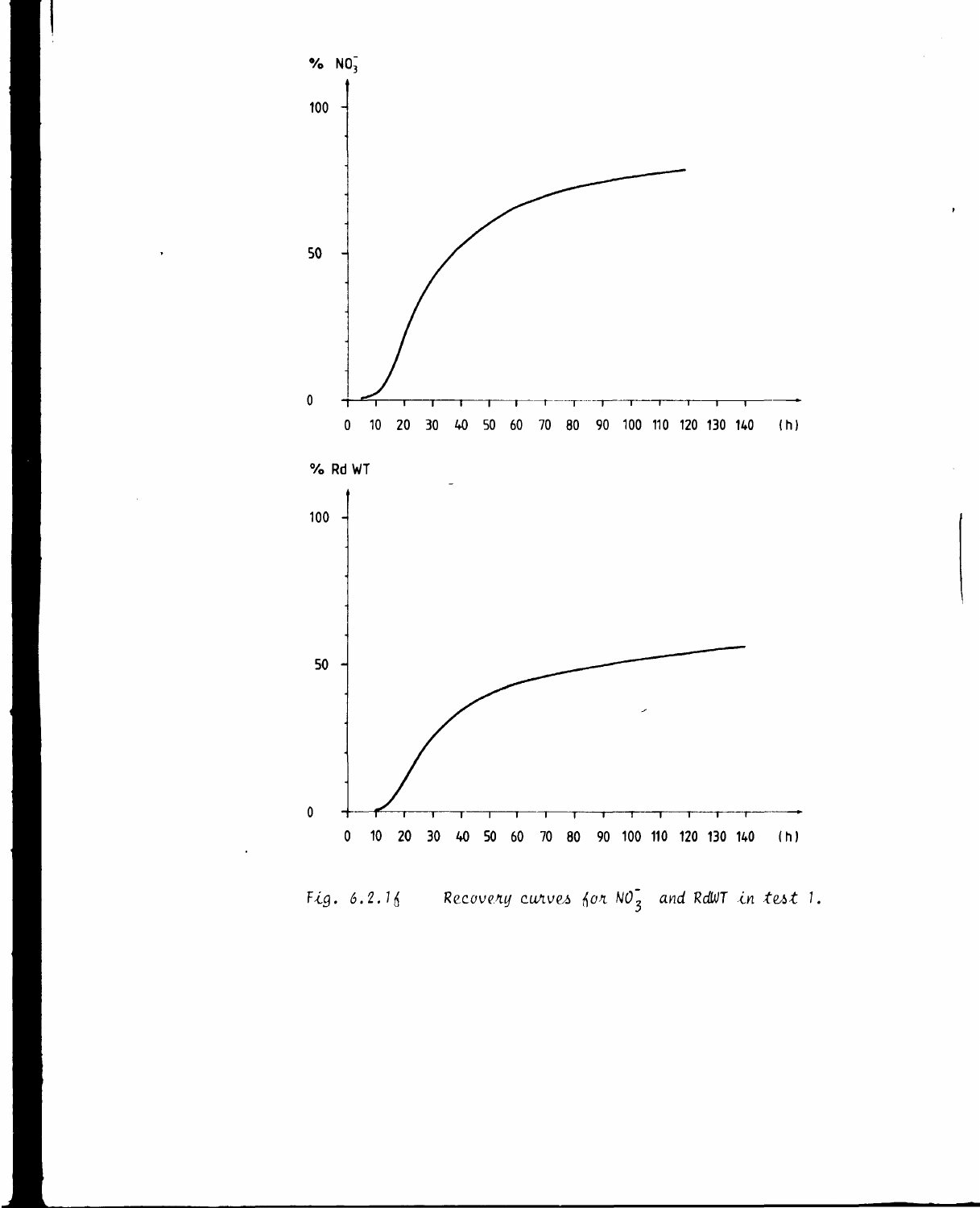

Fig. 6.2.1g Recovery curves for I<sup>-</sup> and RdWT in test 2.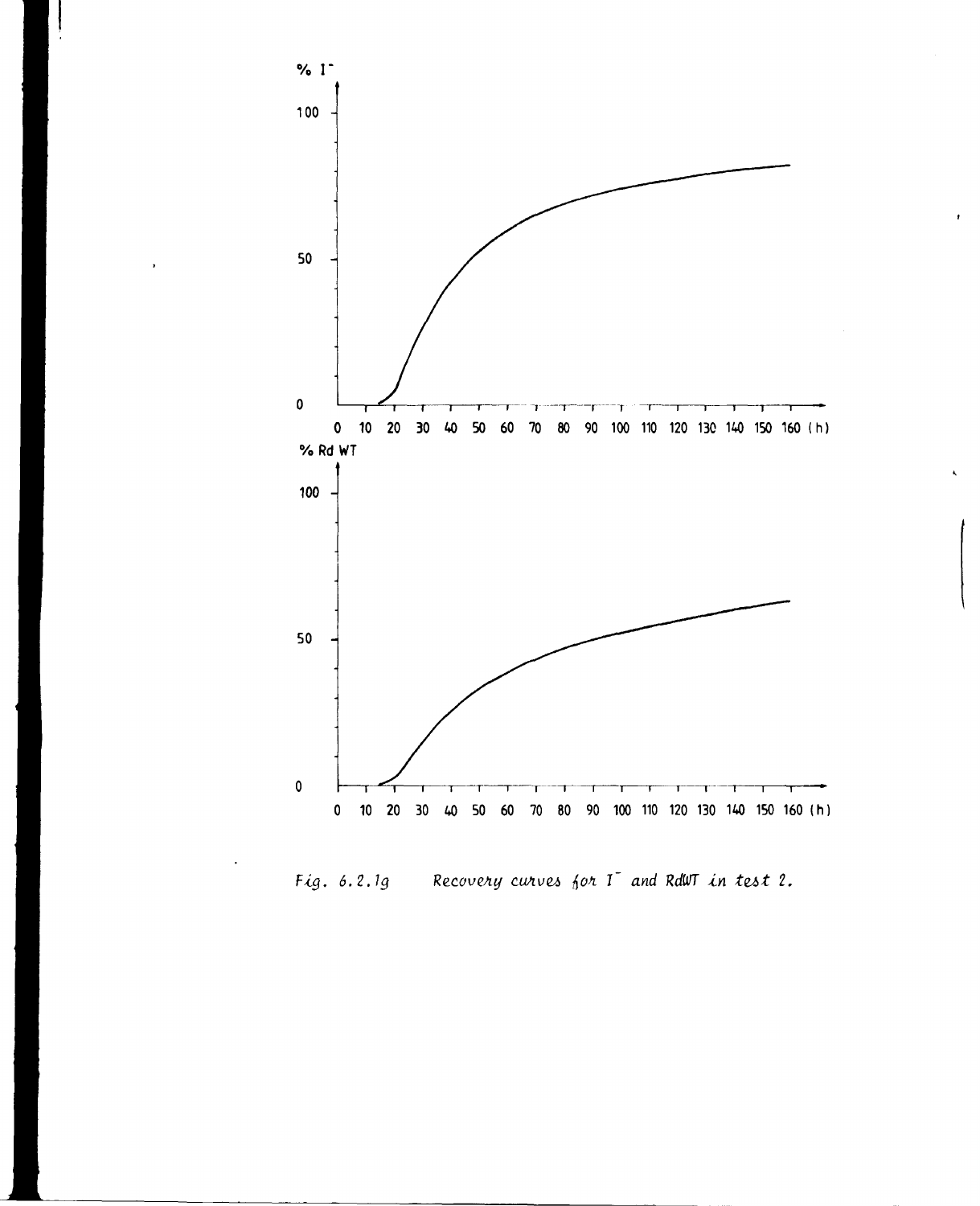

Recovery curve for Br<sup>-</sup> in test 4. Fig.  $6.2.1h$ 

 $\begin{array}{c} \hline \end{array}$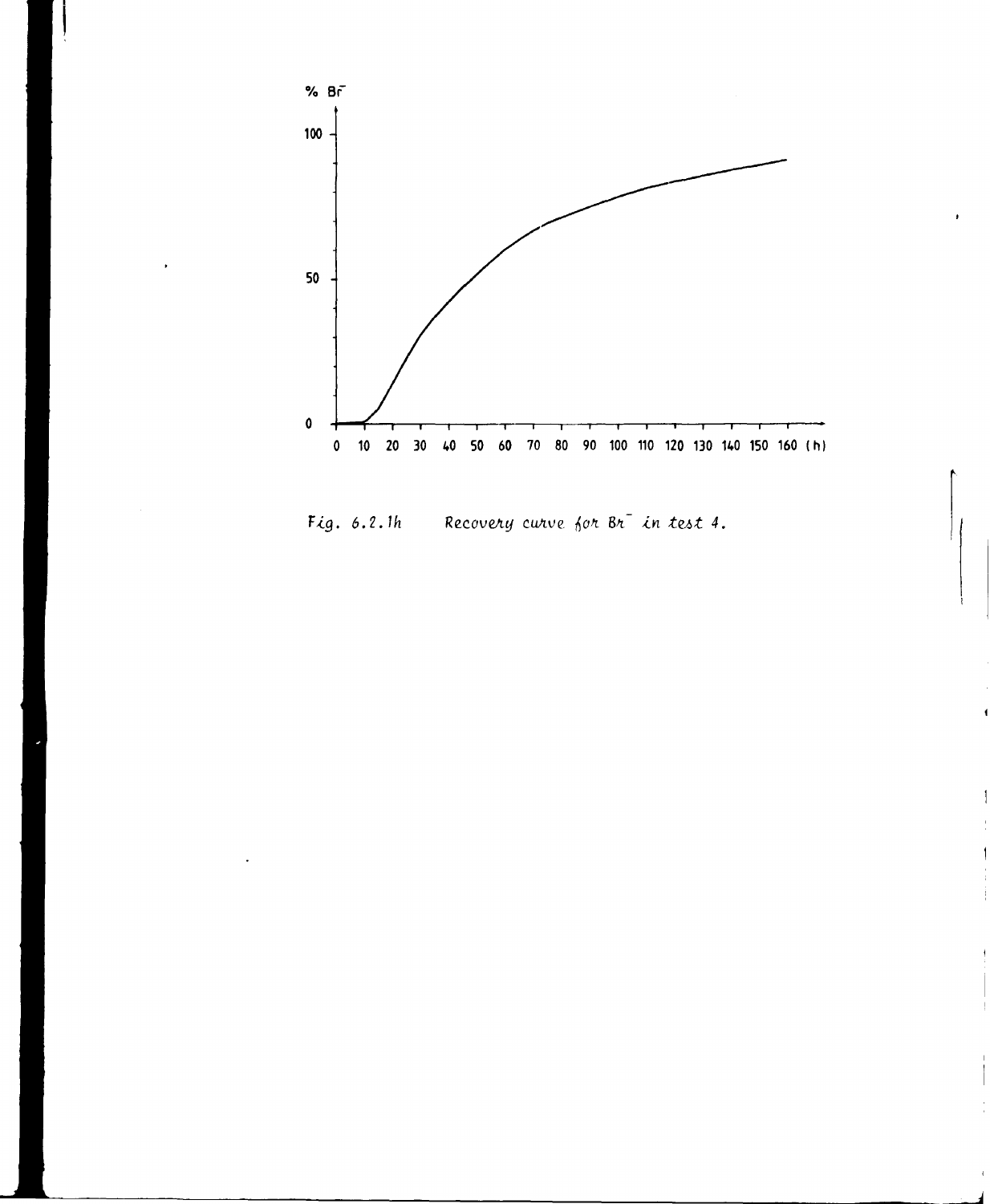

Experimental breakthrough curve for I in test 2  $Fig. 6.2.3a$ and fit with two theoretical curves.



Experimental breakthrough curve for I in test Fig. 6.2.3b 5 and fit with two theoretical curves.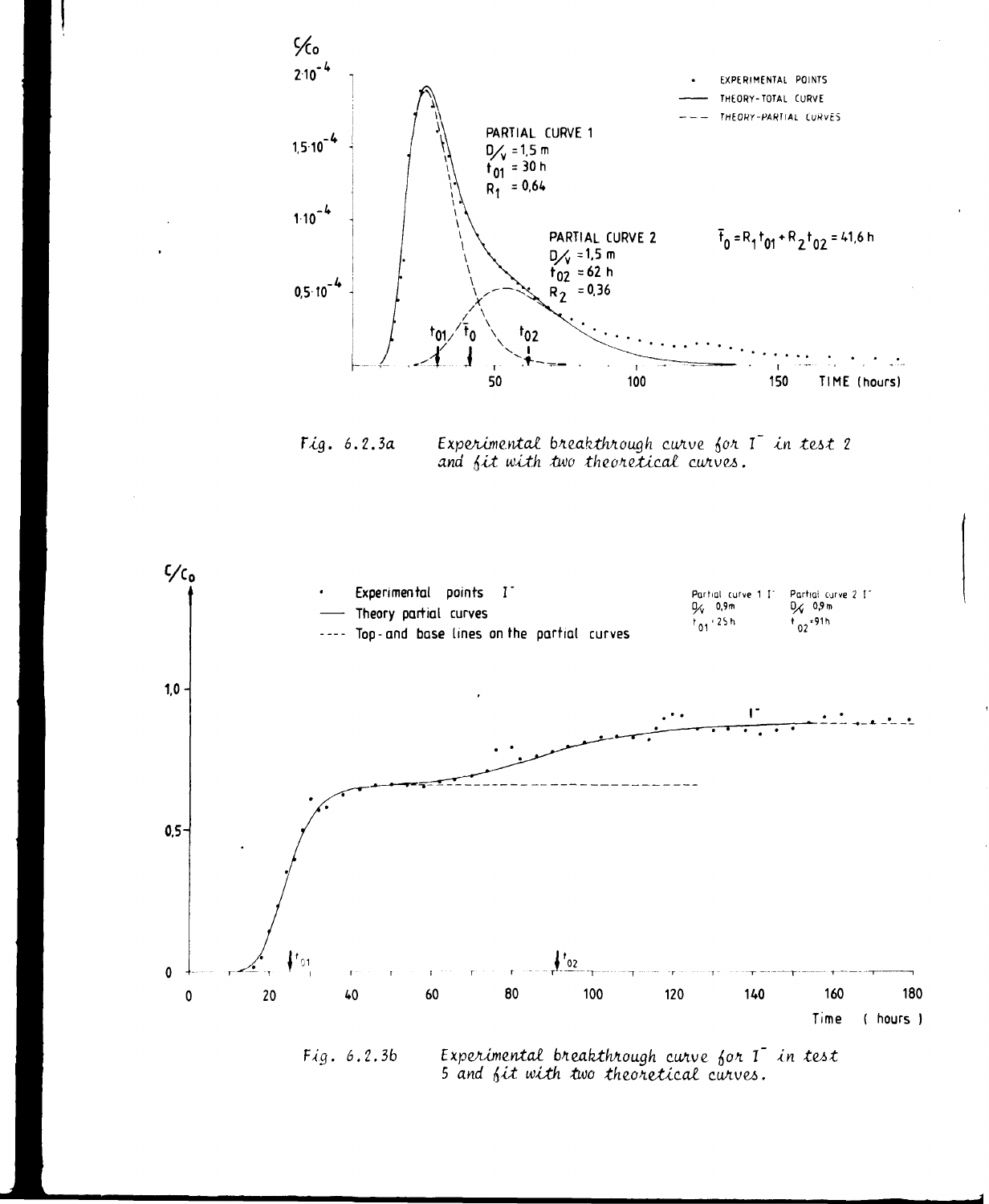

 $Fig. 6.2.3d$ Experimental breakthrough curve for Cr-EDTA in test 4 and fit with a theoretical curve.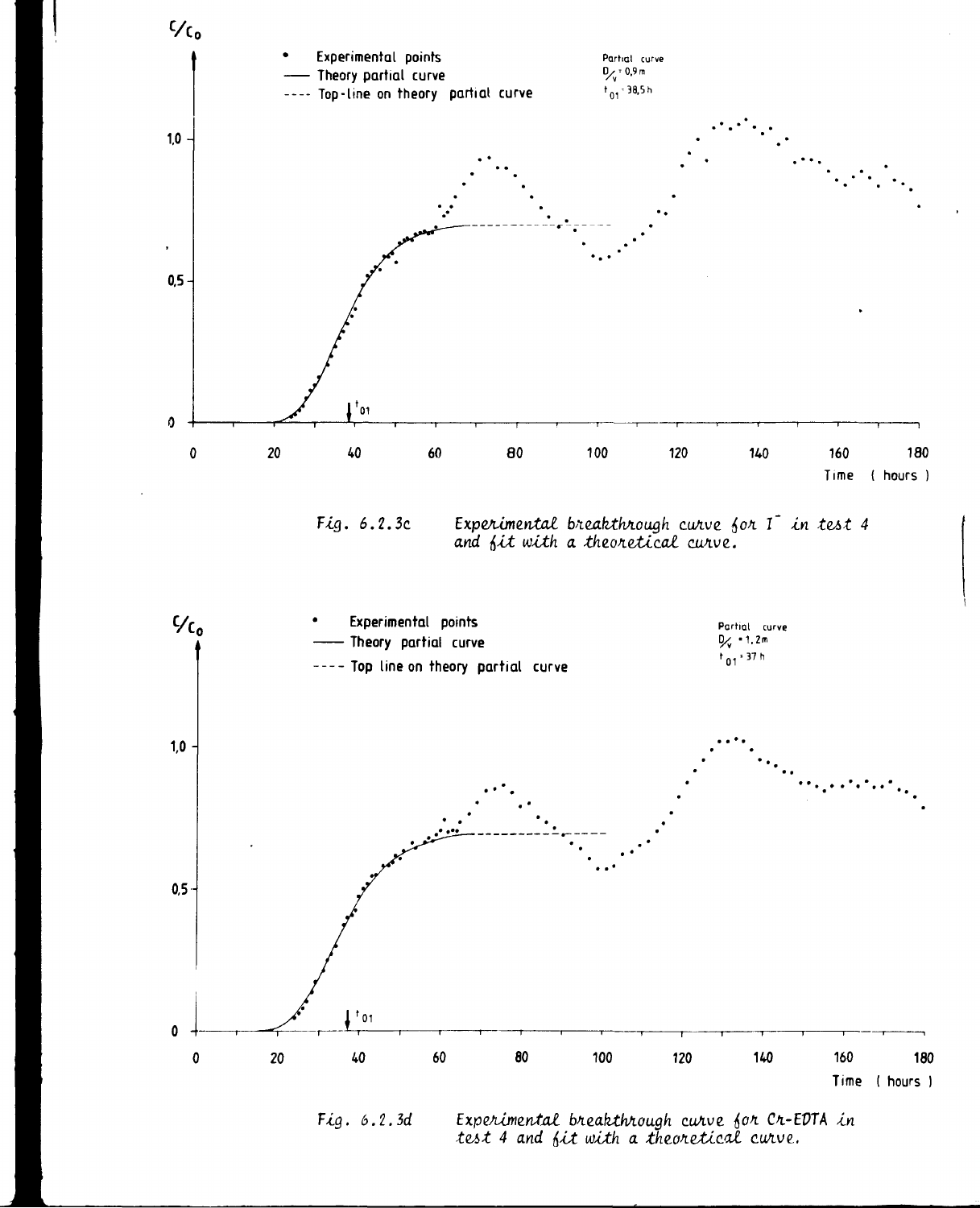### 1977-78

TR 121 KBS Technical Reports 1 - 120. Summaries. Stockholm, May 1979,

### 1979

TR 79-28 The KBS Annual Report 1979. KBS Technical Reports 79-01—79-27, Summaries. Stockholm, March 1980.

### 19P0

TR 80-26 The KBS Annual Report 1980. KBS Technical Reports 80-01—80-25. Summaries. Stockholm, March 1981.

- TR 81-01 A note on dispersion mechanisms in the ground Ivars Neretnieks Royal Institute of Technology, March 1981
- TR 81-02 Radiologisk exponering från strandsediment innehållande torium-229 Karl Anders Edvardsson Sverker Evans Studsvik Energiteknik AB, 1981-01-27
- TR 81-03 Analysis of the importance for the doses of varying parameters in the biopath-program Ulla Bergström Studsvik Energiteknik AB, 1981-03-06
- TR 81-04 Uranium and radium in Finnsjön - an experimental approach for calculation of transfer factors Sverker Evans Ronny Bergman Studsvik Energiteknik AB, 1981-05-07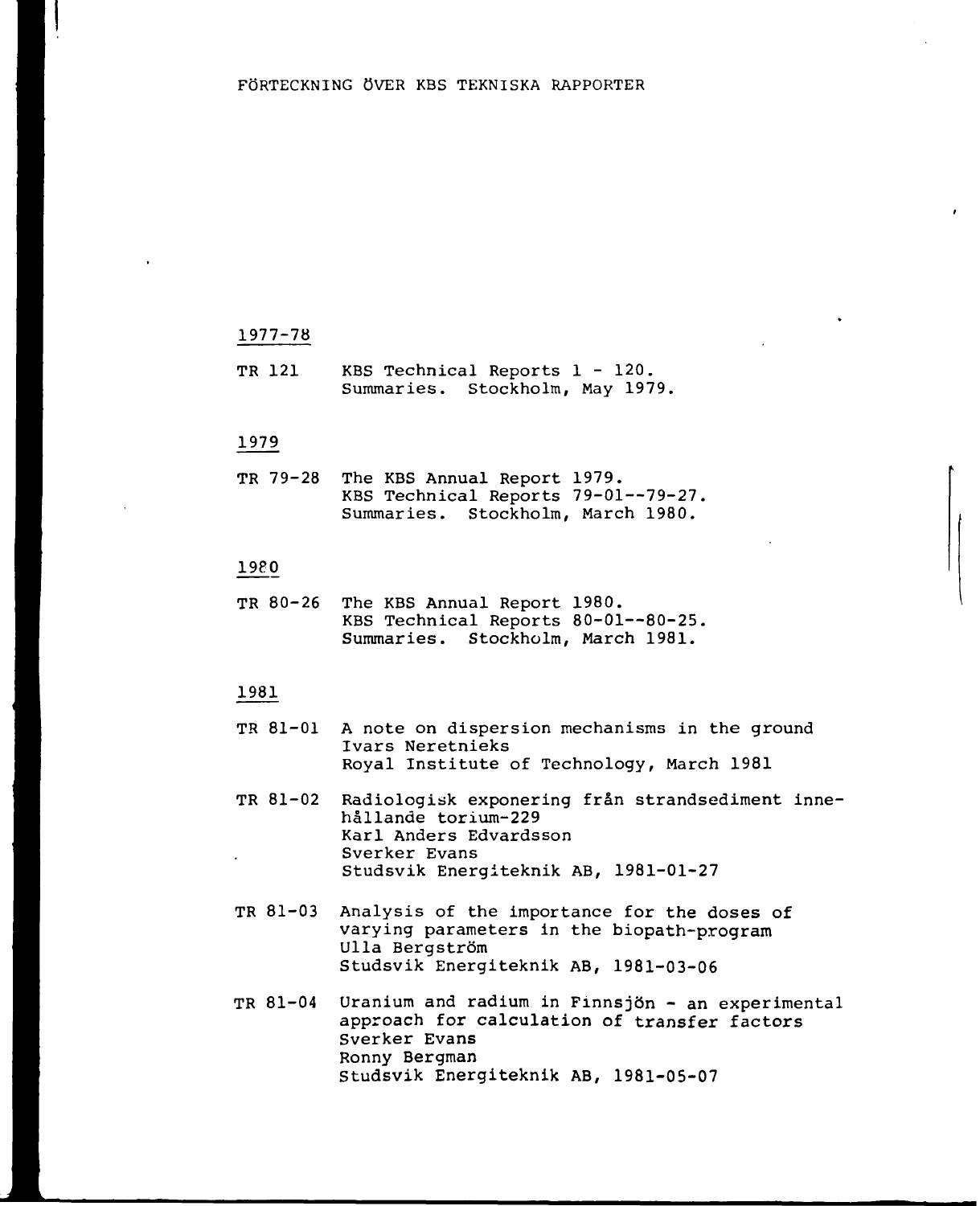- TR 81-05 Canister materials proposed for final disposal of high level nuclear waste - a review with respect to corrosion resistance Einar Mattsson Swedish Corrosion Institute, Stockholm, June 1981
- TR 81-06 Ion diffusion through highly compacted bentonite Trygve Eriksen Department of Nuclear Chemistry Royal Institute of Technology, Stockholm Arvid Jacobsson Roland Pusch Division Soil Mechanics, University of Luleå 1981-04-29

 $\mathbf{r}$ 

- TR 81-07 Studies on groundwater transport in fractured crystalline rock under controlled conditions using nonradioactive tracers Erik Gustafsson Carl-Erik Klockars Geological Survey of Sweden, Uppsala, April 1981
- TR 81-08 Naturligt förekommande uran-, radium- och radonaktiviteter i grundvatten Mats Aastrup Sveriges Geologiska Undersökning oktober 1981